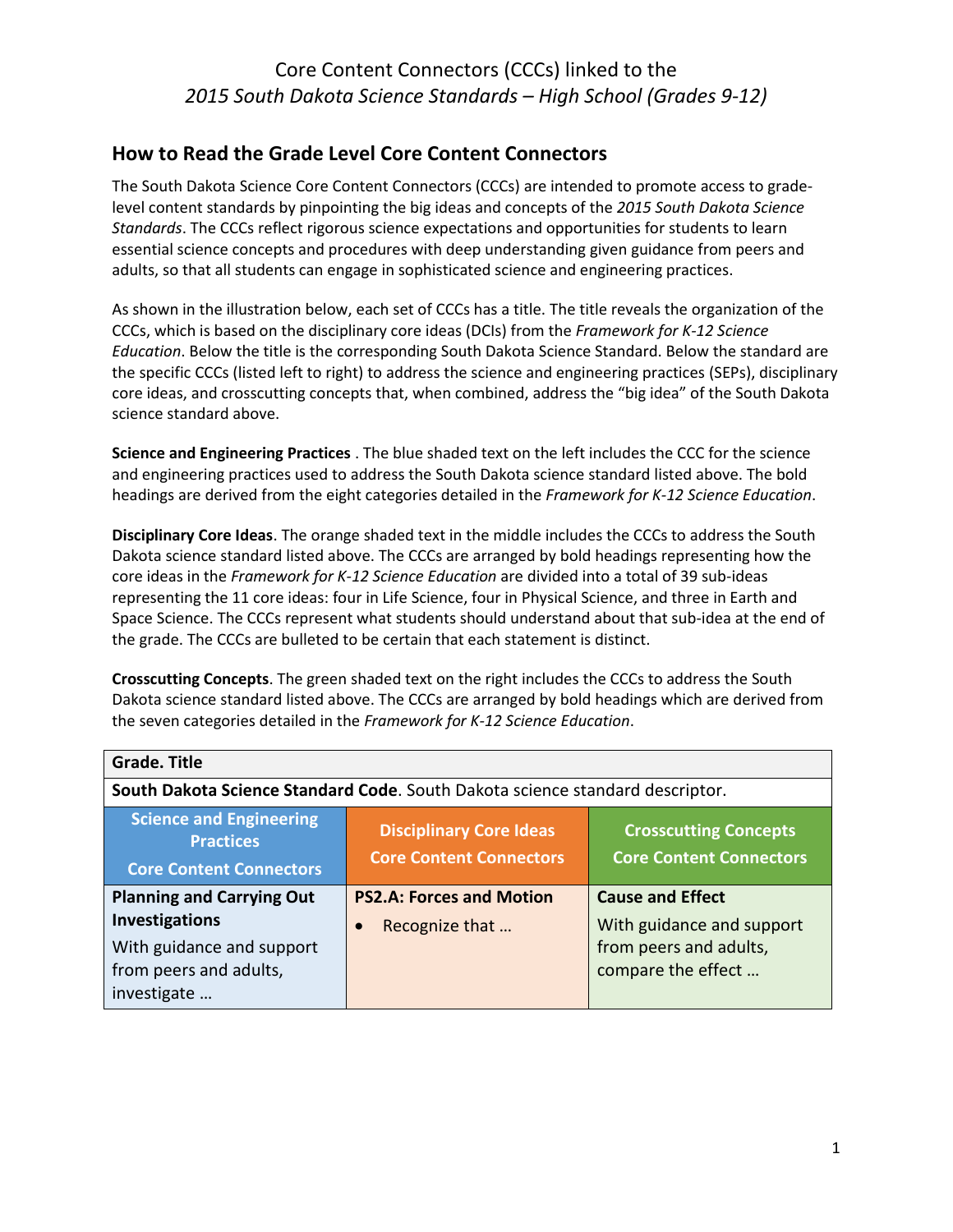#### **High School Physical Science Conceptual Understanding\*:**

Matter and Its Interactions is broken down into three sub-ideas: Structure and Properties of Matter, Chemical Reactions, and Nuclear Processes. This includes substructure of atoms, interactions between electric charges, interactions of matter, chemical reactions, nuclear processes, and properties of substances. Chemical reactions, including rates of reactions and energy changes, involve the collisions of molecules and the rearrangements of atoms. Repeating patterns of the periodic table can be used as a tool to explain and predict the properties of elements. A stable molecule has less energy than the same set of atoms separated: one must provide at least this energy to take apart a molecule. Motion and stability focuses on building understanding of forces and interactions and Newton's Second Law. The total momentum of a system of objects is conserved when there is no net force on the system. Newton's Law of Gravitation and Coulomb's Law describe and predict the gravitational and electrostatic forces between objects. Forces at a distance are explained by fields that can transfer energy and can be described in terms of the arrangement and properties of the interacting objects and the distance between them. The forces can be used to describe the relationship between electrical and magnetic fields.

Energy is broken down into four sub-core ideas: Definitions of Energy, Conservation of Energy and Energy Transfer, the Relationship between Energy and Forces, and Energy in Chemical Process and Everyday Life. Energy is understood as a quantitative property of a system that depends on the motion and interactions of matter and radiation within that system, and the total change of energy in any system is always equal to the total energy transferred into or out of the system. Energy at both the macroscopic and the atomic scale can be accounted for as either motions of particles or energy associated with relative position for configuration of particles. Photosynthesis is the primary biological means of capturing radiation from the sun. Fields contain energy that depend on the arrangement of objects in the field.

Waves are broken down into Wave Properties, Electromagnetic Radiation, and Information Technologies and Instrumentation. Wave properties and the interactions of electromagnetic radiation with matter can transfer information across long distances, store information, and investigate nature on many scales. The wavelength and frequency of a wave are related to one another by the speed of the wave, which depends on the type of wave and the medium through which it is passing. Combining waves of different frequencies can make a wide variety of patterns and thereby encode and transmit information. Technological devices use the principles of wave behavior and wave interactions with matter to transmit and capture information and energy.

\* As stated in the *2015 South Dakota Science Standards.*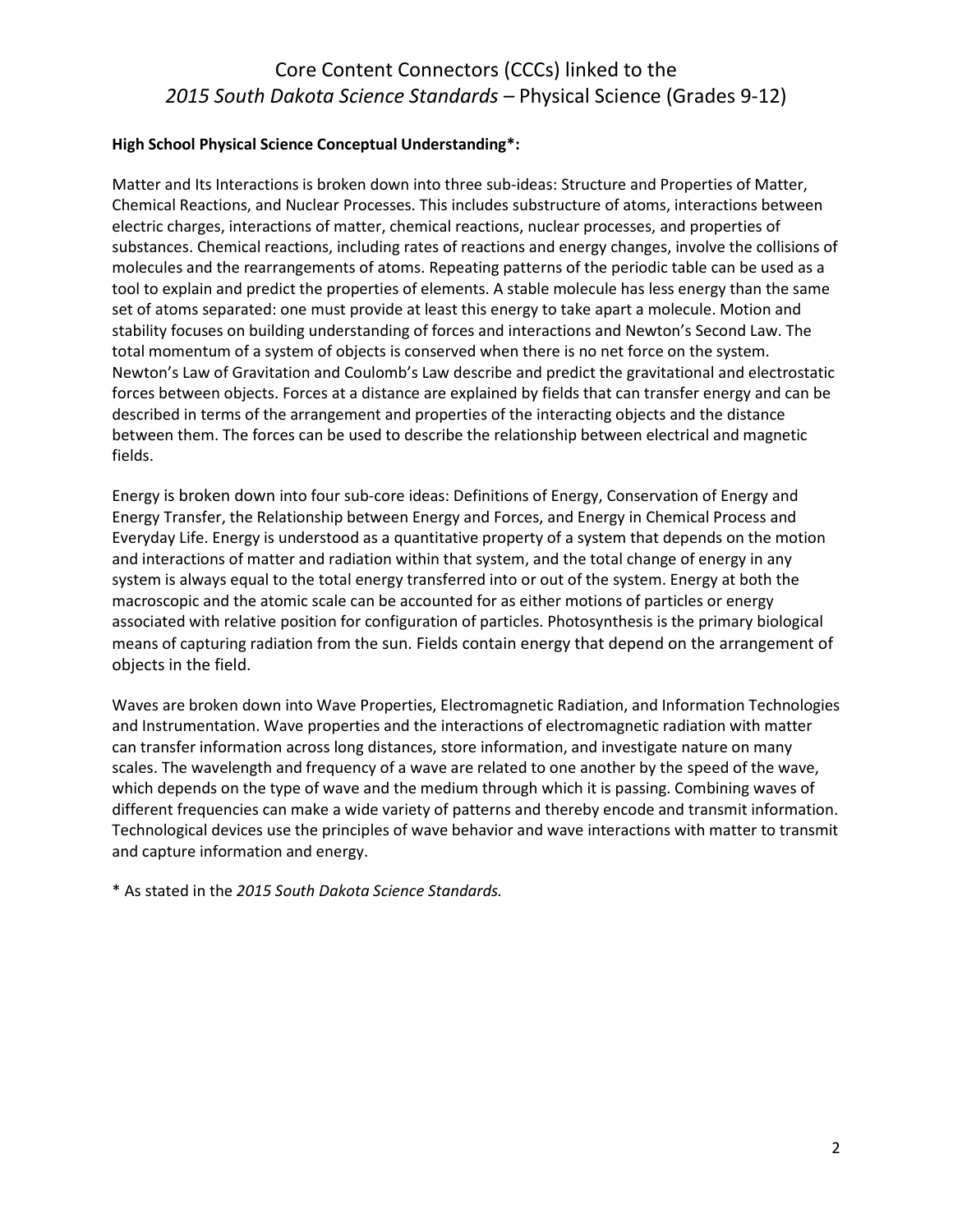| <b>Matter and Its Interactions</b><br>HS-PS1                                                                                                                                                                                                                                                                                                                                                                                                        |                                                                                                                                                                                                                                                                                                                                                                                                                                                                                                                                                                                                                                                                                                        |                                                                                                                                                                                                                                                                 |
|-----------------------------------------------------------------------------------------------------------------------------------------------------------------------------------------------------------------------------------------------------------------------------------------------------------------------------------------------------------------------------------------------------------------------------------------------------|--------------------------------------------------------------------------------------------------------------------------------------------------------------------------------------------------------------------------------------------------------------------------------------------------------------------------------------------------------------------------------------------------------------------------------------------------------------------------------------------------------------------------------------------------------------------------------------------------------------------------------------------------------------------------------------------------------|-----------------------------------------------------------------------------------------------------------------------------------------------------------------------------------------------------------------------------------------------------------------|
| HS-PS1-1. Use the periodic table as a model to predict the relative properties of elements<br>based on the patterns of electrons in the outermost energy level of atoms.                                                                                                                                                                                                                                                                            |                                                                                                                                                                                                                                                                                                                                                                                                                                                                                                                                                                                                                                                                                                        |                                                                                                                                                                                                                                                                 |
| <b>Science and Engineering</b><br><b>Practices</b><br><b>Core Content Connectors</b>                                                                                                                                                                                                                                                                                                                                                                | <b>Disciplinary Core Ideas</b><br><b>Core Content Connectors</b>                                                                                                                                                                                                                                                                                                                                                                                                                                                                                                                                                                                                                                       | <b>Crosscutting Concepts</b><br><b>Core Content Connectors</b>                                                                                                                                                                                                  |
| <b>Developing and Using</b><br><b>Models</b><br>Work with peers to construct<br>a model (e.g., a model that<br>shows an atom's nucleus as<br>made of protons and<br>neutrons, and is surrounded<br>by electrons) to describe the<br>relationships between<br>elements in the periodic<br>table and the structure of<br>atoms (e.g., arrangement of<br>the main groups of the<br>periodic table reflects the<br>patterns of outermost<br>electrons). | <b>PS1.A: Structure and</b><br><b>Properties of Matter</b><br>Recognize that that<br>$\bullet$<br>elements are organized in<br>the periodic table<br>horizontally by the<br>number of protons equal<br>to the number of<br>electrons (in a neutral<br>atom) in the atom's<br>nucleus.<br>Recognize that properties<br>$\bullet$<br>vary in a regular pattern<br>across the rows (periods)<br>and down the columns<br>(families or groups) in the<br>periodic table.<br>Recognize the<br>$\bullet$<br>importance of the atom's<br>outermost electrons in<br>determining the chemical<br>and physical properties of<br>an element.<br>Predict the properties of<br>elements using the<br>periodic table. | <b>Patterns</b><br>Work with peers to show<br>how patterns may be<br>observed and can provide<br>evidence for causality in<br>explanations of phenomena<br>(i.e., repeating patterns of<br>the periodic table reflect<br>patterns of outer electron<br>states). |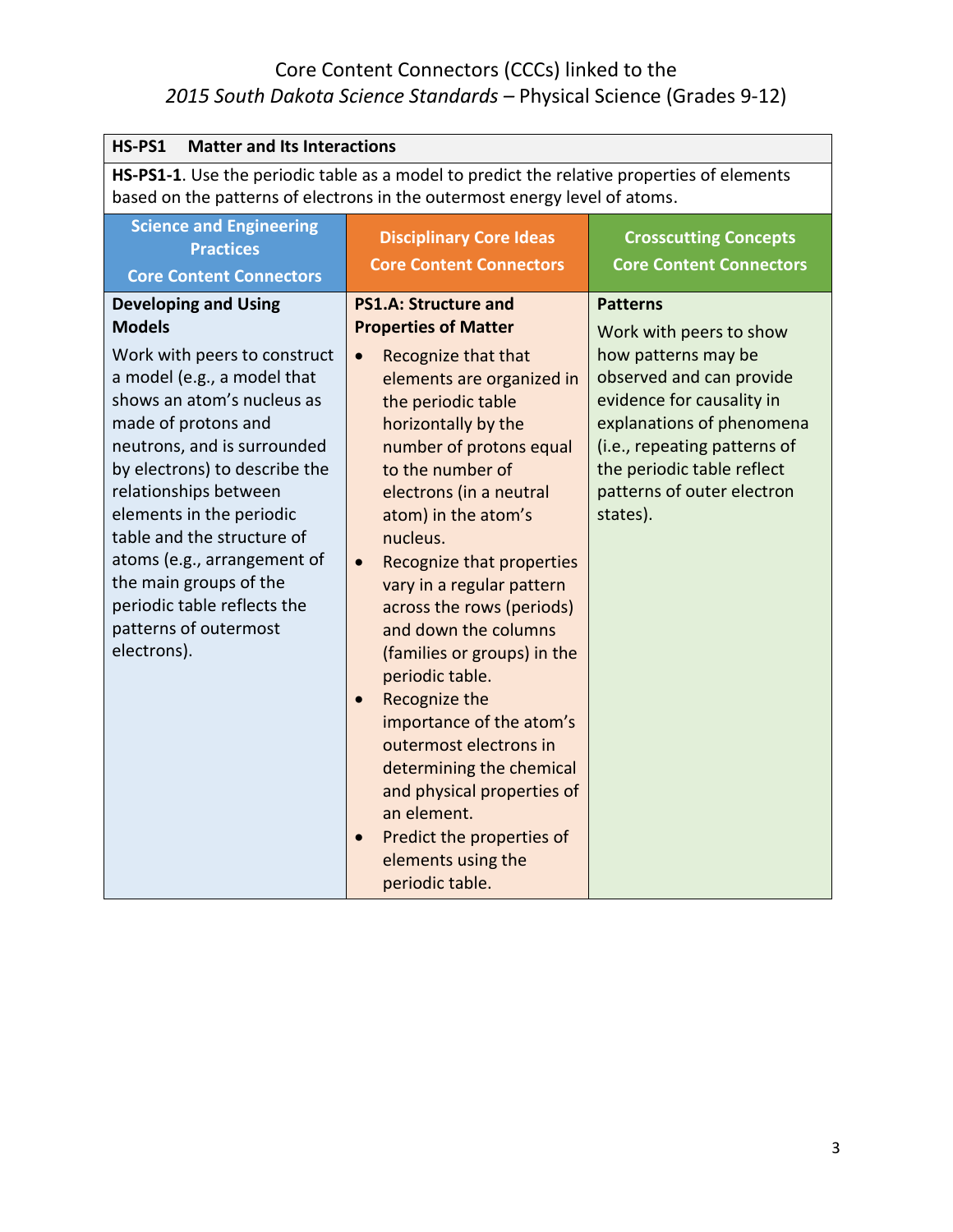| HS-PS1<br><b>Matter and Its Interactions</b>                                                                                                                                                                                                                                             |                                                                                                                                                                                                                                                                                                                                                        |                                                                                                                                                                                                                                                                                       |
|------------------------------------------------------------------------------------------------------------------------------------------------------------------------------------------------------------------------------------------------------------------------------------------|--------------------------------------------------------------------------------------------------------------------------------------------------------------------------------------------------------------------------------------------------------------------------------------------------------------------------------------------------------|---------------------------------------------------------------------------------------------------------------------------------------------------------------------------------------------------------------------------------------------------------------------------------------|
| <b>HS-PS1-2.</b> Construct and revise an explanation for the outcome of a simple chemical reaction<br>based on the outermost electron states of atoms, trends in the periodic table, and knowledge<br>of the patterns of chemical properties.                                            |                                                                                                                                                                                                                                                                                                                                                        |                                                                                                                                                                                                                                                                                       |
| <b>Science and Engineering</b><br><b>Practices</b><br><b>Core Content Connectors</b>                                                                                                                                                                                                     | <b>Disciplinary Core Ideas</b><br><b>Core Content Connectors</b>                                                                                                                                                                                                                                                                                       | <b>Crosscutting Concepts</b><br><b>Core Content Connectors</b>                                                                                                                                                                                                                        |
| <b>Constructing Explanations</b><br>and Designing Solutions<br>Work with peers to construct<br>an explanation for how the<br>patterns of outermost<br>electrons or the<br>electronegativity of elements<br>can be used to predict the<br>number or types of bonds<br>each element forms. | <b>PS1.A: Structure and</b><br><b>Properties of Matter</b><br>Identify an explanation<br>$\bullet$<br>for the outcome of a<br>simple chemical reaction<br>based on the outermost<br>electron states of atoms.<br>Identify an explanation<br>$\bullet$<br>for the outcome of a<br>simple chemical reaction<br>based on trends in the<br>periodic table. | <b>Patterns</b><br>Work with peers to construct<br>an explanation for a<br>prediction based on evidence<br>(e.g., knowledge of the<br>chemical properties of the<br>elements involved in a simple<br>chemical reaction can be<br>used to describe and predict<br>chemical reactions). |

| HS-PS1<br><b>Matter and Its Interactions</b>                                                                                                                                                                                                                                 |                                                                                                                                                                                                                                                 |                                                                                                                                                                                                                                                                                             |
|------------------------------------------------------------------------------------------------------------------------------------------------------------------------------------------------------------------------------------------------------------------------------|-------------------------------------------------------------------------------------------------------------------------------------------------------------------------------------------------------------------------------------------------|---------------------------------------------------------------------------------------------------------------------------------------------------------------------------------------------------------------------------------------------------------------------------------------------|
| <b>HS-PS1-3.</b> Plan and carry out an investigation to gather evidence to compare the structure of<br>substances at the bulk scale to infer the strength of electrical forces between particles.                                                                            |                                                                                                                                                                                                                                                 |                                                                                                                                                                                                                                                                                             |
| <b>Science and Engineering</b><br><b>Practices</b><br><b>Core Content Connectors</b>                                                                                                                                                                                         | <b>Disciplinary Core Ideas</b><br><b>Core Content Connectors</b>                                                                                                                                                                                | <b>Crosscutting Concepts</b><br><b>Core Content Connectors</b>                                                                                                                                                                                                                              |
| <b>Planning and Carrying Out</b><br><b>Investigations</b>                                                                                                                                                                                                                    | <b>PS1.A: Structure and</b><br><b>Properties of Matter</b>                                                                                                                                                                                      | <b>Patterns</b><br>Work with peers to show                                                                                                                                                                                                                                                  |
| Work with peers to develop<br>an investigation plan and<br>describe the data to be<br>collected (e.g., melting point<br>and boiling point, volatility,<br>surface tension) that would<br>support inferences about the<br>strength of electrical forces<br>between particles. | Identify bulk properties<br>$\bullet$<br>of substances (i.e.,<br>melting point, boiling<br>point, and surface<br>tension).<br>Identify that electrical<br>$\bullet$<br>forces within and<br>between atoms can keep<br>particles close together. | how patterns can provide<br>evidence of the causal<br>relationships between the<br>strength of the electrical<br>forces between particles and<br>the structure of substances<br>at the bulk scale (e.g., when<br>water is boiled, the<br>molecules are still present<br>but further apart). |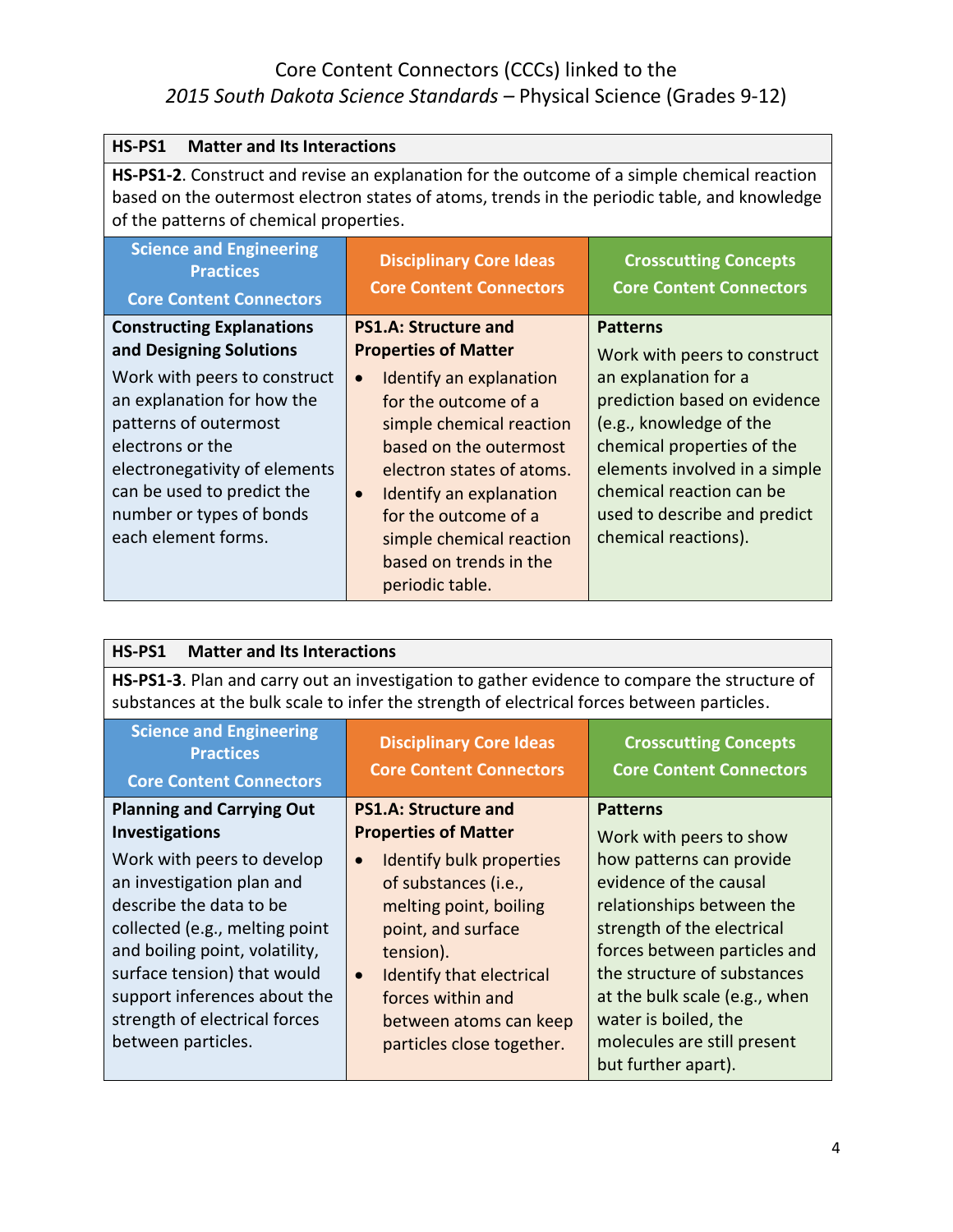| HS-PS1<br><b>Matter and Its Interactions</b>                                                                                                                                                                                                                                                                                   |                                                                                                                                                                                                       |                                                                                                                                                                                                                                                                                                                                                                                               |
|--------------------------------------------------------------------------------------------------------------------------------------------------------------------------------------------------------------------------------------------------------------------------------------------------------------------------------|-------------------------------------------------------------------------------------------------------------------------------------------------------------------------------------------------------|-----------------------------------------------------------------------------------------------------------------------------------------------------------------------------------------------------------------------------------------------------------------------------------------------------------------------------------------------------------------------------------------------|
| HS-PS1-4. Develop a model to illustrate that the release or absorption of energy from a<br>chemical reaction system depends upon the changes in total bond energy.                                                                                                                                                             |                                                                                                                                                                                                       |                                                                                                                                                                                                                                                                                                                                                                                               |
| <b>Science and Engineering</b><br><b>Practices</b><br><b>Core Content Connectors</b>                                                                                                                                                                                                                                           | <b>Disciplinary Core Ideas</b><br><b>Core Content Connectors</b>                                                                                                                                      | <b>Crosscutting Concepts</b><br><b>Core Content Connectors</b>                                                                                                                                                                                                                                                                                                                                |
| <b>Developing and Using</b><br><b>Models</b><br>Work with peers to develop<br>or use models to show the<br>idea that a chemical reaction<br>is a system that affects the<br>energy change (e.g., graphs<br>showing the relative energies<br>of reactants and products,<br>and representations showing<br>energy is conserved). | <b>PS1.A: Structure and</b><br><b>Properties of Matter</b><br>Determine whether<br>energy is released or<br>absorbed in a chemical<br>reaction system using<br>data presented in a table<br>or graph. | <b>Energy and Matter</b><br>Work with peers to illustrate<br>how changes of energy and<br>matter in a system can be<br>described in terms of energy<br>and matter flowing into, out<br>of, and within that system<br>(e.g., breaking bonds requires<br>an input of energy from the<br>system or surroundings, and<br>forming bonds releases<br>energy to the system and the<br>surroundings). |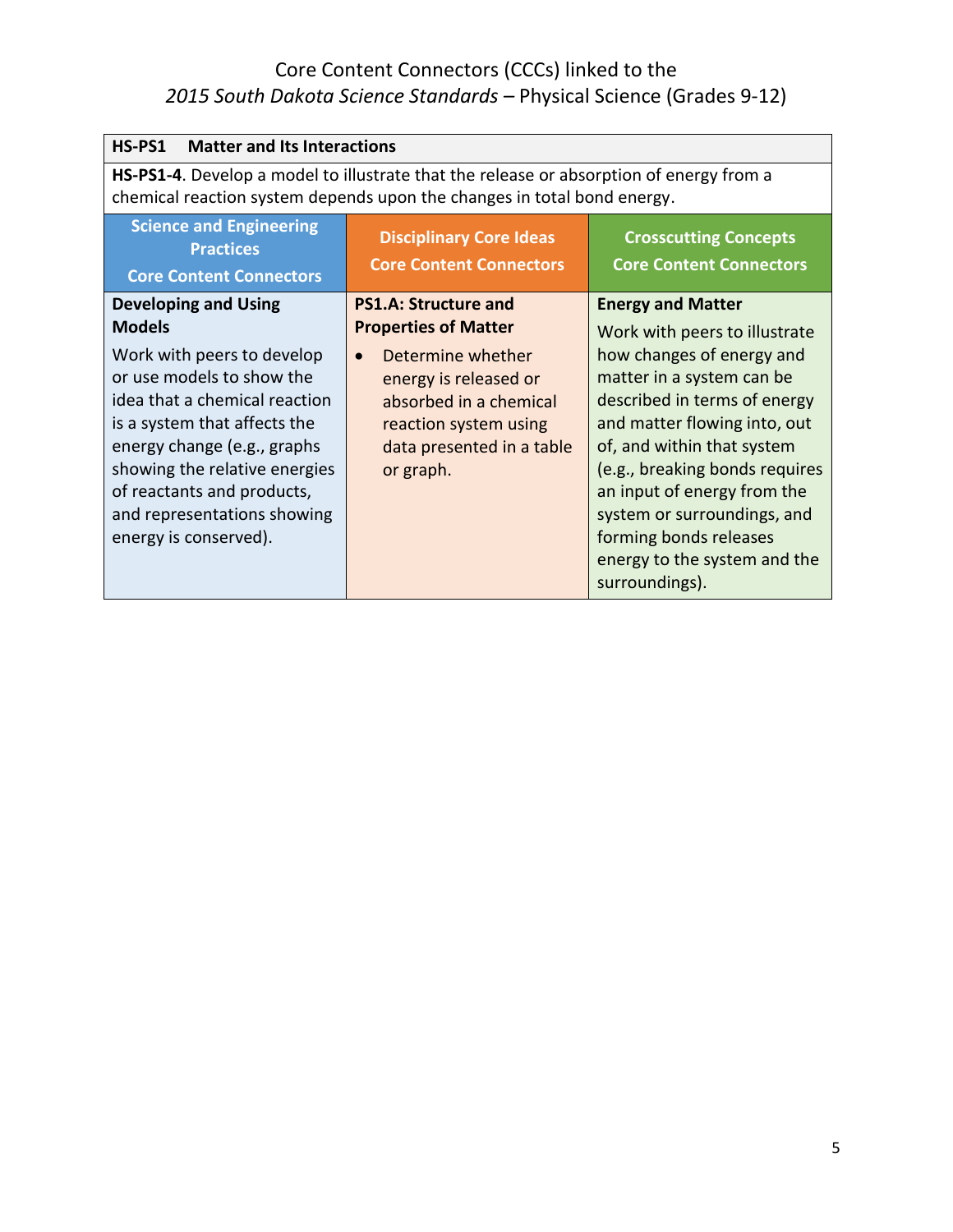| HS-PS1<br><b>Matter and Its Interactions</b>                                                                                                                                                                                                                                                                             |                                                                                                                                                                                                                                                                                                                                                                                                                                                                                                                                                                                                                              |                                                                                                                                                                                                                                                                                       |
|--------------------------------------------------------------------------------------------------------------------------------------------------------------------------------------------------------------------------------------------------------------------------------------------------------------------------|------------------------------------------------------------------------------------------------------------------------------------------------------------------------------------------------------------------------------------------------------------------------------------------------------------------------------------------------------------------------------------------------------------------------------------------------------------------------------------------------------------------------------------------------------------------------------------------------------------------------------|---------------------------------------------------------------------------------------------------------------------------------------------------------------------------------------------------------------------------------------------------------------------------------------|
| HS-PS1-5. Construct an explanation based on evidence about the effects of changing the<br>temperature or concentration of the reacting particles on the rate at which a reaction occurs.                                                                                                                                 |                                                                                                                                                                                                                                                                                                                                                                                                                                                                                                                                                                                                                              |                                                                                                                                                                                                                                                                                       |
| <b>Science and Engineering</b><br><b>Practices</b><br><b>Core Content Connectors</b>                                                                                                                                                                                                                                     | <b>Disciplinary Core Ideas</b><br><b>Core Content Connectors</b>                                                                                                                                                                                                                                                                                                                                                                                                                                                                                                                                                             | <b>Crosscutting Concepts</b><br><b>Core Content Connectors</b>                                                                                                                                                                                                                        |
| <b>Constructing Explanations</b><br>and Designing Solutions<br>Work with peers to construct<br>an explanation relating the<br>idea of the kinetic of colliding<br>particles to reaction rate<br>(e.g., evidence of a pattern<br>that increases in temperature<br>usually increase the reaction<br>rate, and vice versa). | <b>PS1.B: Chemical Reactions</b><br>Identify the effects of<br>$\bullet$<br>changing the<br>temperature of the<br>reacting particles at the<br>rate at which a simple<br>reaction (i.e., two<br>reactants) occurs using a<br>model (e.g., a table of<br>data) of the number and<br>energy of collisions<br>between particles.<br>Identify the effects of<br>$\bullet$<br>changing the<br>concentration of the<br>reacting particles at the<br>rate at which a simple<br>reaction (i.e., two<br>reactants) occurs using a<br>model (e.g., a table of<br>data) of the number and<br>energy of collisions<br>between particles. | <b>Patterns</b><br>Work with peers to describe<br>evidence (e.g., a table of<br>data) of a pattern that<br>increases in concentration<br>(e.g., a change in one<br>concentration while the<br>other concentration is held<br>constant) increase the<br>reaction rate, and vice versa. |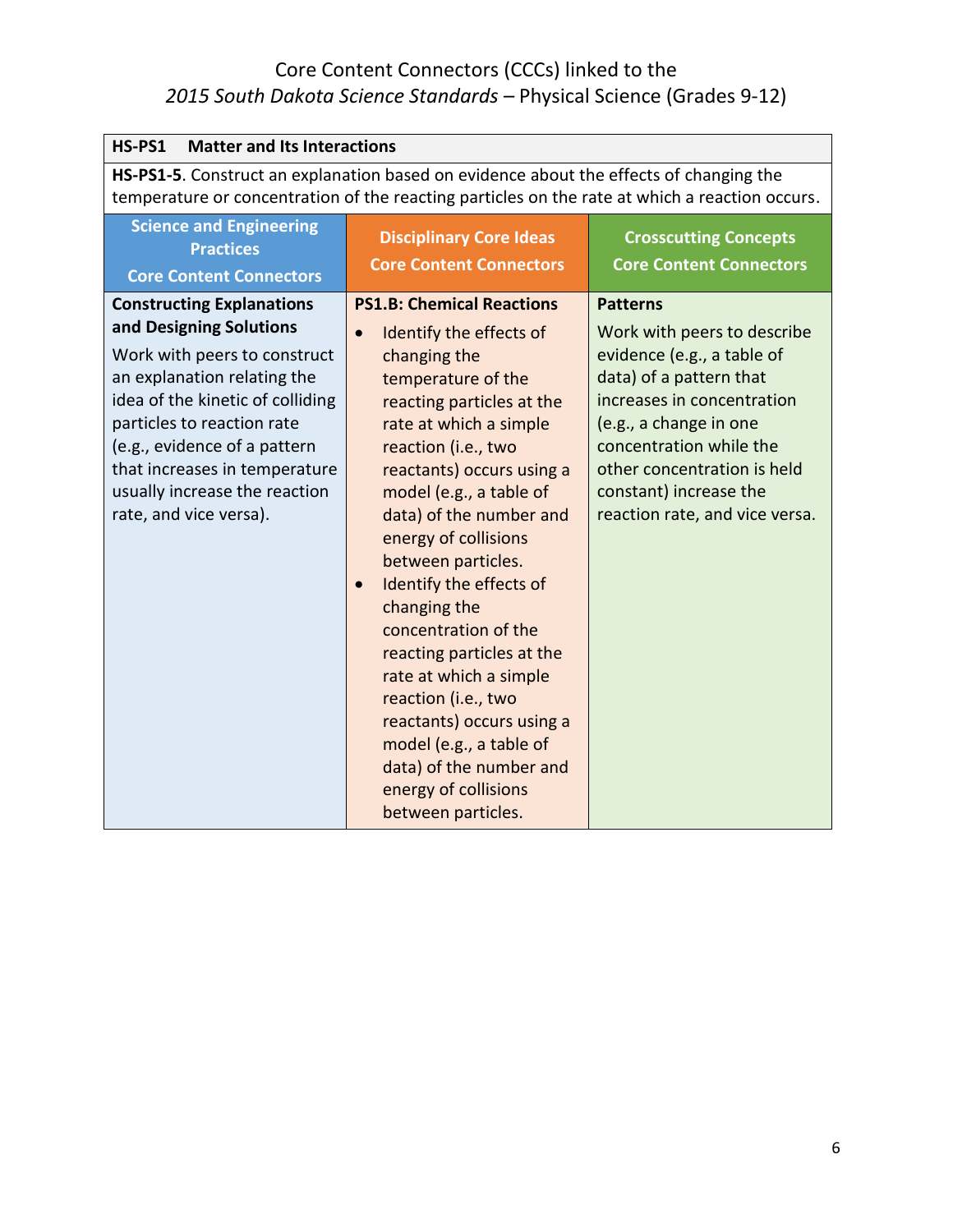| HS-PS1<br><b>Matter and Its Interactions</b>                                                                                                                                                                                                                                                                        |                                                                                                                                                                                                                                              |                                                                                                                                                                                                                                                                                    |
|---------------------------------------------------------------------------------------------------------------------------------------------------------------------------------------------------------------------------------------------------------------------------------------------------------------------|----------------------------------------------------------------------------------------------------------------------------------------------------------------------------------------------------------------------------------------------|------------------------------------------------------------------------------------------------------------------------------------------------------------------------------------------------------------------------------------------------------------------------------------|
| HS-PS1-6. Refine the design of a chemical system by specifying a change in conditions that<br>would produce increased amounts of products at equilibrium.                                                                                                                                                           |                                                                                                                                                                                                                                              |                                                                                                                                                                                                                                                                                    |
| <b>Science and Engineering</b><br><b>Practices</b><br><b>Core Content Connectors</b>                                                                                                                                                                                                                                | <b>Disciplinary Core Ideas</b><br><b>Core Content Connectors</b>                                                                                                                                                                             | <b>Crosscutting Concepts</b><br><b>Core Content Connectors</b>                                                                                                                                                                                                                     |
| <b>Constructing Explanations</b><br>and Designing Solutions<br>Work with peers to use Le<br>Chatelier's Principle to<br>describe the relative<br>quantities of a product<br>before and after changes to a<br>given chemical reaction<br>system (e.g., concentration<br>increases, decreases, or stays<br>the same). | <b>PS1.B: Chemical Reactions</b><br>Identify a change in one<br>$\bullet$<br>variable (i.e.,<br>temperature,<br>concentration, pressure)<br>of a chemical equation<br>that would produce<br>increased amounts of<br>products at equilibrium. | <b>Stability and Change</b><br>Work with peers to identify<br>explanations of how things<br>change and how they remain<br>stable (e.g., how, at a<br>molecular level, a stress<br>involving a change to one<br>component of an equilibrium<br>system affects other<br>components). |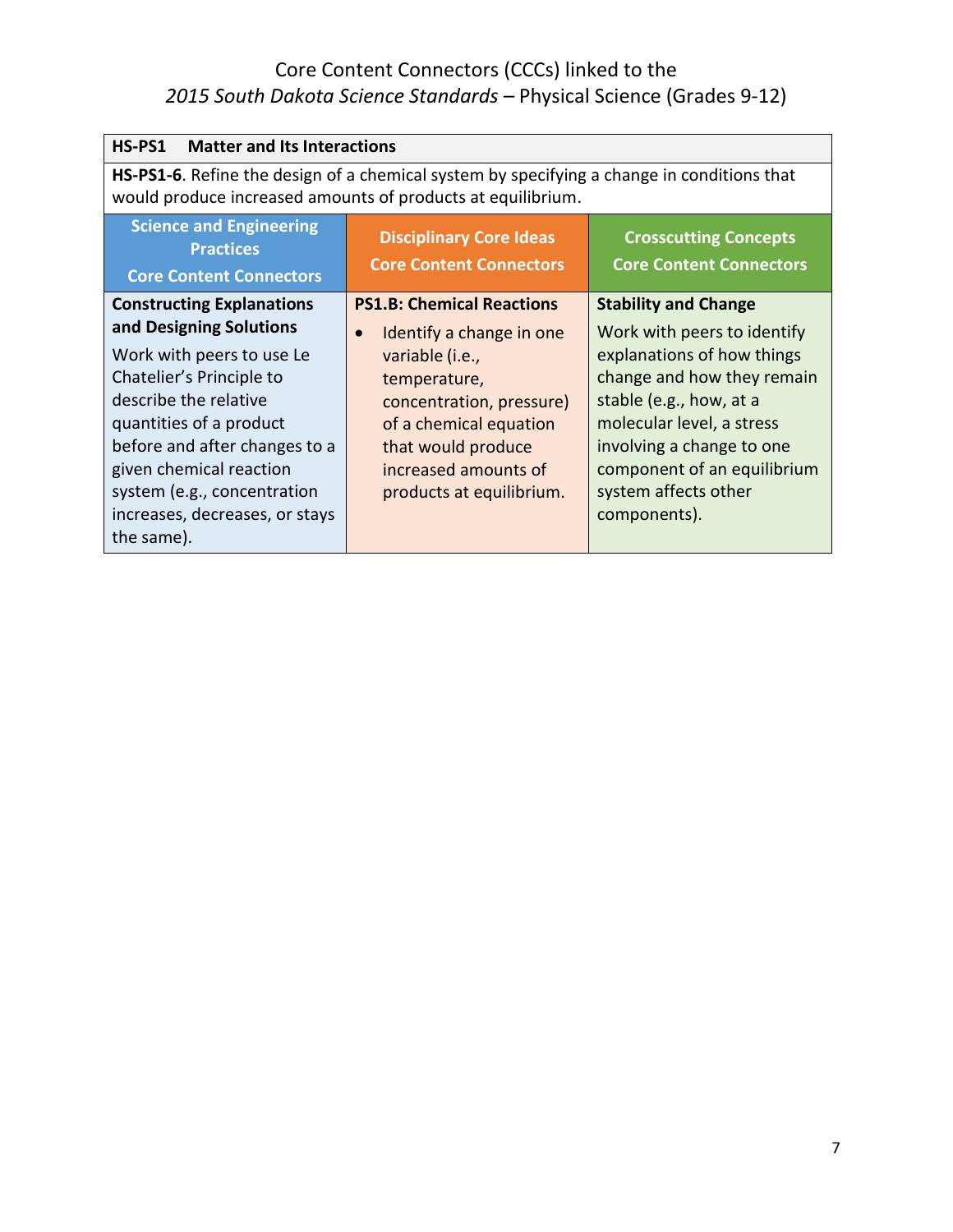| HS-PS1<br><b>Matter and Its Interactions</b>                                                                                                                                                                       |                                                                                                                                                                                                                                                                                                                                                                                                                                                                                      |                                                                                                                                                                                                |
|--------------------------------------------------------------------------------------------------------------------------------------------------------------------------------------------------------------------|--------------------------------------------------------------------------------------------------------------------------------------------------------------------------------------------------------------------------------------------------------------------------------------------------------------------------------------------------------------------------------------------------------------------------------------------------------------------------------------|------------------------------------------------------------------------------------------------------------------------------------------------------------------------------------------------|
| HS-PS1-7. Use mathematical representations to support the claim that atoms, and therefore<br>mass, are conserved during a chemical reaction.                                                                       |                                                                                                                                                                                                                                                                                                                                                                                                                                                                                      |                                                                                                                                                                                                |
| <b>Science and Engineering</b><br><b>Practices</b><br><b>Core Content Connectors</b>                                                                                                                               | <b>Disciplinary Core Ideas</b><br><b>Core Content Connectors</b>                                                                                                                                                                                                                                                                                                                                                                                                                     | <b>Crosscutting Concepts</b><br><b>Core Content Connectors</b>                                                                                                                                 |
| <b>Using Mathematics and</b><br><b>Computational Thinking</b><br>Work with peers to use a<br>mathematical representation<br>to calculate the mass of any<br>component of a reaction,<br>given any other component. | <b>PS1.B: Chemical Reactions</b><br>Identify a chemical<br>$\bullet$<br>equation, showing<br>reactants and products of<br>a chemical reaction,<br>which illustrates the<br>claim that matter (i.e.,<br>atoms) is neither created<br>nor destroyed during a<br>chemical reaction.<br>Identify a mathematical<br>$\bullet$<br>representation (e.g.,<br>table, graph) or pictorial<br>depictions that illustrates<br>the claim that mass is<br>conserved during a<br>chemical reaction. | <b>Energy and Matter</b><br>Work with peers to develop a<br>model to support the claim<br>that atoms, and therefore<br>mass, are conserved during a<br>chemical reaction in closed<br>systems. |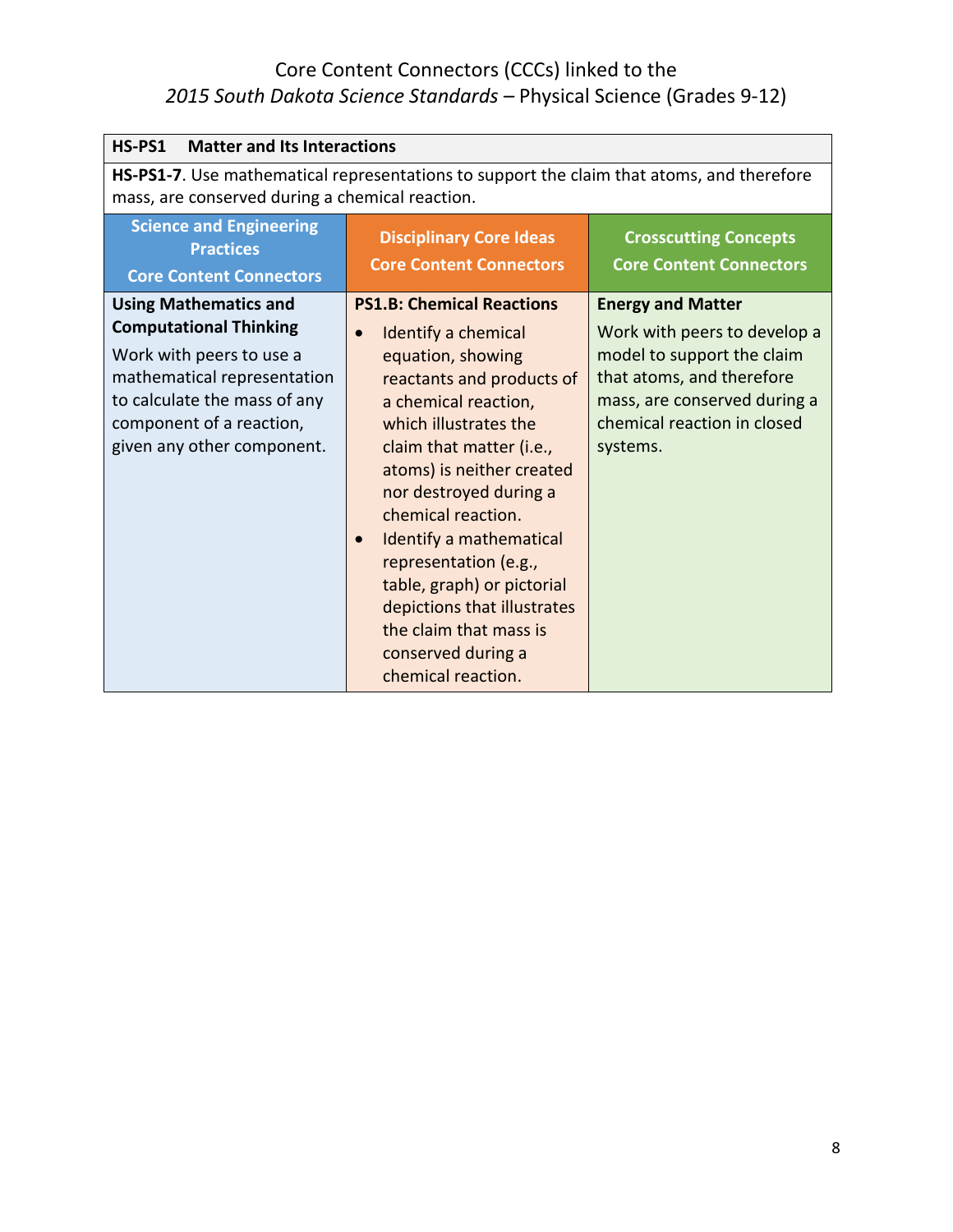| <b>Matter and Its Interactions</b><br>HS-PS1                                                                                                                                                                                                                         |                                                                                                                                                                                                                                                                                                                                                                                                                                           |                                                                                                                                                                                                                                                                                                                           |
|----------------------------------------------------------------------------------------------------------------------------------------------------------------------------------------------------------------------------------------------------------------------|-------------------------------------------------------------------------------------------------------------------------------------------------------------------------------------------------------------------------------------------------------------------------------------------------------------------------------------------------------------------------------------------------------------------------------------------|---------------------------------------------------------------------------------------------------------------------------------------------------------------------------------------------------------------------------------------------------------------------------------------------------------------------------|
| HS-PS1-8. Develop models to illustrate the changes in the composition of the nucleus of the<br>atom and the energy released during the processes of fission, fusion, and radioactive decay.                                                                          |                                                                                                                                                                                                                                                                                                                                                                                                                                           |                                                                                                                                                                                                                                                                                                                           |
| <b>Science and Engineering</b><br><b>Practices</b><br><b>Core Content Connectors</b>                                                                                                                                                                                 | <b>Disciplinary Core Ideas</b><br><b>Core Content Connectors</b>                                                                                                                                                                                                                                                                                                                                                                          | <b>Crosscutting Concepts</b><br><b>Core Content Connectors</b>                                                                                                                                                                                                                                                            |
| <b>Developing and Using</b><br><b>Models</b><br>Work with peers to develop<br>models to illustrate the<br>relationships between<br>components underlying the<br>nuclear processes of 1)<br>fission, 2) fusion and 3)<br>alpha, beta, or gamma<br>radioactive decays. | <b>PS1.C: Nuclear Processes</b><br>Recognize that nuclear<br>$\bullet$<br>processes (i.e., fusion,<br>fission, and radioactive<br>decays), involve the<br>release or absorption of<br>energy.<br><b>Contrast changes during</b><br>$\bullet$<br>the processes of alpha,<br>beta, or gamma<br>radioactive decay using<br>graphs or pictorial<br>depictions of the<br>composition of the<br>nucleus of the atom and<br>the energy released. | <b>Energy and Matter</b><br>Work with peers to illustrate<br>that in nuclear processes, the<br>total number of neutrons<br>plus protons is the same both<br>before and after the nuclear<br>process, although the total<br>number of protons and the<br>total number of neutrons<br>may be different before and<br>after. |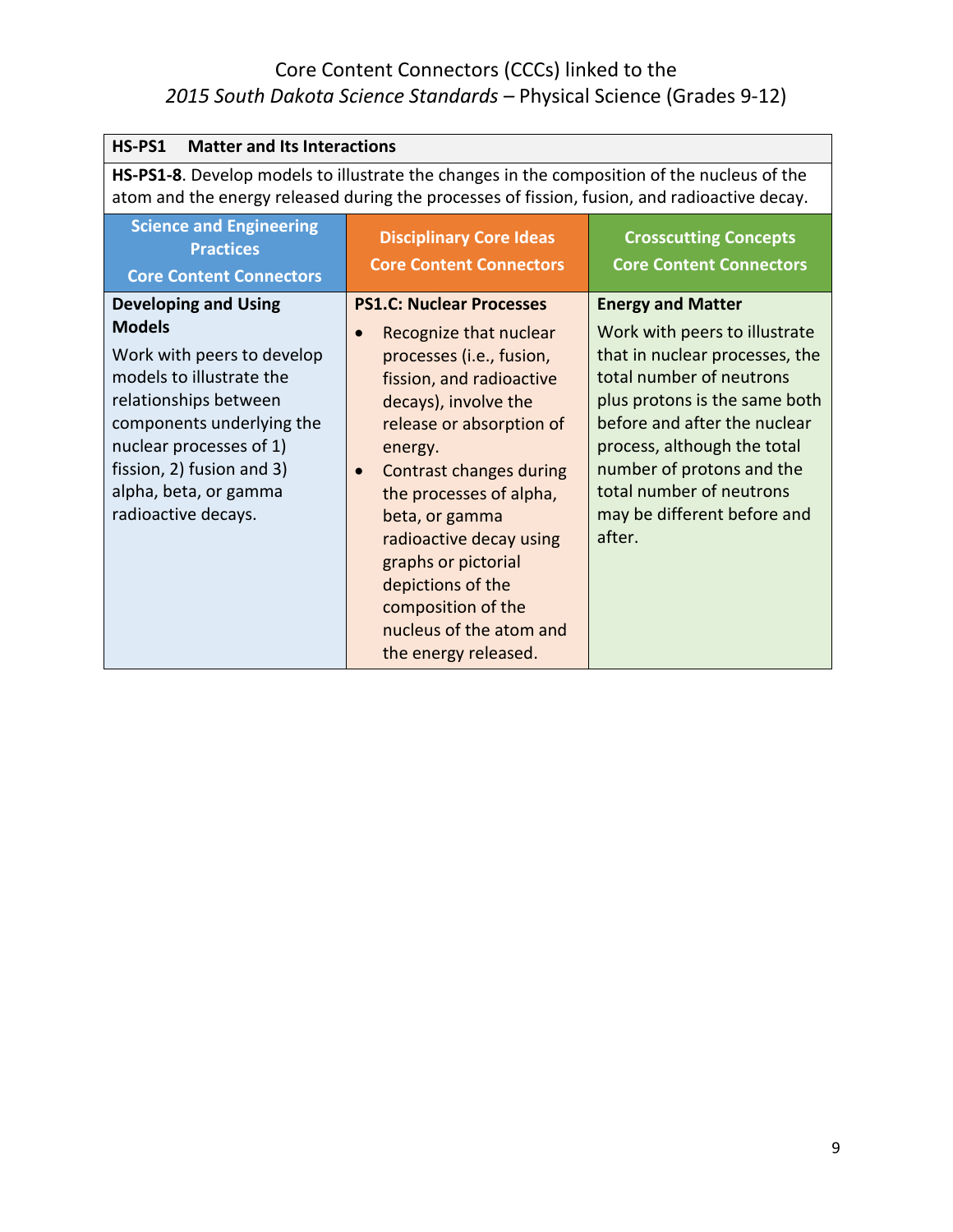| HS-PS2<br><b>Motion and Stability: Forces and Interactions</b>                                                                                                                                                                            |                                                                                                                                                                                                                                                                                                                                                         |                                                                                                                                                                                                                                                                                                                                                                                                     |
|-------------------------------------------------------------------------------------------------------------------------------------------------------------------------------------------------------------------------------------------|---------------------------------------------------------------------------------------------------------------------------------------------------------------------------------------------------------------------------------------------------------------------------------------------------------------------------------------------------------|-----------------------------------------------------------------------------------------------------------------------------------------------------------------------------------------------------------------------------------------------------------------------------------------------------------------------------------------------------------------------------------------------------|
| HS-PS2-1. Analyze data to support the claim that Newton's Second Law of motion describes<br>the mathematical relationship among the net force on a macroscopic object, its mass, and its<br>acceleration.                                 |                                                                                                                                                                                                                                                                                                                                                         |                                                                                                                                                                                                                                                                                                                                                                                                     |
| <b>Science and Engineering</b><br><b>Practices</b><br><b>Core Content Connectors</b>                                                                                                                                                      | <b>Disciplinary Core Ideas</b><br><b>Core Content Connectors</b>                                                                                                                                                                                                                                                                                        | <b>Crosscutting Concepts</b><br><b>Core Content Connectors</b>                                                                                                                                                                                                                                                                                                                                      |
| <b>Analyzing and Interpreting</b>                                                                                                                                                                                                         | <b>PS2.A: Forces and Motion</b>                                                                                                                                                                                                                                                                                                                         | <b>Cause and Effect</b>                                                                                                                                                                                                                                                                                                                                                                             |
| Data<br>Work with peers to<br>determine the relationship<br>between an object's<br>acceleration and the force<br>applied across a range of<br>data, by the formula $a = F/m$<br>(e.g., double force yields<br>double acceleration, etc.). | Predict changes in the<br>$\bullet$<br>motion of a macroscopic<br>object, such as a falling<br>object, an object rolling<br>down a ramp, or a<br>moving object being<br>pulled by a constant force<br>using data (e.g., tables or<br>graphs of position or<br>velocity as a function of<br>time for an object subject<br>to a net unbalanced<br>force). | Work with peers to identify<br>and describe cause and effect<br>relationships among the net<br>force on a macroscopic<br>object, its mass, and its<br>acceleration (e.g., a more<br>massive object experiencing<br>the same net force as a less<br>massive object has a smaller<br>acceleration, and a larger net<br>force on a given object<br>produces a correspondingly<br>larger acceleration). |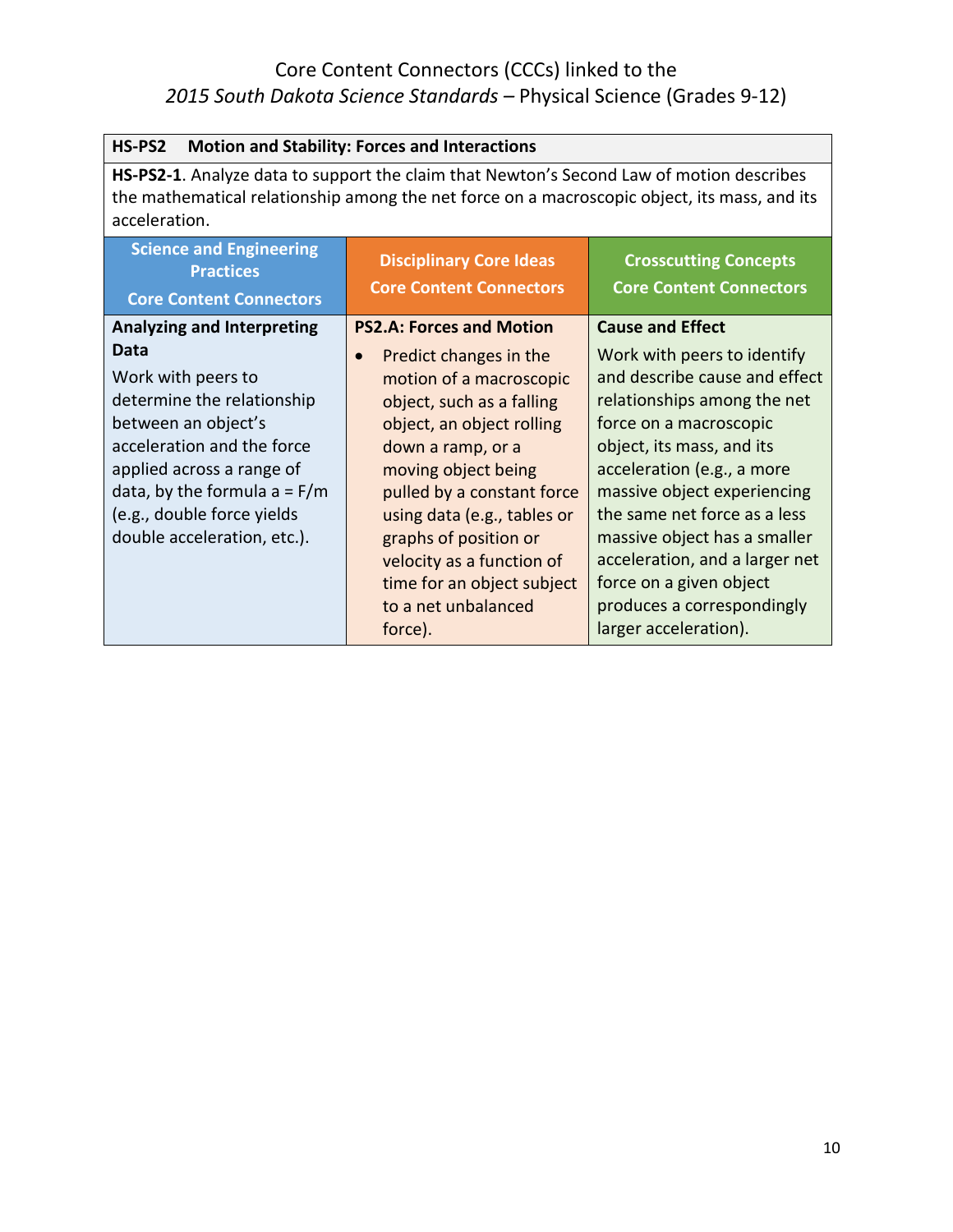| <b>Motion and Stability: Forces and Interactions</b><br>HS-PS2                                                                                                                                                                                                              |                                                                                                                                                                                                                                                                                                                                                                                                           |                                                                                                                                                                                                                                                                                                                             |
|-----------------------------------------------------------------------------------------------------------------------------------------------------------------------------------------------------------------------------------------------------------------------------|-----------------------------------------------------------------------------------------------------------------------------------------------------------------------------------------------------------------------------------------------------------------------------------------------------------------------------------------------------------------------------------------------------------|-----------------------------------------------------------------------------------------------------------------------------------------------------------------------------------------------------------------------------------------------------------------------------------------------------------------------------|
| <b>HS-PS2-2.</b> Use mathematical representations to support the claim that the total momentum<br>of a system of objects is conserved when there is no net force on the system.                                                                                             |                                                                                                                                                                                                                                                                                                                                                                                                           |                                                                                                                                                                                                                                                                                                                             |
| <b>Science and Engineering</b><br><b>Practices</b><br><b>Core Content Connectors</b>                                                                                                                                                                                        | <b>Disciplinary Core Ideas</b><br><b>Core Content Connectors</b>                                                                                                                                                                                                                                                                                                                                          | <b>Crosscutting Concepts</b><br><b>Core Content Connectors</b>                                                                                                                                                                                                                                                              |
| <b>Using Mathematics and</b><br><b>Computational Thinking</b><br>Work with peers to use<br>mathematical<br>representations to model<br>and describe momentum (as<br>defined for a frame of<br>reference) as the mass times<br>the velocity of the object ( $P =$<br>$mv$ ). | <b>PS2.A: Forces and Motion</b><br>Identify an example of<br>$\bullet$<br>the law of momentum<br>conservation (e.g., in a<br>collision, the momentum<br>change of an object is<br>equal to and opposite of<br>the momentum change<br>of the other object)<br>represented using<br>graphical or visual<br>displays (e.g., pictures,<br>pictographs, drawings,<br>written observations,<br>tables, charts). | <b>Systems and System Models</b><br>Work with peers to describe<br>when a system interacts with<br>objects outside itself, the<br>total momentum of the<br>system can change; analyze<br>how that change is balanced<br>by changes in the<br>momentum of objects<br>outside the system (i.e.,<br>conservation of momentum). |

| <b>Motion and Stability: Forces and Interactions</b><br>$S-PS2$                                                                                                                                |                                                                                                                                                                                                                           |                                                                                                                                                                                                                                                                                                                           |
|------------------------------------------------------------------------------------------------------------------------------------------------------------------------------------------------|---------------------------------------------------------------------------------------------------------------------------------------------------------------------------------------------------------------------------|---------------------------------------------------------------------------------------------------------------------------------------------------------------------------------------------------------------------------------------------------------------------------------------------------------------------------|
| HS-PS2-3. Design, evaluate, and refine a device that minimizes the force on a macroscopic<br>object during a collision.                                                                        |                                                                                                                                                                                                                           |                                                                                                                                                                                                                                                                                                                           |
| <b>Science and Engineering</b><br><b>Practices</b><br><b>Core Content Connectors</b>                                                                                                           | <b>Disciplinary Core Ideas</b><br><b>Core Content Connectors</b>                                                                                                                                                          | <b>Crosscutting Concepts</b><br><b>Core Content Connectors</b>                                                                                                                                                                                                                                                            |
| <b>Constructing Explanations</b><br>and Designing Solutions<br>Work with peers to evaluate<br>a device based on its ability<br>to minimize the force on the<br>test object during a collision. | <b>PS2.A: Forces and Motion</b><br>Evaluate a device (e.g.,<br>$\bullet$<br>football helmet or a<br>parachute) designed to<br>minimize force by<br>comparing data (i.e.,<br>momentum, mass,<br>velocity, force, or time). | <b>Cause and Effect</b><br>Work with peers to test a<br>device that minimizes the<br>force on a macroscopic<br>object during a collision and<br>use the test results to<br>improve the device's<br>performance (e.g., extending<br>the impact time, reducing the<br>device's mass, considering<br>cost-benefit analysis). |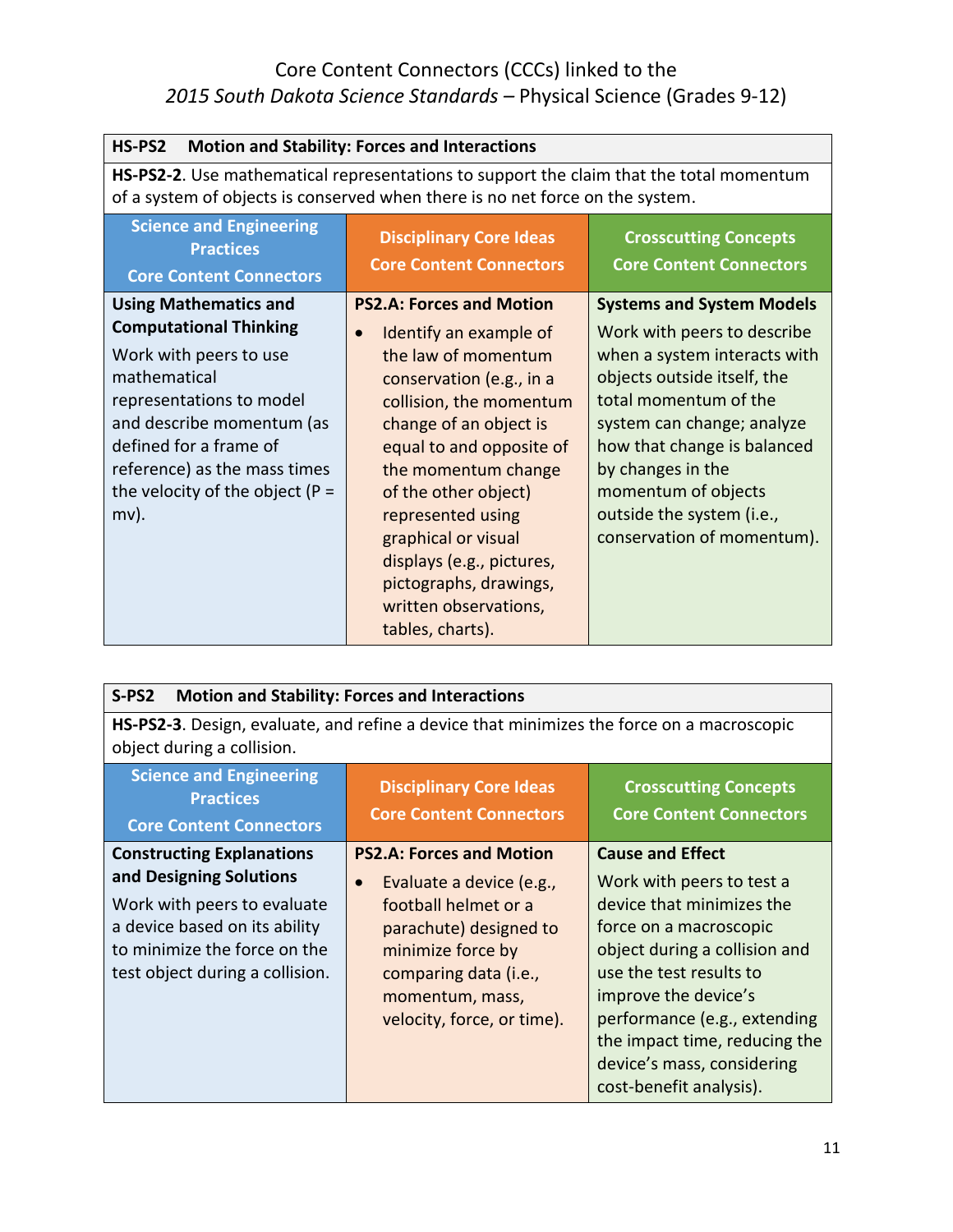| HS-PS2<br><b>Motion and Stability: Forces and Interactions</b>                                                                                                                                                                                      |                                                                                                                                                                                                                                                                                                                                                                                        |                                                                                                                                                                                             |
|-----------------------------------------------------------------------------------------------------------------------------------------------------------------------------------------------------------------------------------------------------|----------------------------------------------------------------------------------------------------------------------------------------------------------------------------------------------------------------------------------------------------------------------------------------------------------------------------------------------------------------------------------------|---------------------------------------------------------------------------------------------------------------------------------------------------------------------------------------------|
| HS-PS2-4. Use mathematical representations of Newton's Law of Gravitation and Coulomb's<br>Law to describe and predict the gravitational and electrostatic forces between objects.                                                                  |                                                                                                                                                                                                                                                                                                                                                                                        |                                                                                                                                                                                             |
| <b>Science and Engineering</b><br><b>Practices</b><br><b>Core Content Connectors</b>                                                                                                                                                                | <b>Disciplinary Core Ideas</b><br><b>Core Content Connectors</b>                                                                                                                                                                                                                                                                                                                       | <b>Crosscutting Concepts</b><br><b>Core Content Connectors</b>                                                                                                                              |
| <b>Using Mathematics and</b><br><b>Computational Thinking</b><br>Work with peers to use given<br>mathematical formulas to<br>calculate the gravitational<br>force between objects or<br>predict the electrostatic force<br>between charged objects. | <b>PS2.B: Types of Interactions</b><br>Use Newton's law of<br>$\bullet$<br>universal gravitation as a<br>mathematical model to<br>qualitatively describe or<br>predict the effects of<br>gravitational forces in<br>systems with two objects.<br>Use Coulomb's law to<br>$\bullet$<br>qualitatively describe or<br>predict the electrostatic<br>forces in systems with<br>two objects. | <b>Patterns</b><br>Work with peers to describe<br>and predict the effects of<br>forces between distant<br>objects that can be explained<br>by fields using magnets or<br>electric currents. |

| HS-PS2<br><b>Motion and Stability: Forces and Interactions</b>                                                                                                                                                                |                                                                                                                                      |                                                                                                                                                                                               |
|-------------------------------------------------------------------------------------------------------------------------------------------------------------------------------------------------------------------------------|--------------------------------------------------------------------------------------------------------------------------------------|-----------------------------------------------------------------------------------------------------------------------------------------------------------------------------------------------|
| HS-PS2-5. Plan and carry out an investigation to provide evidence that an electric current can<br>produce a magnetic field and that a changing magnetic field can produce an electric current.                                |                                                                                                                                      |                                                                                                                                                                                               |
| <b>Science and Engineering</b><br><b>Disciplinary Core Ideas</b><br><b>Crosscutting Concepts</b><br><b>Practices</b><br><b>Core Content Connectors</b><br><b>Core Content Connectors</b><br><b>Core Content Connectors</b>    |                                                                                                                                      |                                                                                                                                                                                               |
| <b>Planning and Carrying Out</b>                                                                                                                                                                                              | <b>PS2.B: Types of Interactions</b>                                                                                                  | <b>Cause and Effect</b>                                                                                                                                                                       |
| Investigations<br>Work with peers to conduct<br>an investigation which<br>includes the ideas that 1) an<br>electric current produces a<br>magnetic field and 2) a<br>changing magnetic field<br>produces an electric current. | Compare the relationship<br>between changes in the<br>magnetic field and the<br>amount of electric<br>current created using<br>data. | Work with peers to illustrate<br>the relationship between<br>electric currents and creation<br>of magnetic fields, and<br>changing magnetic fields and<br>inducement of electric<br>currents. |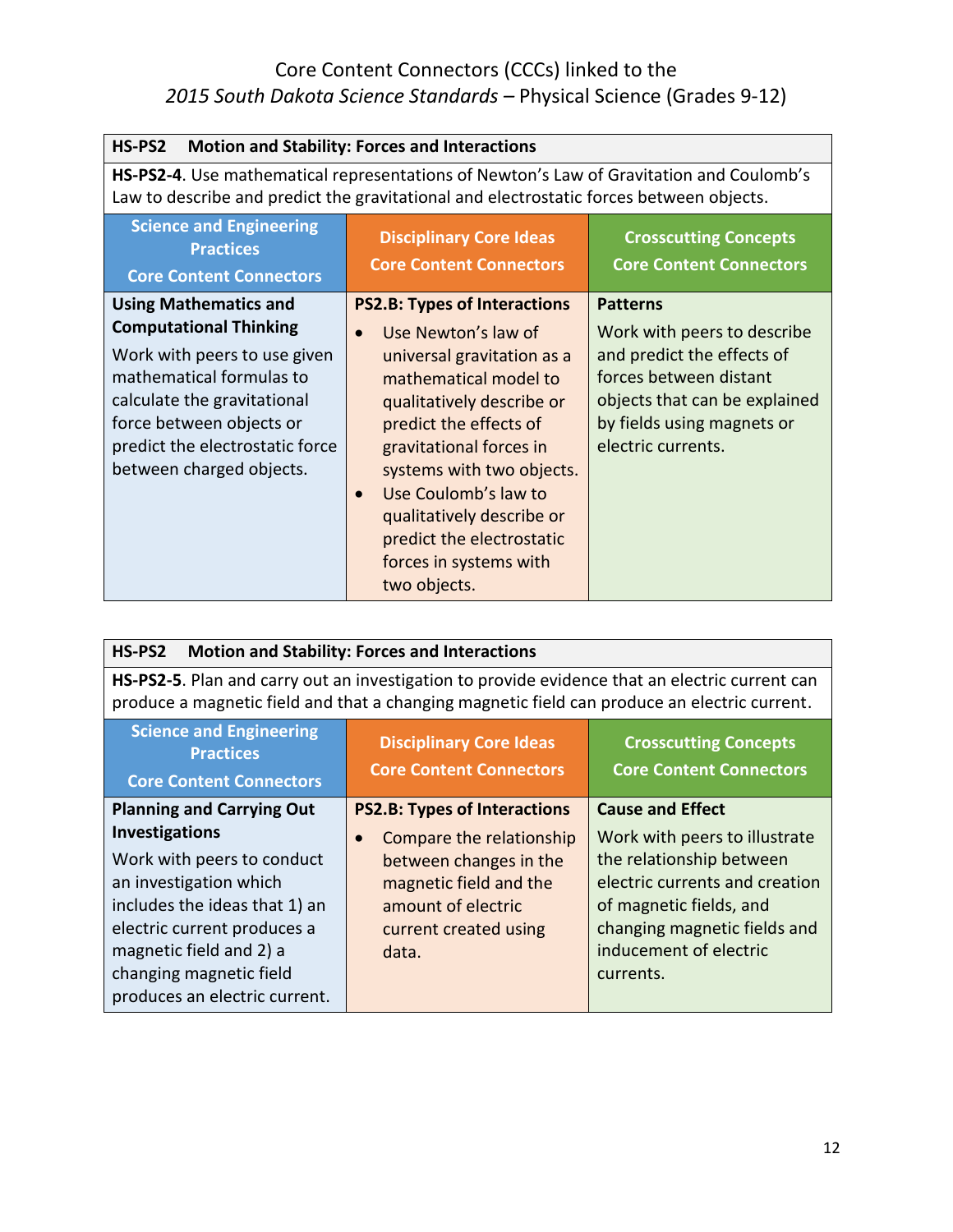| HS-PS2<br><b>Motion and Stability: Forces and Interactions</b>                                                                                                                                                             |                                       |                                 |
|----------------------------------------------------------------------------------------------------------------------------------------------------------------------------------------------------------------------------|---------------------------------------|---------------------------------|
| HS-PS2-6. Communicate scientific and technical information about why the molecular-level<br>structure is important in the functioning of designed materials.                                                               |                                       |                                 |
| <b>Science and Engineering</b><br><b>Disciplinary Core Ideas</b><br><b>Crosscutting Concepts</b><br><b>Practices</b><br><b>Core Content Connectors</b><br><b>Core Content Connectors</b><br><b>Core Content Connectors</b> |                                       |                                 |
| Obtaining, Evaluating, and                                                                                                                                                                                                 | <b>PS2.B: Types of Interactions</b>   | <b>Structure and Function</b>   |
| <b>Communicating Information</b>                                                                                                                                                                                           | Recognize that different<br>$\bullet$ | Work with peers to illustrate   |
| Work with peers to                                                                                                                                                                                                         | materials have different              | that for all materials at the   |
| communicate the evidence                                                                                                                                                                                                   | molecular structures and              | molecular-level, electrostatic  |
| about how a material's                                                                                                                                                                                                     | properties which                      | forces result in contact forces |
| properties make it suitable                                                                                                                                                                                                | determine different                   | (e.g., friction, normal forces, |
| for use in its designed                                                                                                                                                                                                    | functioning of the                    | stickiness) on the              |
| function.                                                                                                                                                                                                                  | material (e.g., flexible,             | macroscopic scale.              |
|                                                                                                                                                                                                                            | but durable).                         |                                 |

| HS-PS3<br><b>Energy</b>                                                                                                                                                                                                                                                                 |                                                                                                                                                                                                                           |                                                                                                                                                                                                                                                                                                                                                                                                                              |
|-----------------------------------------------------------------------------------------------------------------------------------------------------------------------------------------------------------------------------------------------------------------------------------------|---------------------------------------------------------------------------------------------------------------------------------------------------------------------------------------------------------------------------|------------------------------------------------------------------------------------------------------------------------------------------------------------------------------------------------------------------------------------------------------------------------------------------------------------------------------------------------------------------------------------------------------------------------------|
| HS-PS3-1. Create a computational model to calculate the change in the energy of one<br>component in a system when the change in energy of the other component(s) and energy<br>flows in and out of the system are known.                                                                |                                                                                                                                                                                                                           |                                                                                                                                                                                                                                                                                                                                                                                                                              |
| <b>Science and Engineering</b><br><b>Practices</b><br><b>Core Content Connectors</b>                                                                                                                                                                                                    | <b>Disciplinary Core Ideas</b><br><b>Core Content Connectors</b>                                                                                                                                                          | <b>Crosscutting Concepts</b><br><b>Core Content Connectors</b>                                                                                                                                                                                                                                                                                                                                                               |
| <b>Using Mathematics and</b><br><b>Computational Thinking</b><br>Work with peers to use a<br>computational model to<br>calculate changes in the<br>energy of one component of<br>the system when changes in<br>the energy of the other<br>components and the energy<br>flows are known. | <b>PS3.A: Definitions of Energy</b><br>Identify a model showing<br>$\bullet$<br>the change in the energy<br>of one component in a<br>system compared to the<br>change in energy of<br>another component in<br>the system. | <b>Systems and System Models</b><br>Work with peers to calculate<br>changes in the energy of one<br>component of the system<br>when changes in the energy<br>of the other components are<br>known (e.g., calculate<br>changes in energy in an<br>energy versus height graph<br>that demonstrates that as an<br>object falls, the potential<br>energy will linearly decrease<br>as the kinetic energy linearly<br>increases). |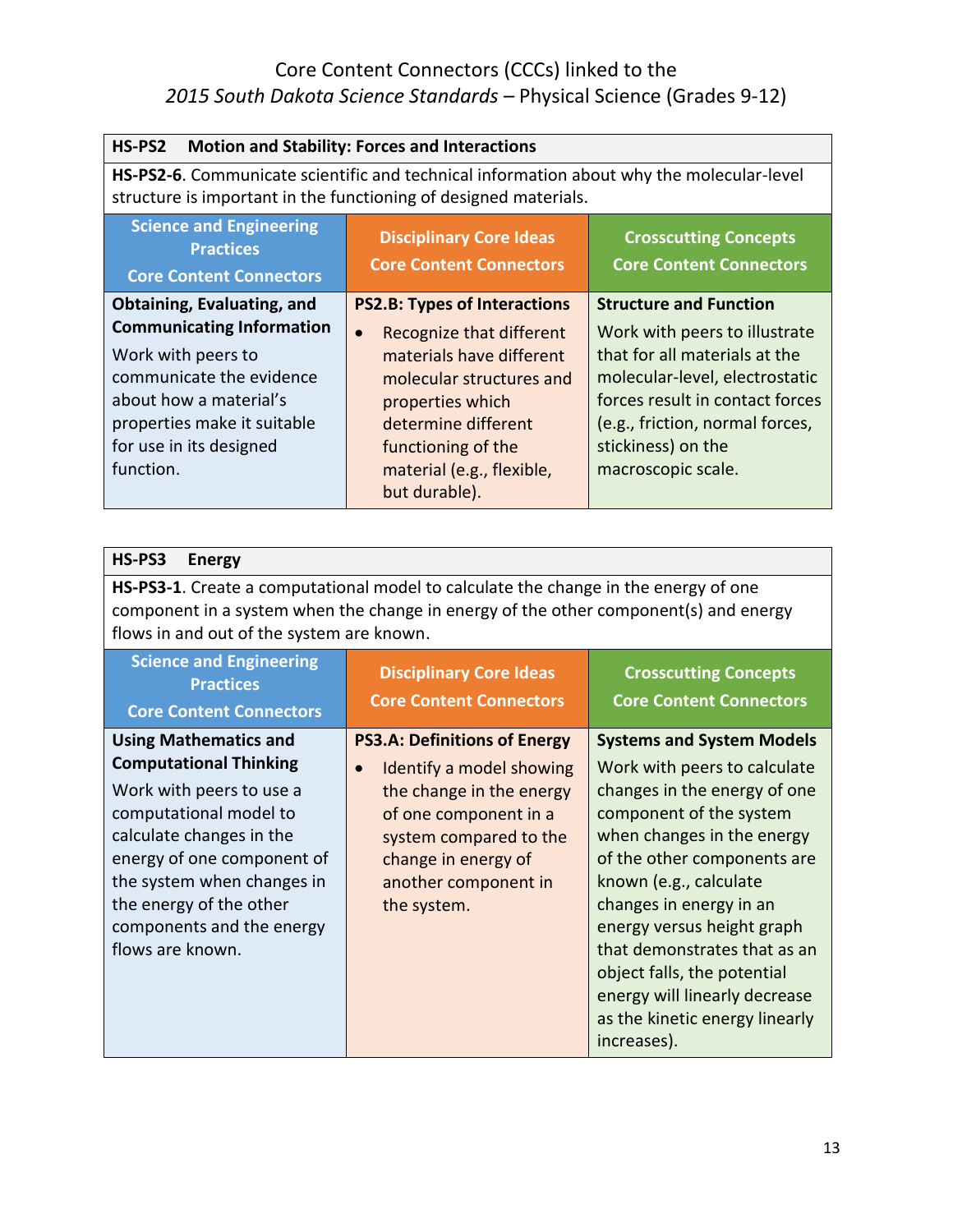| HS-PS3<br><b>Energy</b>                                                                                                                                                                                                                                               |                                                                                                                                                                                                                 |                                                                                                                                                                                                                                                            |
|-----------------------------------------------------------------------------------------------------------------------------------------------------------------------------------------------------------------------------------------------------------------------|-----------------------------------------------------------------------------------------------------------------------------------------------------------------------------------------------------------------|------------------------------------------------------------------------------------------------------------------------------------------------------------------------------------------------------------------------------------------------------------|
| HS-PS3-2. Develop and use models to illustrate that energy at the macroscopic scale can be<br>accounted for as a combination of energy associated with the motions of particles (objects)<br>and energy associated with the relative position of particles (objects). |                                                                                                                                                                                                                 |                                                                                                                                                                                                                                                            |
| <b>Science and Engineering</b><br><b>Practices</b><br><b>Core Content Connectors</b>                                                                                                                                                                                  | <b>Disciplinary Core Ideas</b><br><b>Crosscutting Concepts</b><br><b>Core Content Connectors</b><br><b>Core Content Connectors</b>                                                                              |                                                                                                                                                                                                                                                            |
| <b>Developing and Using</b>                                                                                                                                                                                                                                           | <b>PS3.A: Definitions of Energy</b>                                                                                                                                                                             | <b>Energy and Matter</b>                                                                                                                                                                                                                                   |
| <b>Models</b><br>Work with peers to use<br>models (e.g., diagrams,<br>drawings, descriptions) to<br>show that the energy at the<br>macroscopic scale is either<br>motions of particles or<br>energy stored in fields using<br>models.                                 | Identify that two factors,<br>$\bullet$<br>an object's mass and<br>height above the ground,<br>affect gravity (i.e., energy<br>stored due to position of<br>an object above Earth) at<br>the macroscopic level. | Work with peers to use<br>models to demonstrate that<br>in closed systems, the energy<br>is conserved on both the<br>macroscopic and particle<br>(object) scales so that as one<br>form of energy changes, the<br>total system energy remains<br>constant. |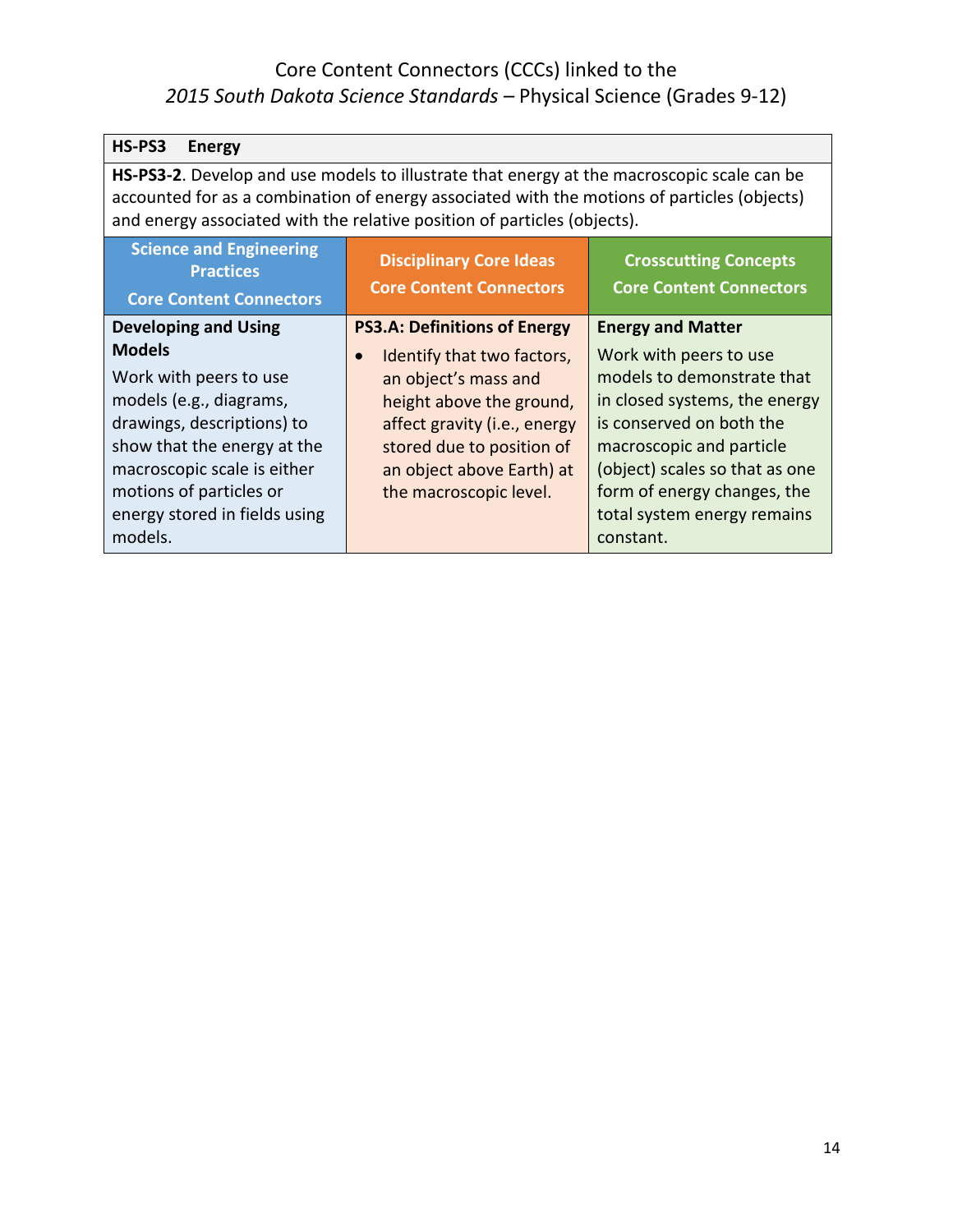| HS-PS3<br><b>Energy</b>                                                                                                                                                                                                                                                                        |                                                                                                                                                                                                                                                                                                                                                                                                                                                                                                                                                                                                    |                                                                                                                                        |
|------------------------------------------------------------------------------------------------------------------------------------------------------------------------------------------------------------------------------------------------------------------------------------------------|----------------------------------------------------------------------------------------------------------------------------------------------------------------------------------------------------------------------------------------------------------------------------------------------------------------------------------------------------------------------------------------------------------------------------------------------------------------------------------------------------------------------------------------------------------------------------------------------------|----------------------------------------------------------------------------------------------------------------------------------------|
| HS-PS3-3. Design, build, and refine a device that works within given constraints to convert<br>one form of energy into another form of energy.                                                                                                                                                 |                                                                                                                                                                                                                                                                                                                                                                                                                                                                                                                                                                                                    |                                                                                                                                        |
| <b>Science and Engineering</b><br><b>Practices</b><br><b>Core Content Connectors</b>                                                                                                                                                                                                           | <b>Disciplinary Core Ideas</b><br><b>Core Content Connectors</b>                                                                                                                                                                                                                                                                                                                                                                                                                                                                                                                                   | <b>Crosscutting Concepts</b><br><b>Core Content Connectors</b>                                                                         |
| <b>Constructing Explanations</b><br>and Designing Solutions<br>Work with peers to design a<br>device that converts one<br>form of energy into another<br>form of energy and identify<br>how its design can increase<br>benefits for modern<br>civilization while decreasing<br>costs and risk. | <b>PS3.B: Conservation of</b><br><b>Energy and Energy Transfer</b><br>Identify the forms of<br>$\bullet$<br>energy that will be<br>converted by a device<br>that converts one form of<br>energy into another form<br>of energy.<br>Identify steps in a model<br>$\bullet$<br>of a device showing the<br>transformations of<br>energy that occur (e.g.,<br>solar cells, solar ovens,<br>generators, turbines).<br>Describe constraints to<br>the design of the device<br>which converts one form<br>of energy into another<br>form of energy (e.g., cost<br>or efficiency of energy<br>conversion). | <b>Energy and Matter</b><br>Work with peers to identify<br>losses of energy by the<br>design system to the<br>surrounding environment. |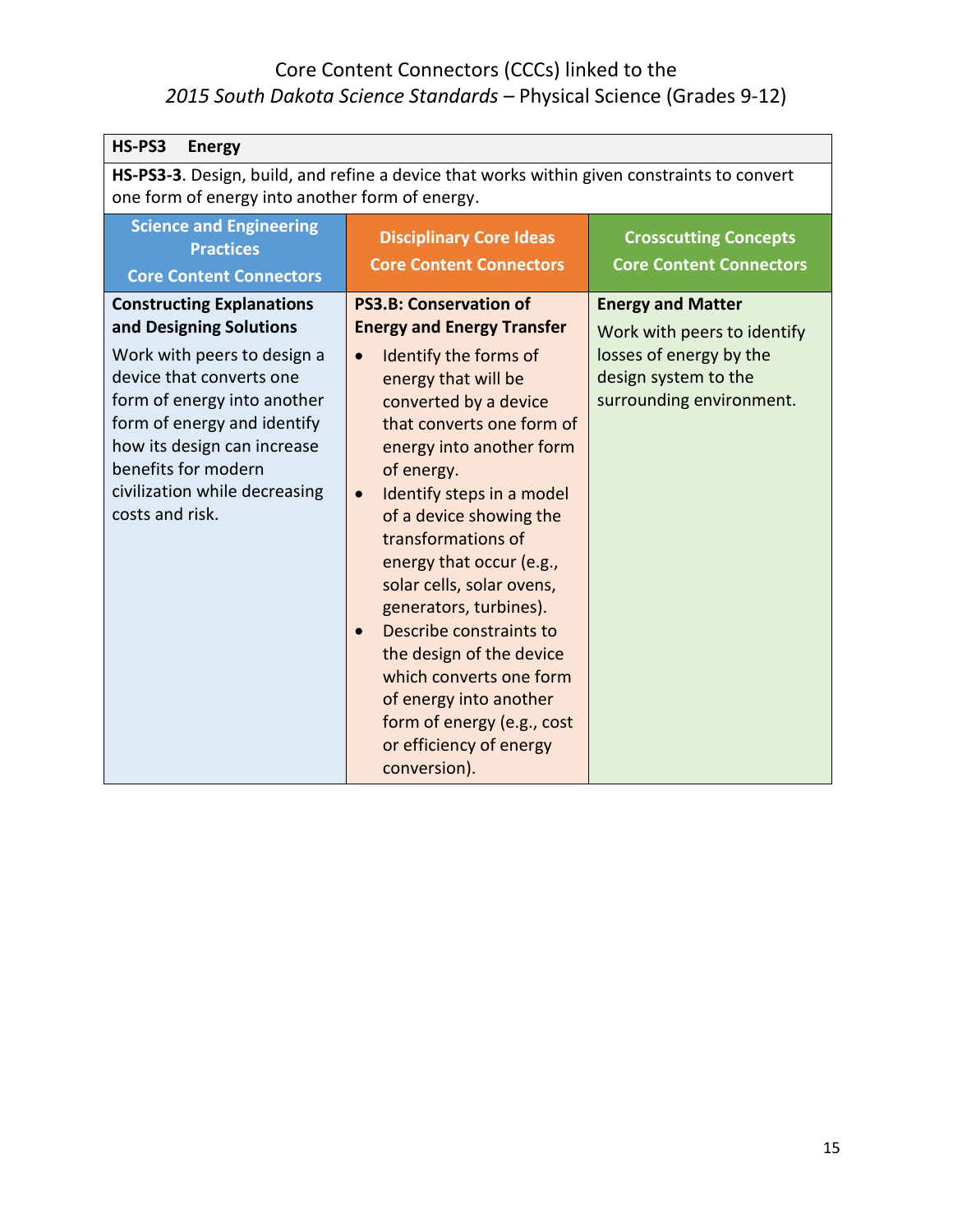| HS-PS3<br><b>Energy</b>                                                                                                                                                                                                                                                                                          |                                                                  |                                                                |
|------------------------------------------------------------------------------------------------------------------------------------------------------------------------------------------------------------------------------------------------------------------------------------------------------------------|------------------------------------------------------------------|----------------------------------------------------------------|
| HS-PS3-4. Plan and carry out an investigation to provide evidence that the transfer of thermal<br>energy when two components of different temperature are combined within a closed system<br>results in a more uniform energy distribution among the components in the system (Second<br>Law of Thermodynamics). |                                                                  |                                                                |
| <b>Science and Engineering</b><br><b>Practices</b><br><b>Core Content Connectors</b>                                                                                                                                                                                                                             | <b>Disciplinary Core Ideas</b><br><b>Core Content Connectors</b> | <b>Crosscutting Concepts</b><br><b>Core Content Connectors</b> |
| <b>Planning and Carrying Out</b>                                                                                                                                                                                                                                                                                 | <b>PS3.B: Conservation of</b>                                    | <b>Systems and System Models</b>                               |
| Investigations                                                                                                                                                                                                                                                                                                   | <b>Energy and Energy Transfer</b>                                | Work with peers to describe                                    |
| Work with peers to collect                                                                                                                                                                                                                                                                                       | Identify the temperatures<br>$\bullet$                           | uncontrolled systems which                                     |
| and record data that can be                                                                                                                                                                                                                                                                                      | of two liquids of different                                      | evolve toward more stable                                      |
| used to calculate the change<br>in thermal energy of each of                                                                                                                                                                                                                                                     | temperature before and<br>after combining to show                | states (i.e., toward more<br>uniform energy distribution)      |
| the two components of a                                                                                                                                                                                                                                                                                          | uniform energy                                                   | (e.g., water flows downhill,                                   |
| system when two                                                                                                                                                                                                                                                                                                  | distribution.                                                    | objects hotter than their                                      |
| components of different                                                                                                                                                                                                                                                                                          |                                                                  | surrounding environment                                        |
| temperature are combined                                                                                                                                                                                                                                                                                         |                                                                  | cool down).                                                    |
| within a closed system.                                                                                                                                                                                                                                                                                          |                                                                  |                                                                |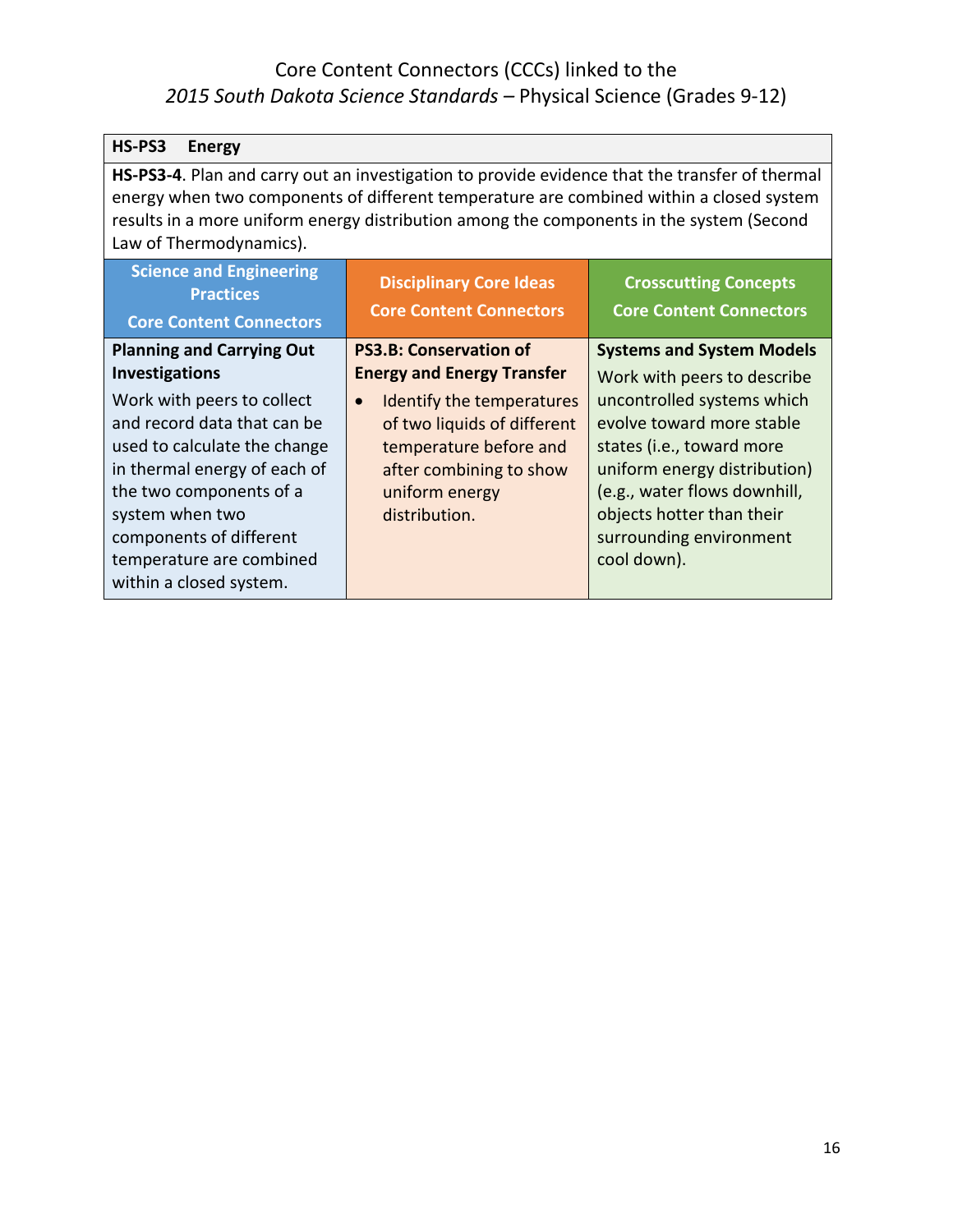| HS-PS3<br><b>Energy</b>                                                                                                                                                                                          |                                                                  |                                                                |
|------------------------------------------------------------------------------------------------------------------------------------------------------------------------------------------------------------------|------------------------------------------------------------------|----------------------------------------------------------------|
| HS-PS3-5. Develop and use a model of two objects interacting through electric or magnetic<br>fields to illustrate the forces between objects and the changes in energy of the objects due to<br>the interaction. |                                                                  |                                                                |
| <b>Science and Engineering</b><br><b>Practices</b><br><b>Core Content Connectors</b>                                                                                                                             | <b>Disciplinary Core Ideas</b><br><b>Core Content Connectors</b> | <b>Crosscutting Concepts</b><br><b>Core Content Connectors</b> |
| <b>Developing and Using</b>                                                                                                                                                                                      | <b>PS3.C: Relationship Between</b>                               | <b>Cause and Effect</b>                                        |
| <b>Models</b>                                                                                                                                                                                                    | <b>Energy and Forces</b>                                         | Work with peers to use a                                       |
| Work with peers to develop                                                                                                                                                                                       | Use a model to identify<br>$\bullet$                             | model to describe the cause                                    |
| and describe models which                                                                                                                                                                                        | the cause and effect                                             | and effect relationships on a                                  |
| illustrate the forces and                                                                                                                                                                                        | relationships between                                            | qualitative level between                                      |
| changes in energy involved<br>when two objects interact                                                                                                                                                          | forces produced by                                               | forces (e.g., what happens<br>when two charges of              |
| (e.g., nature of the                                                                                                                                                                                             | electric or magnetic fields<br>and the change of energy          | opposite polarity are near                                     |
| interaction, relative                                                                                                                                                                                            | of the objects in the                                            | each other).                                                   |
| magnitude and the direction                                                                                                                                                                                      | system                                                           |                                                                |
| of the net force on each of                                                                                                                                                                                      |                                                                  |                                                                |
| the objects) or describe the                                                                                                                                                                                     |                                                                  |                                                                |
| relationships among                                                                                                                                                                                              |                                                                  |                                                                |
| components (i.e., change in                                                                                                                                                                                      |                                                                  |                                                                |
| the energy of the objects).                                                                                                                                                                                      |                                                                  |                                                                |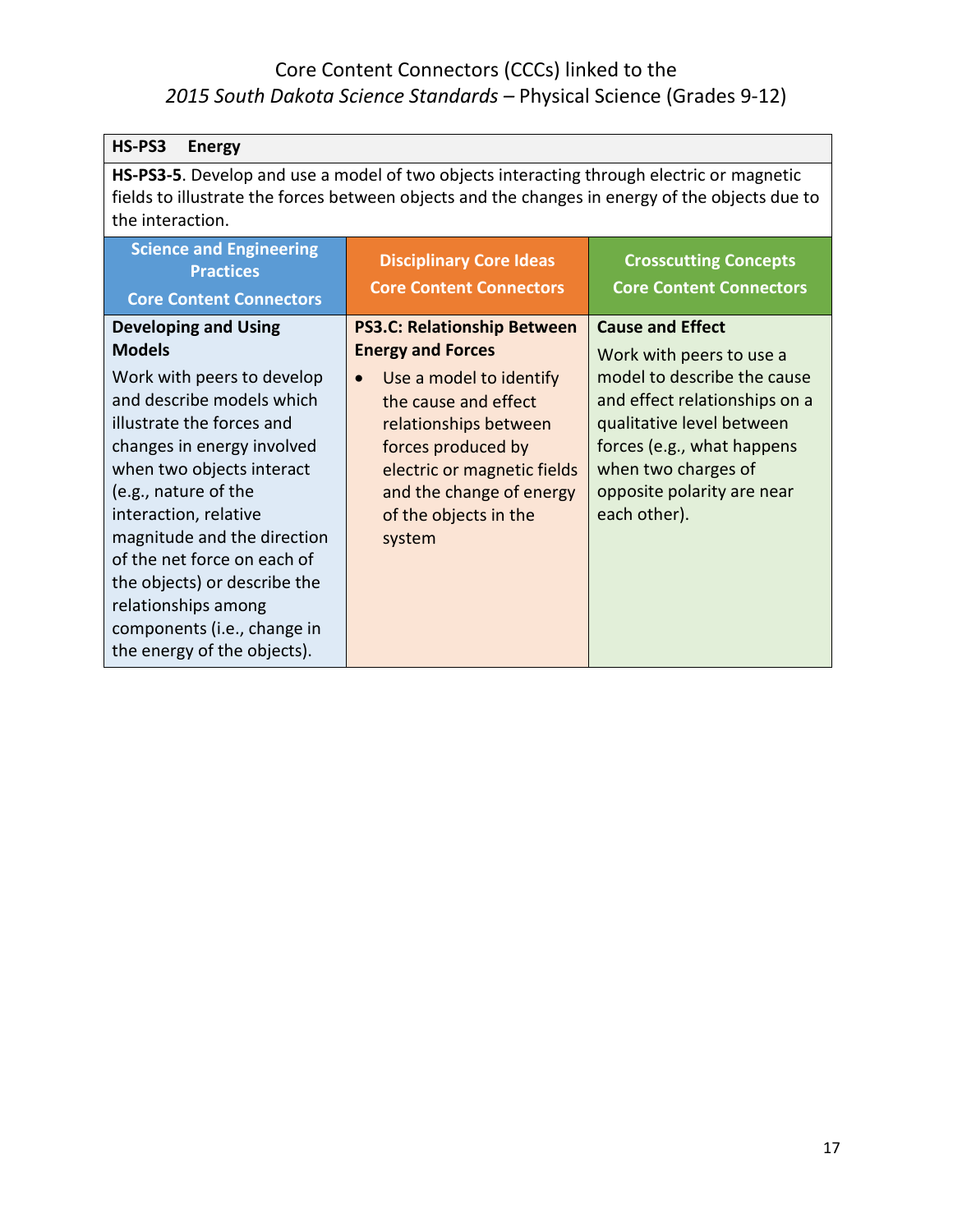| HS-PS4<br>Waves and Their Applications in Technologies for Information Transfer                                                                                                                                                                                       |                                                                                                                                                                                                                                       |                                                                                                                                                                      |
|-----------------------------------------------------------------------------------------------------------------------------------------------------------------------------------------------------------------------------------------------------------------------|---------------------------------------------------------------------------------------------------------------------------------------------------------------------------------------------------------------------------------------|----------------------------------------------------------------------------------------------------------------------------------------------------------------------|
| <b>HS-PS4-1.</b> Use mathematical representations to support a claim regarding relationships<br>among the frequency, wavelength, and speed of waves traveling in various media.                                                                                       |                                                                                                                                                                                                                                       |                                                                                                                                                                      |
| <b>Science and Engineering</b><br><b>Practices</b><br><b>Core Content Connectors</b>                                                                                                                                                                                  | <b>Disciplinary Core Ideas</b><br><b>Core Content Connectors</b>                                                                                                                                                                      | <b>Crosscutting Concepts</b><br><b>Core Content Connectors</b>                                                                                                       |
| <b>Using Mathematics and</b><br><b>Computational Thinking</b><br>Work with peers to assess<br>claims about frequency,<br>wavelength, and speed of<br>waves using a computational<br>model when two quantities<br>are known for waves<br>traveling in specified media. | <b>PS4.A: Wave Properties</b><br><b>Qualitatively describe</b><br>cause and effect<br>relationships between<br>changes in wave speed<br>and type of media<br>through which the wave<br>travels using<br>mathematical and<br>graphical | <b>Cause and Effect</b><br>Work with peers to illustrate<br>the relationships between<br>frequency, wavelength, and<br>speed of waves traveling in<br>various media. |

| HS-PS4<br>Waves and Their Applications in Technologies for Information Transfer                                                                                                                                                                                                                                          |                                                                                                                                                                                                                                           |                                                                                                                                                                                                    |
|--------------------------------------------------------------------------------------------------------------------------------------------------------------------------------------------------------------------------------------------------------------------------------------------------------------------------|-------------------------------------------------------------------------------------------------------------------------------------------------------------------------------------------------------------------------------------------|----------------------------------------------------------------------------------------------------------------------------------------------------------------------------------------------------|
| <b>HS-PS4-2.</b> Evaluate questions about the advantages of using a digital transmission and<br>storage of information.                                                                                                                                                                                                  |                                                                                                                                                                                                                                           |                                                                                                                                                                                                    |
| <b>Science and Engineering</b><br><b>Practices</b><br><b>Core Content Connectors</b>                                                                                                                                                                                                                                     | <b>Disciplinary Core Ideas</b><br><b>Core Content Connectors</b>                                                                                                                                                                          | <b>Crosscutting Concepts</b><br><b>Core Content Connectors</b>                                                                                                                                     |
| <b>Asking Questions and</b><br><b>Defining Problems</b><br>Work with peers to discuss<br>answers to questions about<br>the stability and importance<br>of devices that store or<br>transmit digital information<br>(e.g., emailing your<br>homework to a teacher,<br>copying music, using the<br>internet for research). | <b>PS4.A: Wave Properties</b><br>Use data or qualitative<br>$\bullet$<br>scientific and technical<br>information to evaluate<br>whether features of a<br>digital transmission or<br>storage device are<br>advantages or<br>disadvantages. | <b>Stability and Change</b><br>Work with peers to describe<br>the stability of systems<br>related to the advantages<br>and disadvantages of digital<br>transmission and storage of<br>information. |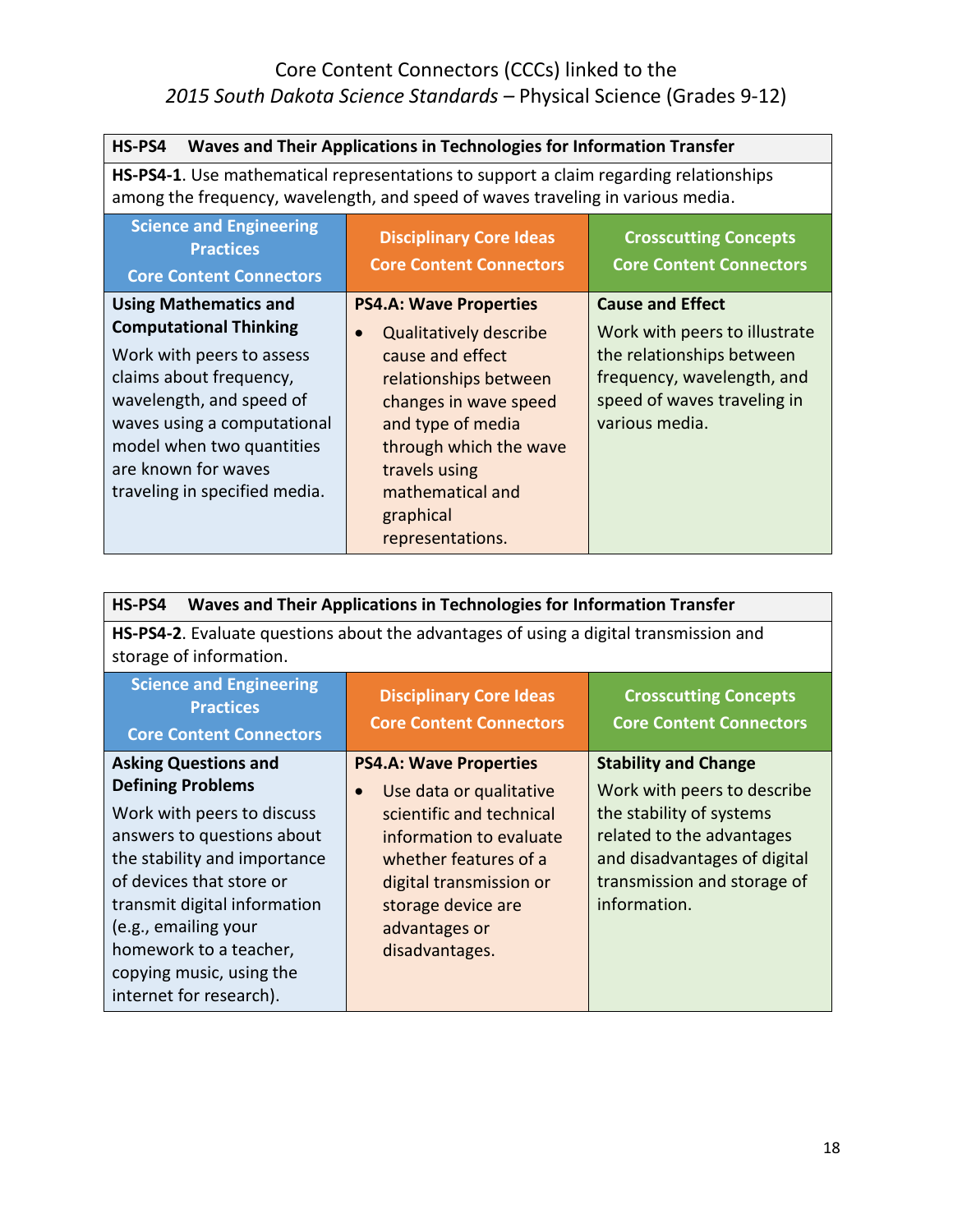| Waves and Their Applications in Technologies for Information Transfer<br>HS-PS4                                                                                                                                                                                                             |                                                                                                                                                                                                                                                                                                      |                                                                                                                                                                                                         |
|---------------------------------------------------------------------------------------------------------------------------------------------------------------------------------------------------------------------------------------------------------------------------------------------|------------------------------------------------------------------------------------------------------------------------------------------------------------------------------------------------------------------------------------------------------------------------------------------------------|---------------------------------------------------------------------------------------------------------------------------------------------------------------------------------------------------------|
| <b>HS-PS4-3</b> . Evaluate the claims, evidence, and reasoning behind the idea that electromagnetic<br>radiation can be described either by a wave model or a particle model, and that for some<br>situations one model is more useful than the other.                                      |                                                                                                                                                                                                                                                                                                      |                                                                                                                                                                                                         |
| <b>Science and Engineering</b><br><b>Practices</b><br><b>Core Content Connectors</b>                                                                                                                                                                                                        | <b>Disciplinary Core Ideas</b><br><b>Core Content Connectors</b>                                                                                                                                                                                                                                     | <b>Crosscutting Concepts</b><br><b>Core Content Connectors</b>                                                                                                                                          |
| <b>Engaging in Argument from</b><br>Evidence                                                                                                                                                                                                                                                | <b>PS4.B: Electromagnetic</b><br><b>Radiation</b>                                                                                                                                                                                                                                                    | <b>Systems and System Models</b><br>Work with peers to illustrate                                                                                                                                       |
| Work with peers to explain<br>how the wave model is useful<br>for explaining many features<br>of electromagnetic radiation;<br>and how the phenomenon of<br>the photoelectric effect<br>supports the argument that<br>electromagnetic radiation<br>can be described by a particle<br>model. | Identify a model or<br>$\bullet$<br>description of<br>electromagnetic radiation<br>(e.g., a radio, microwave,<br>light) as a wave model.<br>Identify a model or<br>$\bullet$<br>description of<br>electromagnetic radiation<br>(e.g., radiant energy<br>carried by sunlight) as a<br>particle model. | a wave model as the<br>relationship of the amplitude<br>and frequency of<br>electromagnetic waves, and<br>the particle model of<br>electromagnetic radiation as<br>a way to describe radiant<br>energy. |

| Waves and Their Applications in Technologies for Information Transfer<br>HS-PS4                                                                                                                                            |                               |                              |
|----------------------------------------------------------------------------------------------------------------------------------------------------------------------------------------------------------------------------|-------------------------------|------------------------------|
| HS-PS4-4. Evaluate the validity and reliability of claims in published materials of the effects<br>that different frequencies of electromagnetic radiation have when absorbed by matter.                                   |                               |                              |
| <b>Science and Engineering</b><br><b>Disciplinary Core Ideas</b><br><b>Crosscutting Concepts</b><br><b>Practices</b><br><b>Core Content Connectors</b><br><b>Core Content Connectors</b><br><b>Core Content Connectors</b> |                               |                              |
| Obtaining, Evaluating, and                                                                                                                                                                                                 | <b>PS4.B: Electromagnetic</b> | <b>Cause and Effect</b>      |
| <b>Communicating Information</b>                                                                                                                                                                                           | <b>Radiation</b>              | Work with peers to describe  |
| Work with peers to describe                                                                                                                                                                                                | Recognize the<br>$\bullet$    | the cause and effect         |
| and communicate a particle                                                                                                                                                                                                 | relationship between the      | reasoning for the claim that |
| model of electromagnetic                                                                                                                                                                                                   | damage to living tissue       | the energies of the photons  |
| radiation as energy carried by                                                                                                                                                                                             | from electromagnetic          | involved are related to the  |
| packets of electromagnetic                                                                                                                                                                                                 | radiation and the energy      | degree of damage on living   |
| energy called photons.                                                                                                                                                                                                     | of the radiation.             | tissue caused by             |
|                                                                                                                                                                                                                            |                               | electromagnetic radiation.   |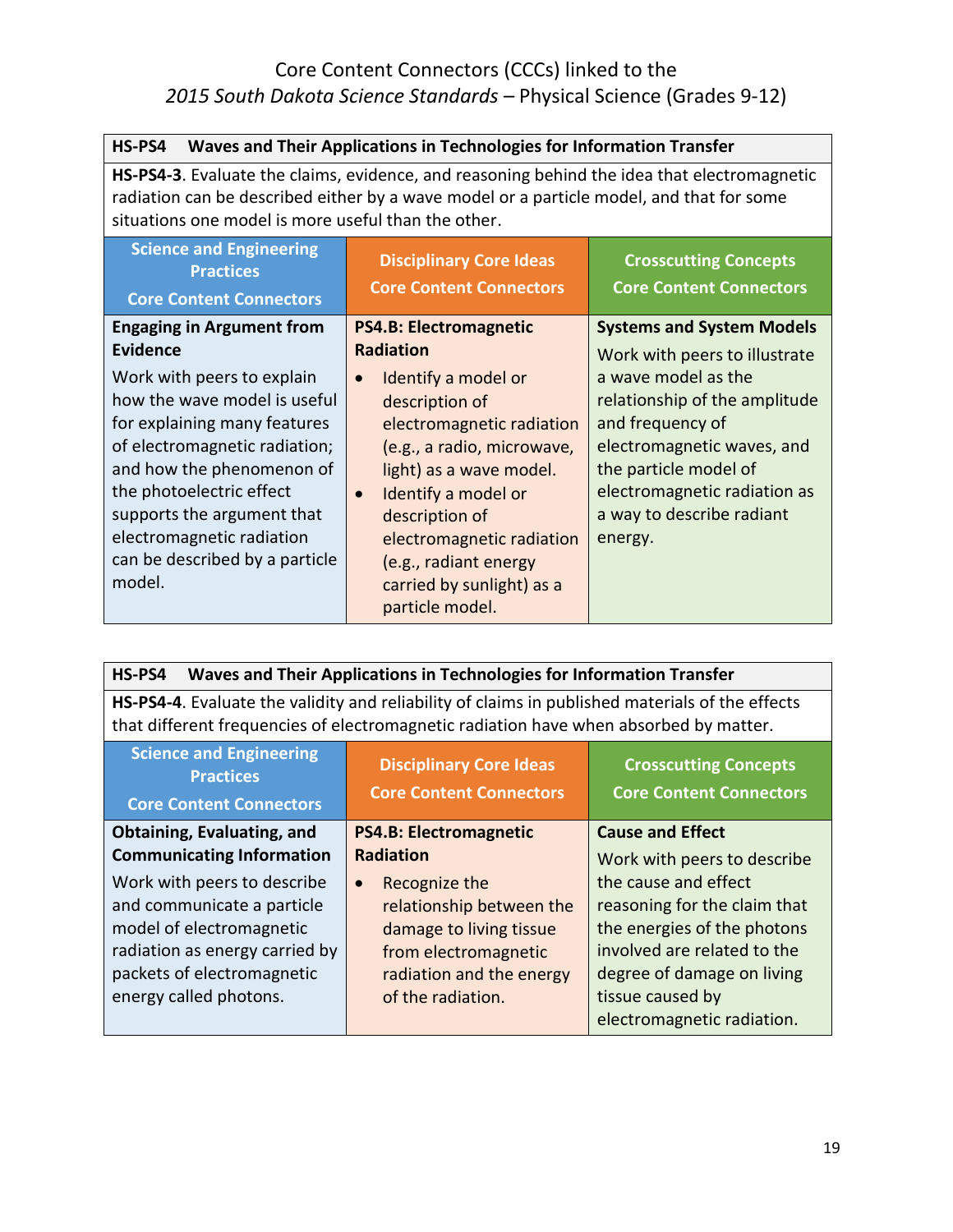| Waves and Their Applications in Technologies for Information Transfer<br>HS-PS4                                                                                                                              |                                                                   |                                                                |
|--------------------------------------------------------------------------------------------------------------------------------------------------------------------------------------------------------------|-------------------------------------------------------------------|----------------------------------------------------------------|
| HS-PS4-5. Communicate technical information about how some technological devices use the<br>principles of wave behavior and wave interactions with matter to transmit and capture<br>information and energy. |                                                                   |                                                                |
| <b>Science and Engineering</b><br><b>Practices</b><br><b>Core Content Connectors</b>                                                                                                                         | <b>Disciplinary Core Ideas</b><br><b>Core Content Connectors</b>  | <b>Crosscutting Concepts</b><br><b>Core Content Connectors</b> |
| Obtaining, Evaluating, and<br><b>Communicating Information</b>                                                                                                                                               | <b>PS4.C: Information</b><br><b>Technologies and</b>              | <b>Cause and Effect</b><br>Work with peers to discuss a        |
| Work with peers to<br>communicate technical                                                                                                                                                                  | <b>Instrumentation</b><br>Identify examples of large<br>$\bullet$ | device used to solve a real-<br>world problem, and how         |
| information about<br>technological devices that                                                                                                                                                              | amounts of information<br>that can be stored and                  | people depend on the device<br>(e.g., a computer which can     |
| use the principles of wave<br>behavior and wave                                                                                                                                                              | transmitted as a result of<br>being digitized (e.g., a            | store a picture as an array of<br>pixels and send it over long |
| interactions with matter to<br>transmit and capture                                                                                                                                                          | picture stored as the<br>values of an array of                    | distances as a series of wave<br>pulses).                      |
| information and energy.                                                                                                                                                                                      | pixels).                                                          |                                                                |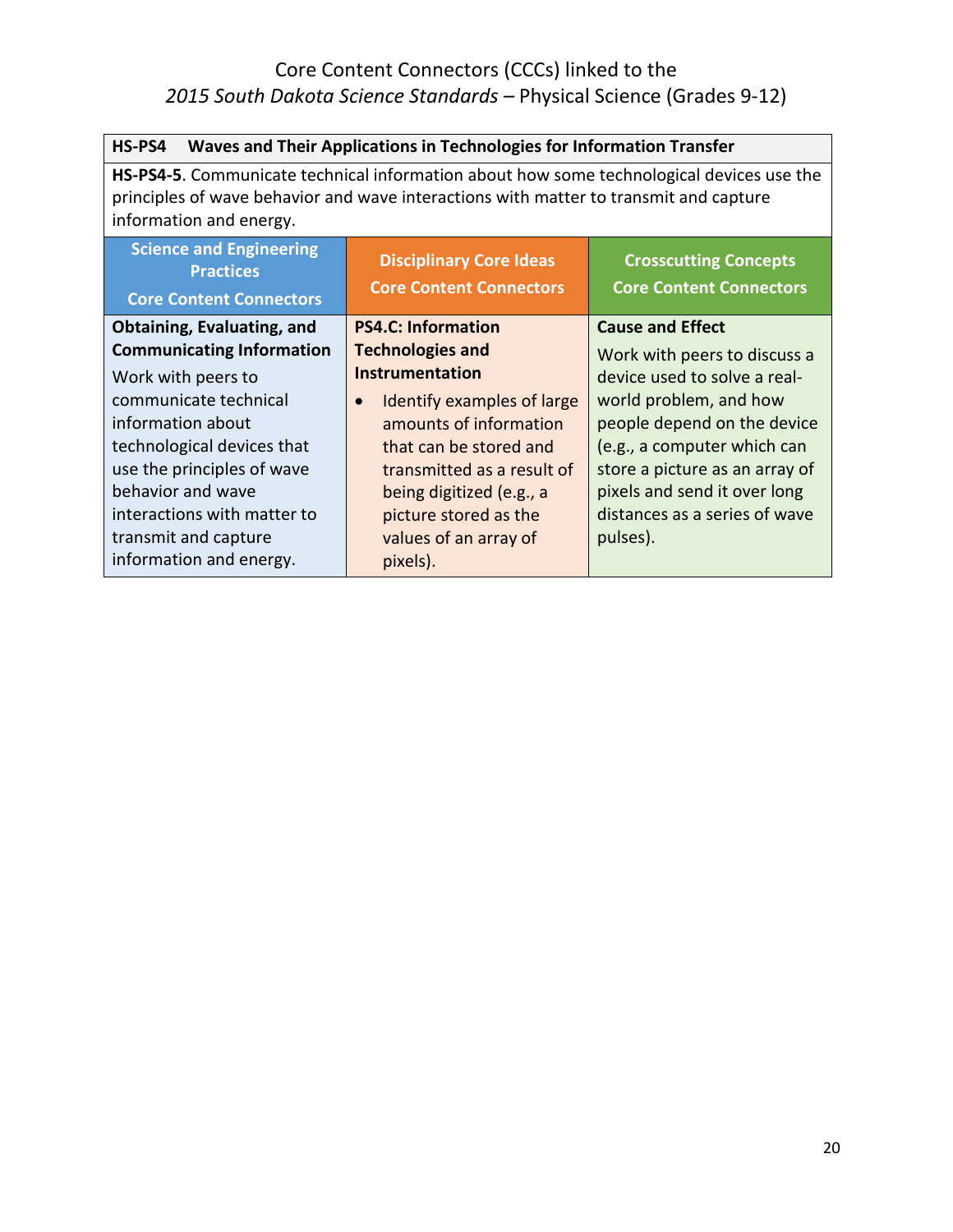#### **High School Life Science Conceptual Understanding\*:**

Cells are the basic unit of organization of all living things. Deoxyribonucleic acid (DNA) determines the structure of proteins which in turn determines the structures of specialized cells. Systems of cells function together to support critical life processes such as maintenance, growth, and reproduction. The energy for these processes comes from photosynthesis and cellular respiration. Photosynthesis transforms light energy into stored chemical energy. Cellular respiration, both aerobic and anaerobic, breaks the chemical bonds of food resulting in new compounds and a net transfer of energy. As carbon, hydrogen, and oxygen from sugar molecules break down, they combine with other elements to form amino acids and/or other carbon-based macromolecules.

Ecosystems are complex interactions between biotic and abiotic factors. When stable, ecosystems will support relatively consistent numbers of organisms; however, when subjected to extreme changes, new ecosystems or reduced biodiversity may occur. Plants form the lowest level of the food web, and as they are consumed, only a small portion of the matter is transferred upward. Matter and energy are conserved at each food web link as some matter is used for growth, some matter is used to release energy for life processes, and some is discarded. Photosynthesis and cellular respiration are key components of the global carbon cycle as matter and energy flow between the biosphere, atmosphere, hydrosphere, and geosphere. The carrying capacity of a particular ecosystem limits the amount and type of organisms it can support. The more biodiversity an ecosystem can support the more resilient it is to environmental changes.

Heredity is the passing of characteristics from one generation to the next via genes. Chromosomes are single long DNA molecules which carry the instructions for forming particular species characteristics. Genes are a segment on the DNA that code for a particular trait. An alternative form of a gene found at the same place on a chromosome is called an allele. Genetic variations may result from new genetic combinations through meiosis, replication errors, or mutations. Environmental factors may cause mutations in genes or affect the expression of traits. The interactions of genes with their environment and the relative presence or absence of different alleles determines the distribution of traits within a population.

The ideas of common ancestry and biological unity and diversity are supported by extensive scientific evidence and form the foundation of modern biological studies. This evidence includes the fossil record, similar DNA sequences, comparative anatomy, and embryological evidence. Evolution is driven by the potential of a species to increase in number, the genetic variation of individuals, competition for resources, and propagation of organisms that are better able to survive and reproduce in the environment. Changes to an environment could see individual species increase in number, new species emerge, or the extinction of some species. Human activity can have an adverse effect on the biodiversity of an ecosystem.

\* As stated in the *2015 South Dakota Science Standards.*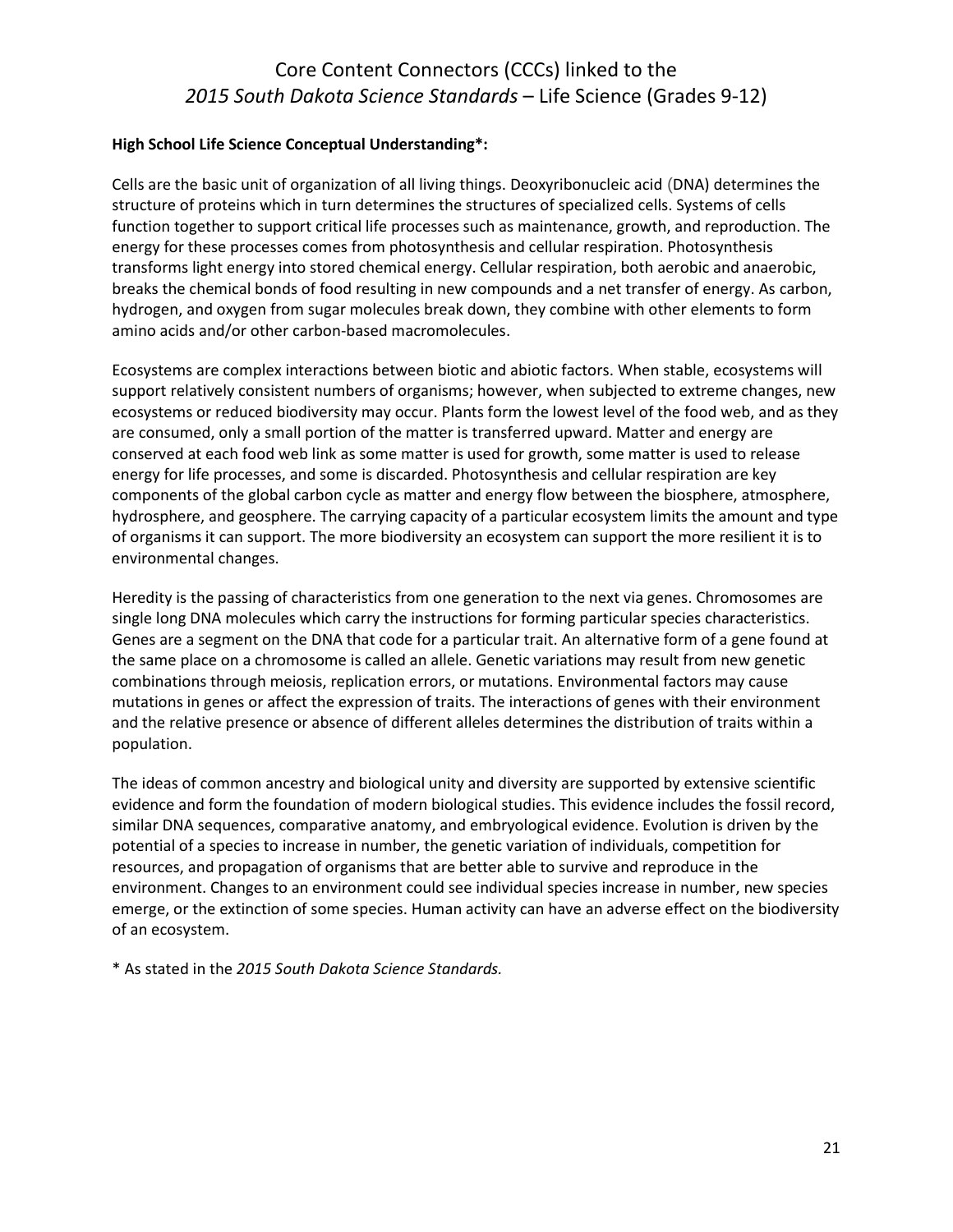| HS-LS1                                                                                                                                                                                                                                                                                                          | From Molecules to Organisms: Structures and Processes                                                                                                                                                                                                                                                                                                |                                                                                                                                                        |
|-----------------------------------------------------------------------------------------------------------------------------------------------------------------------------------------------------------------------------------------------------------------------------------------------------------------|------------------------------------------------------------------------------------------------------------------------------------------------------------------------------------------------------------------------------------------------------------------------------------------------------------------------------------------------------|--------------------------------------------------------------------------------------------------------------------------------------------------------|
| HS-LS1-1. Construct an explanation based on evidence for how the structure of DNA<br>determines the structure of proteins which carry out the essential functions of life through<br>systems of specialized cells.                                                                                              |                                                                                                                                                                                                                                                                                                                                                      |                                                                                                                                                        |
| <b>Science and Engineering</b><br><b>Practices</b><br><b>Core Content Connectors</b>                                                                                                                                                                                                                            | <b>Disciplinary Core Ideas</b><br><b>Core Content Connectors</b>                                                                                                                                                                                                                                                                                     | <b>Crosscutting Concepts</b><br><b>Core Content Connectors</b>                                                                                         |
| <b>Constructing Explanations</b><br>and Designing Solutions                                                                                                                                                                                                                                                     | LS1.A: Structure and<br><b>Function</b>                                                                                                                                                                                                                                                                                                              | <b>Structure and Function</b><br>Work with peers to describe                                                                                           |
| Work with peers to follow<br>the chain of reasoning which<br>explains that because all cells<br>contain DNA, all cells contain<br>genes that can code for the<br>formation of proteins, and<br>protein molecules have<br>important functions which<br>are necessary for the proper<br>functioning of the cells. | Relate DNA molecules to<br>$\bullet$<br>the way cells store and<br>use information to guide<br>their functions.<br>Relate groups of<br>$\bullet$<br>specialized cells (e.g.,<br>heart cells, nerve cells,<br>muscle cells, epithelial<br>cells, fat cells, blood cells)<br>within organisms to the<br>performance of essential<br>functions of life. | the basic life processes of all<br>cells which includes the<br>building of specific proteins<br>using the instructions carried<br>by genes within DNA. |

|  | HS-LS1 From Molecules to Organisms: Structures and Processes |  |
|--|--------------------------------------------------------------|--|
|--|--------------------------------------------------------------|--|

**HS-LS1-2**. Develop and use a model to illustrate the hierarchical organization of interacting systems that provide specific functions within multicellular organisms.

| <b>Science and Engineering</b><br><b>Practices</b><br><b>Core Content Connectors</b>                                                                           | <b>Disciplinary Core Ideas</b><br><b>Core Content Connectors</b>                                                                                                                                | <b>Crosscutting Concepts</b><br><b>Core Content Connectors</b>                                                                                                   |
|----------------------------------------------------------------------------------------------------------------------------------------------------------------|-------------------------------------------------------------------------------------------------------------------------------------------------------------------------------------------------|------------------------------------------------------------------------------------------------------------------------------------------------------------------|
| <b>Planning and Carrying Out</b>                                                                                                                               | <b>LS1.A: Structure and</b>                                                                                                                                                                     | <b>Stability and Change</b>                                                                                                                                      |
| <b>Investigations</b><br>Work with peers to<br>investigate how the functions<br>of major body systems<br>contribute to the overall<br>function of an organism. | <b>Function</b><br>Identify a model of the<br>$\bullet$<br>levels of organization for<br>structure and function in<br>organisms which includes<br>cells, tissues, organs, and<br>organ systems. | Work with peers to describe<br>a model which illustrates<br>how the interaction between<br>systems provides specific<br>functions in multicellular<br>organisms. |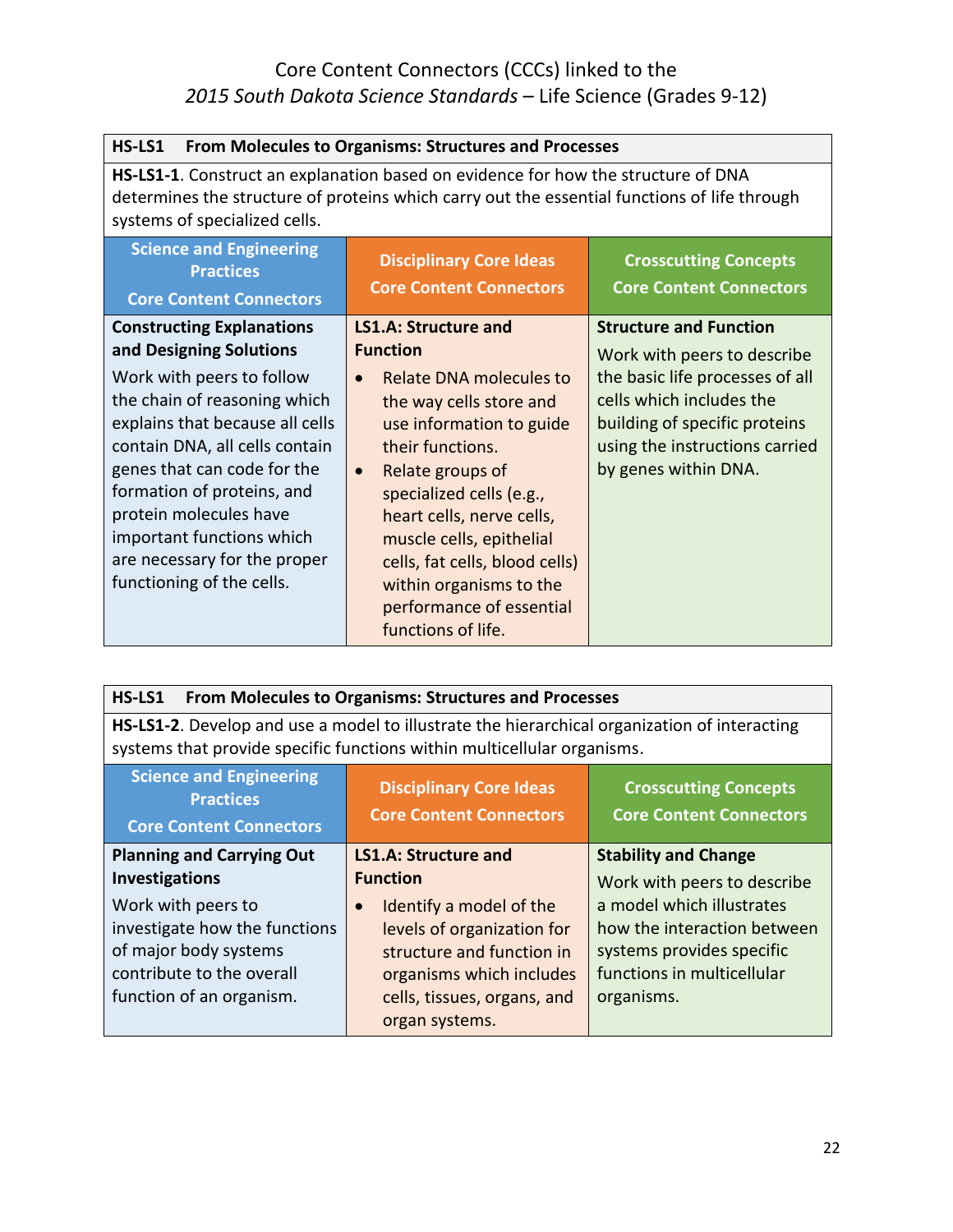| HS-LS1<br>From Molecules to Organisms: Structures and Processes                                                                                                |                                                                                                                                                                             |                                                                                                                                                                                                         |
|----------------------------------------------------------------------------------------------------------------------------------------------------------------|-----------------------------------------------------------------------------------------------------------------------------------------------------------------------------|---------------------------------------------------------------------------------------------------------------------------------------------------------------------------------------------------------|
| HS-LS1-3. Plan and carry out an investigation to provide evidence that feedback mechanisms<br>maintain homeostasis.                                            |                                                                                                                                                                             |                                                                                                                                                                                                         |
| <b>Science and Engineering</b><br><b>Practices</b><br><b>Core Content Connectors</b>                                                                           | <b>Disciplinary Core Ideas</b><br><b>Core Content Connectors</b>                                                                                                            | <b>Crosscutting Concepts</b><br><b>Core Content Connectors</b>                                                                                                                                          |
| <b>Planning and Carrying Out</b>                                                                                                                               | <b>LS1.A: Structure and</b>                                                                                                                                                 | <b>Stability and Change</b>                                                                                                                                                                             |
| <b>Investigations</b><br>Work with peers to collect<br>and record changes in the<br>external environment and<br>organisms' responses as a<br>function of time. | <b>Function</b><br><b>Identify how different</b><br>$\bullet$<br>organisms react (e.g.,<br>heart rate, body<br>temperature) to changes<br>in their external<br>environment. | Work with peers to relate<br>changes in a living organism's<br>external environment to<br>feedback mechanisms<br>(positive and negative) which<br>allow the organism to remain<br>alive and functional. |

| From Molecules to Organisms: Structures and Processes<br>HS-LS1                                                                                                                                                                                                                                                    |                                                                                                     |                                                                                                                                                                           |
|--------------------------------------------------------------------------------------------------------------------------------------------------------------------------------------------------------------------------------------------------------------------------------------------------------------------|-----------------------------------------------------------------------------------------------------|---------------------------------------------------------------------------------------------------------------------------------------------------------------------------|
| producing and maintaining complex organisms.                                                                                                                                                                                                                                                                       | HS-LS1-4. Use a model to illustrate the role of cellular division (mitosis) and differentiation in  |                                                                                                                                                                           |
| <b>Science and Engineering</b><br><b>Practices</b><br><b>Core Content Connectors</b>                                                                                                                                                                                                                               | <b>Disciplinary Core Ideas</b><br><b>Core Content Connectors</b>                                    | <b>Crosscutting Concepts</b><br><b>Core Content Connectors</b>                                                                                                            |
| <b>Developing and Using</b><br><b>Models</b>                                                                                                                                                                                                                                                                       | <b>LS1.B: Growth and</b><br><b>Development of Organisms</b>                                         | <b>Systems and System Models</b><br>Work with peers to identify                                                                                                           |
| Work with peers to develop a<br>model which illustrates that<br>when a cell divides in two, it<br>passes identical genetic<br>material to two daughter<br>cells, and successive divisions<br>produce many cells which<br>can differentiate to create<br>different cell types to<br>maintain a complex<br>organism. | Identify how growth<br>$\bullet$<br>occurs when cells<br>multiply (i.e., mitosis)<br>using a model. | and describe the components<br>of the model relevant for<br>illustrating the role of mitosis<br>and differentiation in<br>producing and maintaining<br>complex organisms. |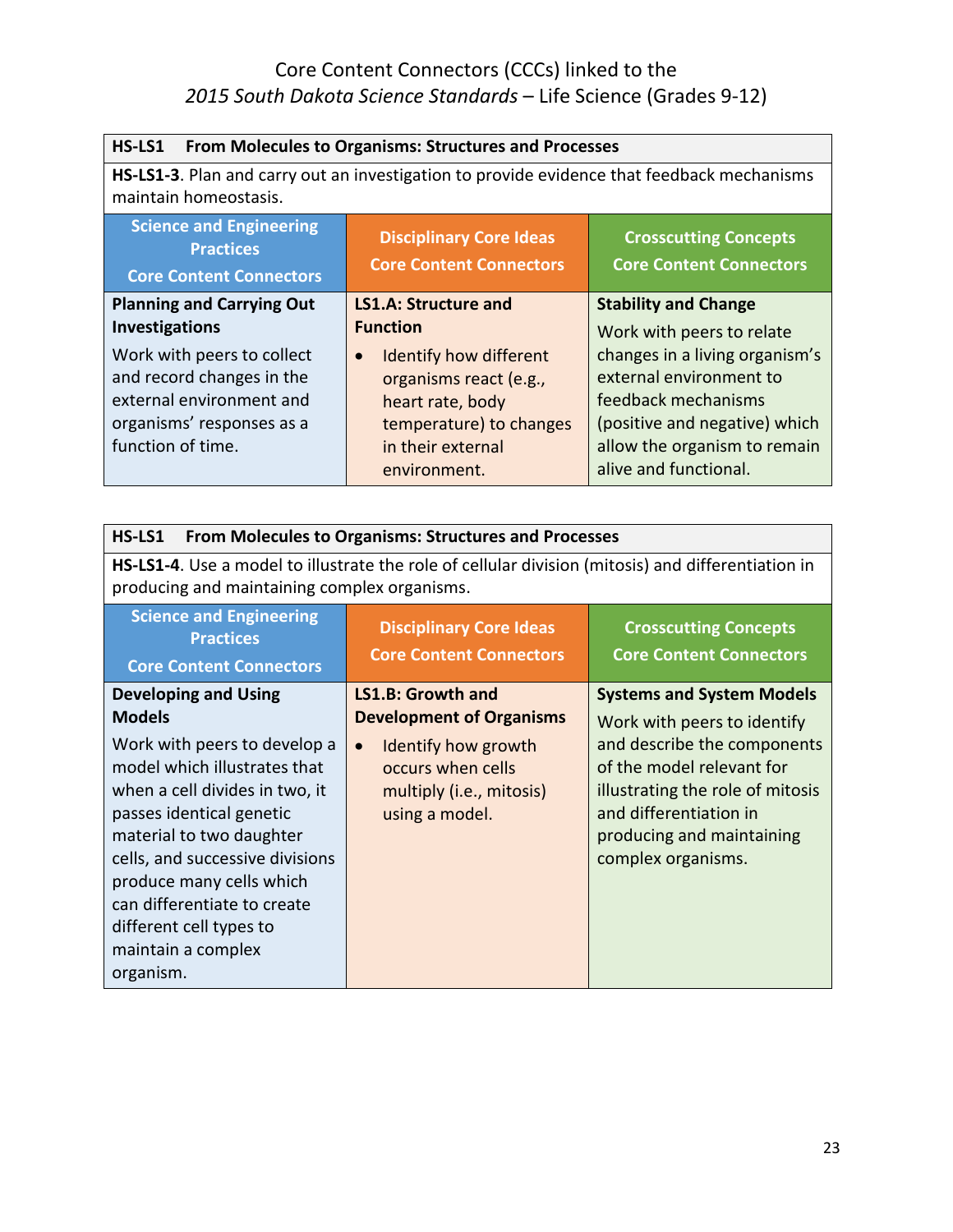| HS-LS1<br><b>From Molecules to Organisms: Structures and Processes</b>                                                                                                                                                                                                      |                                                                                                                                                                                                                       |                                                                                                                                                                                                                                                                                                                                                               |
|-----------------------------------------------------------------------------------------------------------------------------------------------------------------------------------------------------------------------------------------------------------------------------|-----------------------------------------------------------------------------------------------------------------------------------------------------------------------------------------------------------------------|---------------------------------------------------------------------------------------------------------------------------------------------------------------------------------------------------------------------------------------------------------------------------------------------------------------------------------------------------------------|
| <b>HS-LS1-5.</b> Use a model to illustrate how photosynthesis transforms light energy into stored<br>chemical energy.                                                                                                                                                       |                                                                                                                                                                                                                       |                                                                                                                                                                                                                                                                                                                                                               |
| <b>Science and Engineering</b><br><b>Practices</b><br><b>Core Content Connectors</b>                                                                                                                                                                                        | <b>Disciplinary Core Ideas</b><br><b>Core Content Connectors</b>                                                                                                                                                      | <b>Crosscutting Concepts</b><br><b>Core Content Connectors</b>                                                                                                                                                                                                                                                                                                |
| <b>Developing and Using</b><br><b>Models</b><br>Work with peers to develop a<br>model which illustrates that<br>photosynthesis transforms<br>light energy into stored<br>chemical energy by<br>converting carbon dioxide<br>plus water into sugars plus<br>released oxygen. | <b>LS1.C: Organization for</b><br><b>Matter and Energy Flow in</b><br><b>Organisms</b><br>Recognize that<br>$\bullet$<br>photosynthesis results in<br>the conversion of light<br>energy to stored chemical<br>energy. | <b>Energy and Matter</b><br>Work with peers to use the<br>model to describe that<br>plants, algae (including<br>phytoplankton), and other<br>energy fixing microorganisms<br>use sunlight, water, and<br>carbon dioxide to facilitate<br>photosynthesis, which stores<br>energy, forms plant matter,<br>releases oxygen, and<br>maintains plants' activities. |

| From Molecules to Organisms: Structures and Processes<br>HS-LS1                                                                                                                                                                                                                                                                    |                                                                                                                                                                                                                                                                                                          |                                                                                                                                                                                                                                                                                                                                    |
|------------------------------------------------------------------------------------------------------------------------------------------------------------------------------------------------------------------------------------------------------------------------------------------------------------------------------------|----------------------------------------------------------------------------------------------------------------------------------------------------------------------------------------------------------------------------------------------------------------------------------------------------------|------------------------------------------------------------------------------------------------------------------------------------------------------------------------------------------------------------------------------------------------------------------------------------------------------------------------------------|
| HS-LS1-6. Construct and revise an explanation based on evidence for how carbon, hydrogen,<br>and oxygen from sugar molecules may combine with other elements to form amino acids<br>and/or other large carbon-based molecules.                                                                                                     |                                                                                                                                                                                                                                                                                                          |                                                                                                                                                                                                                                                                                                                                    |
| <b>Science and Engineering</b><br><b>Practices</b><br><b>Core Content Connectors</b>                                                                                                                                                                                                                                               | <b>Disciplinary Core Ideas</b><br><b>Core Content Connectors</b>                                                                                                                                                                                                                                         | <b>Crosscutting Concepts</b><br><b>Core Content Connectors</b>                                                                                                                                                                                                                                                                     |
| <b>Constructing Explanations</b><br>and Designing Solutions<br>Work with peers to use a<br>model to explain the<br>relationship between the<br>carbon, hydrogen, and<br>oxygen atoms from sugar<br>molecules ingested by an<br>organism and those same<br>atoms found in amino acids<br>and other large carbon-based<br>molecules. | <b>LS1.C: Organization for</b><br><b>Matter and Energy Flow in</b><br><b>Organisms</b><br>Identify a model which<br>$\bullet$<br>demonstrates how<br>organisms take in matter<br>(allowing growth and<br>maintenance) and<br>rearrange the atoms in<br>chemical reactions to<br>form different products. | <b>Energy and Matter</b><br>Work with peers to describe<br>how matter and energy flow<br>through different<br>organizational levels of living<br>systems through chemical<br>reactions between sugars<br>and other substances to form<br>different products (i.e.,<br>amino acids and other<br>complex carbon-based<br>molecules). |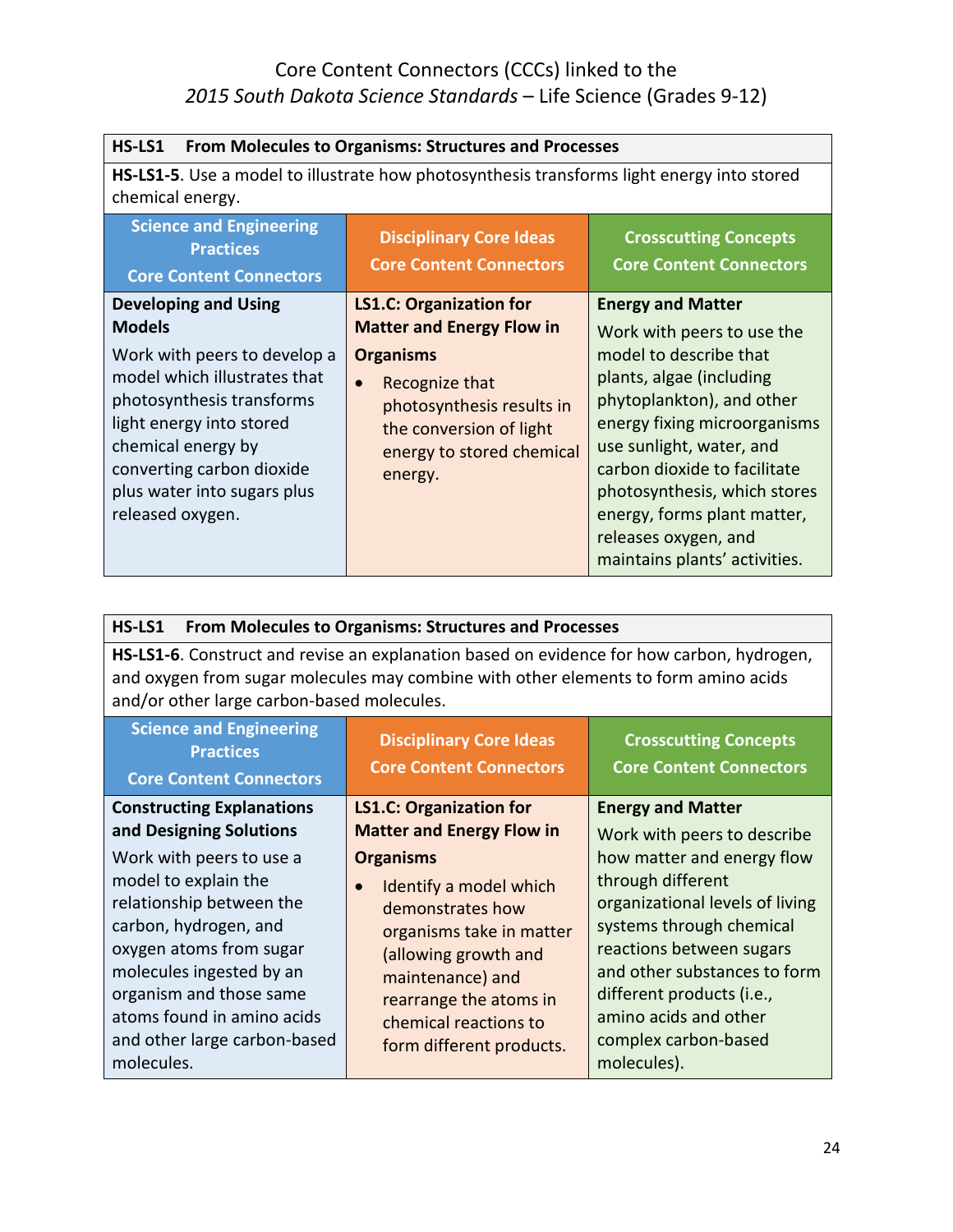| From Molecules to Organisms: Structures and Processes<br>HS-LS1                                                                                                                                                                                                             |                                                                                                                                                                                                                        |                                                                                                                                                                                                                                  |
|-----------------------------------------------------------------------------------------------------------------------------------------------------------------------------------------------------------------------------------------------------------------------------|------------------------------------------------------------------------------------------------------------------------------------------------------------------------------------------------------------------------|----------------------------------------------------------------------------------------------------------------------------------------------------------------------------------------------------------------------------------|
| HS-LS1-7. Use a model of the major inputs and outputs of cellular respiration (aerobic and<br>anaerobic) to exemplify the chemical process in which the bonds of food molecules are<br>broken, the bonds of new compounds are formed, and a net transfer of energy results. |                                                                                                                                                                                                                        |                                                                                                                                                                                                                                  |
| <b>Science and Engineering</b><br><b>Practices</b><br><b>Core Content Connectors</b>                                                                                                                                                                                        | <b>Disciplinary Core Ideas</b><br><b>Core Content Connectors</b>                                                                                                                                                       | <b>Crosscutting Concepts</b><br><b>Core Content Connectors</b>                                                                                                                                                                   |
| <b>Developing and Using</b><br><b>Models</b>                                                                                                                                                                                                                                | <b>LS1.C: Organization for</b><br><b>Matter and Energy Flow in</b>                                                                                                                                                     | <b>Energy and Matter</b><br>Work with peers to use the                                                                                                                                                                           |
| Work with peers to develop a<br>model which illustrates that<br>cellular respiration is a<br>chemical reaction of oxygen<br>and food molecules that<br>releases energy as the matter<br>is rearranged.                                                                      | <b>Organisms</b><br>Identify respiration as the<br>$\bullet$<br>transfer of stored energy<br>to the cell to sustain life's<br>processes (i.e., energy to<br>muscles or energy for<br>maintaining body<br>temperature). | model to describe that during<br>cellular respiration the bonds<br>of food molecules and<br>oxygen molecules are broken<br>and new compounds are<br>formed that can transport<br>energy to cells to sustain<br>life's processes. |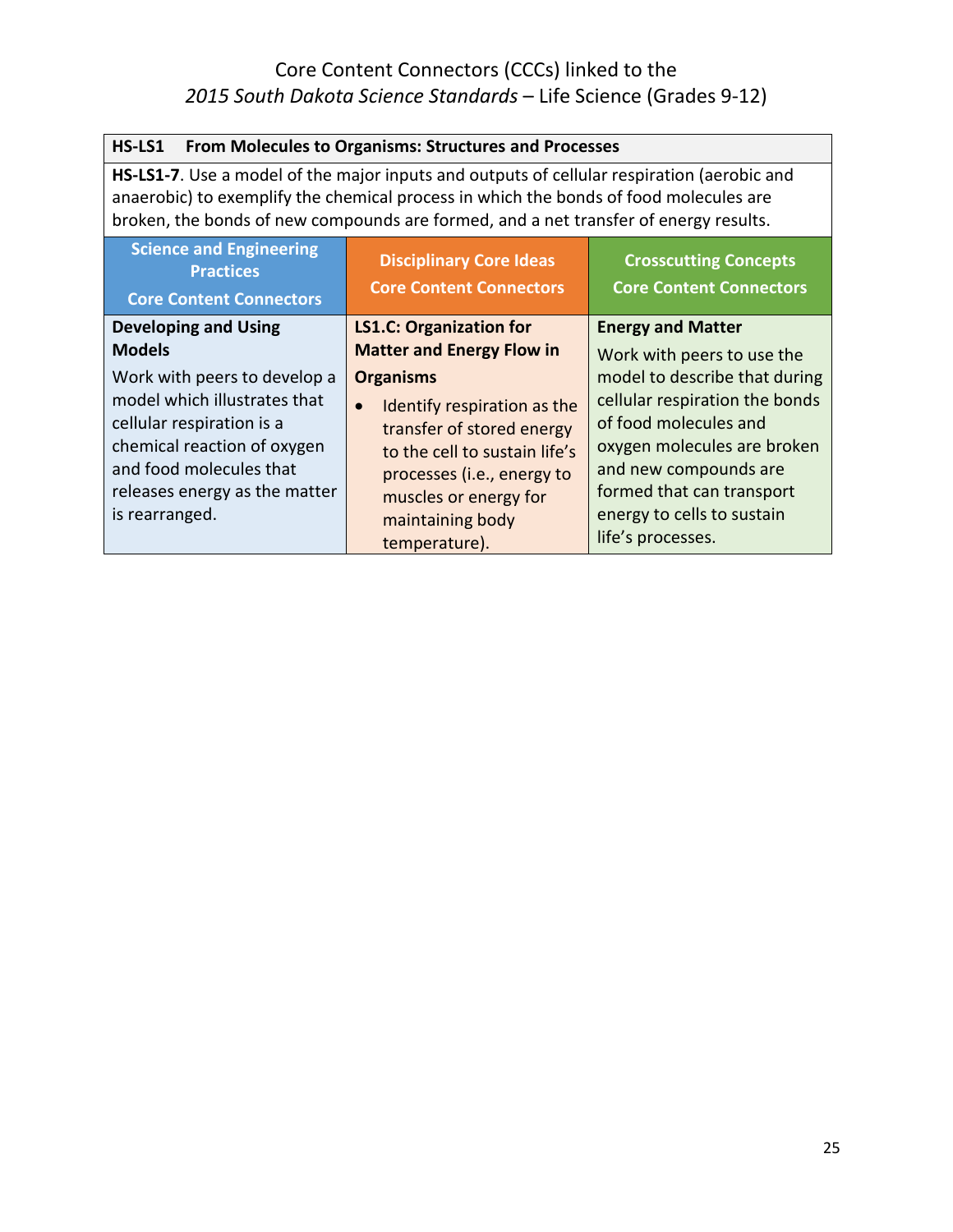| HS-LS2<br><b>Ecosystems: Interactions, Energy, and Dynamics</b>                                                                                                                                                            |                                                                                                                                                                                                                                                                                                                                                                                                        |                                                                                                                                                                                                                                                                    |
|----------------------------------------------------------------------------------------------------------------------------------------------------------------------------------------------------------------------------|--------------------------------------------------------------------------------------------------------------------------------------------------------------------------------------------------------------------------------------------------------------------------------------------------------------------------------------------------------------------------------------------------------|--------------------------------------------------------------------------------------------------------------------------------------------------------------------------------------------------------------------------------------------------------------------|
| HS-LS2-1. Use mathematical and/or computational representations to support explanations<br>of factors that affect carrying capacity of ecosystems at different scales.                                                     |                                                                                                                                                                                                                                                                                                                                                                                                        |                                                                                                                                                                                                                                                                    |
| <b>Science and Engineering</b><br><b>Practices</b><br><b>Core Content Connectors</b>                                                                                                                                       | <b>Disciplinary Core Ideas</b><br><b>Core Content Connectors</b>                                                                                                                                                                                                                                                                                                                                       | <b>Crosscutting Concepts</b><br><b>Core Content Connectors</b>                                                                                                                                                                                                     |
| <b>Using Mathematics and</b><br><b>Computational Thinking</b>                                                                                                                                                              | <b>LS2.A: Interdependent</b><br><b>Relationships in Ecosystems</b>                                                                                                                                                                                                                                                                                                                                     | <b>Scale, Proportion, and</b><br><b>Quantity</b>                                                                                                                                                                                                                   |
| Work with peers to use a<br>given mathematical and/or<br>computational<br>representation to identify the<br>factors that have the largest<br>effect on the carrying<br>capacity of an ecosystem for<br>a given population. | Recognize that the<br>$\bullet$<br>carrying capacities of<br>ecosystems are related to<br>the availability of living<br>and nonliving resources<br>and challenges (e.g.,<br>predation, competition,<br>disease).<br>Use a graphical<br>$\bullet$<br>representation to identify<br>carrying capacities in<br>ecosystems as limits to<br>the numbers of<br>organisms or populations<br>they can support. | Work with peers to use a<br>given mathematical and/or<br>computational<br>representation to show the<br>significance of a factor (e.g.,<br>resources, climate, and<br>competition) is dependent on<br>the scale (e.g., a pond vs. an<br>ocean) at which it occurs. |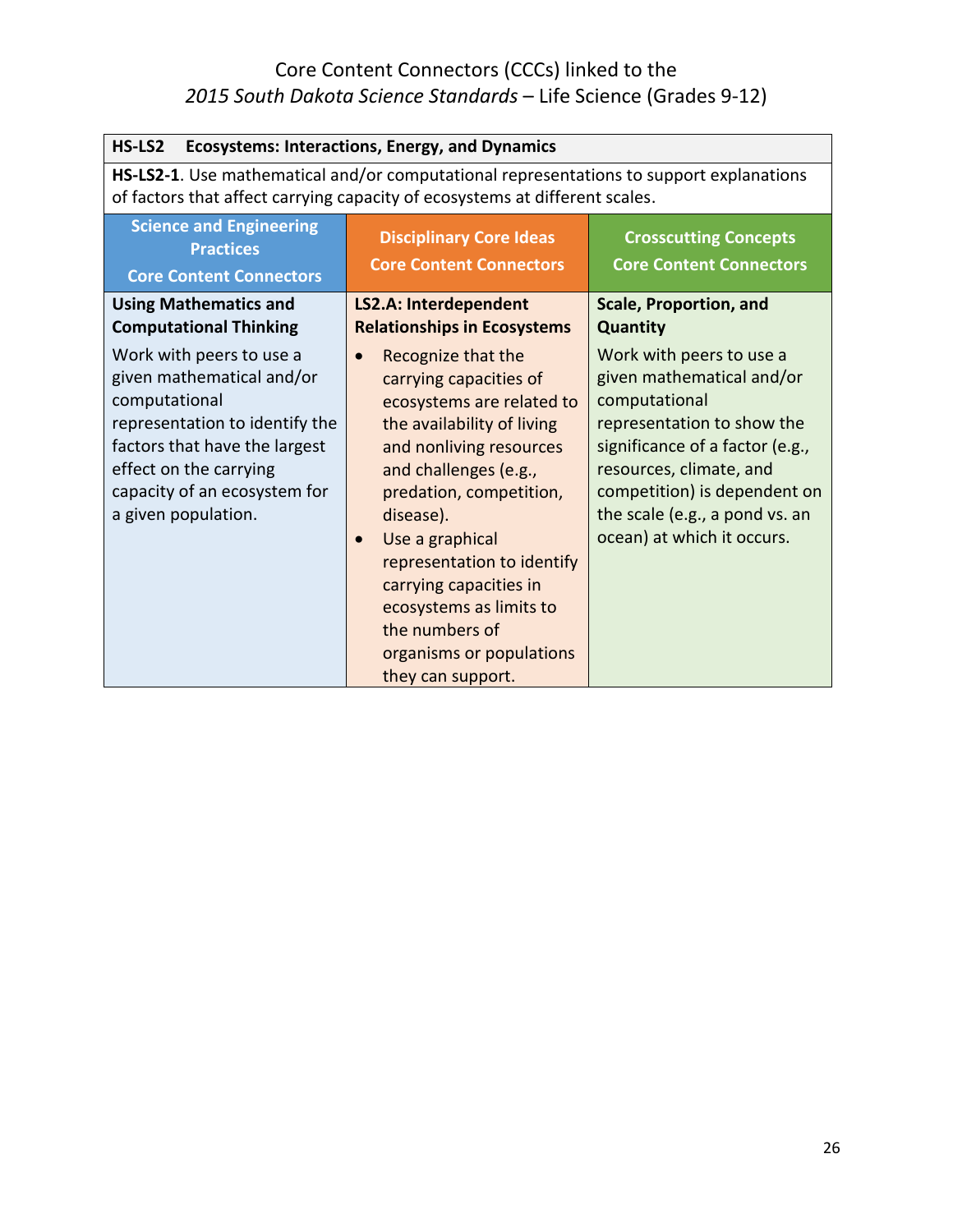| HS-LS2<br><b>Ecosystems: Interactions, Energy, and Dynamics</b>                                                                                                                                                |                                                                                                                                                                                                     |                                                                                                                                                         |
|----------------------------------------------------------------------------------------------------------------------------------------------------------------------------------------------------------------|-----------------------------------------------------------------------------------------------------------------------------------------------------------------------------------------------------|---------------------------------------------------------------------------------------------------------------------------------------------------------|
| HS-LS2-2. Use mathematical representations to support and revise explanations based on<br>evidence about factors affecting biodiversity and populations in ecosystems of different.                            |                                                                                                                                                                                                     |                                                                                                                                                         |
| <b>Science and Engineering</b><br><b>Practices</b><br><b>Core Content Connectors</b>                                                                                                                           | <b>Disciplinary Core Ideas</b><br><b>Core Content Connectors</b>                                                                                                                                    | <b>Crosscutting Concepts</b><br><b>Core Content Connectors</b>                                                                                          |
| <b>Using Mathematics and</b><br><b>Computational Thinking</b>                                                                                                                                                  | <b>LS2.A: Interdependent</b><br><b>Relationships in Ecosystems</b>                                                                                                                                  | Scale, Proportion, and<br><b>Quantity</b>                                                                                                               |
| Work with peers to use a<br>given mathematical and/or<br>computational<br>representation to identify the<br>most important factors that<br>determine biodiversity or<br>population numbers of an<br>ecosystem. | Use mathematical<br>representations (trends,<br>averages, or graphs) to<br>identify dependencies of<br>an animal population on<br>other organisms for food<br>and their environment for<br>shelter. | Work with peers to illustrate<br>how ecosystems can exist in<br>the same location on a<br>variety of scales (e.g., plants<br>and animals vs. microbes). |

| HS-LS2<br><b>Ecosystems: Interactions, Energy, and Dynamics</b>                                                                                                                                                                                                          |                                                                                                                                                                                                                                                                                       |                                                                                                                                                                                                                                                                                                                                                                                         |
|--------------------------------------------------------------------------------------------------------------------------------------------------------------------------------------------------------------------------------------------------------------------------|---------------------------------------------------------------------------------------------------------------------------------------------------------------------------------------------------------------------------------------------------------------------------------------|-----------------------------------------------------------------------------------------------------------------------------------------------------------------------------------------------------------------------------------------------------------------------------------------------------------------------------------------------------------------------------------------|
| and flow of energy in aerobic and anaerobic conditions.                                                                                                                                                                                                                  | HS-LS2-3. Construct and revise an explanation based on evidence for the cycling of matter                                                                                                                                                                                             |                                                                                                                                                                                                                                                                                                                                                                                         |
| <b>Science and Engineering</b><br><b>Practices</b><br><b>Core Content Connectors</b>                                                                                                                                                                                     | <b>Disciplinary Core Ideas</b><br><b>Core Content Connectors</b>                                                                                                                                                                                                                      | <b>Crosscutting Concepts</b><br><b>Core Content Connectors</b>                                                                                                                                                                                                                                                                                                                          |
| <b>Constructing Explanations</b><br>and Designing Solutions<br>Work with peers to explain<br>how energy from<br>photosynthesis and<br>respiration drives the cycling<br>of matter and flow of energy<br>under aerobic or anaerobic<br>conditions within an<br>ecosystem. | <b>LS2.B: Cycle of Matter and</b><br><b>Energy Transfer in</b><br><b>Ecosystems</b><br>Recognize a model of the<br>$\bullet$<br>flow of matter or energy<br>in aerobic respiration.<br>Recognize a model of the<br>$\bullet$<br>flow of matter or energy<br>in anaerobic respiration. | <b>Energy and Matter</b><br>Work with peers to make the<br>connections across the<br>concepts that energy inputs<br>to cells occur either by<br>photosynthesis or by taking<br>in food and that the flow of<br>matter into and out of cells<br>must therefore be driven by<br>the energy captured by<br>photosynthesis or obtained<br>by taking in food and<br>released by respiration. |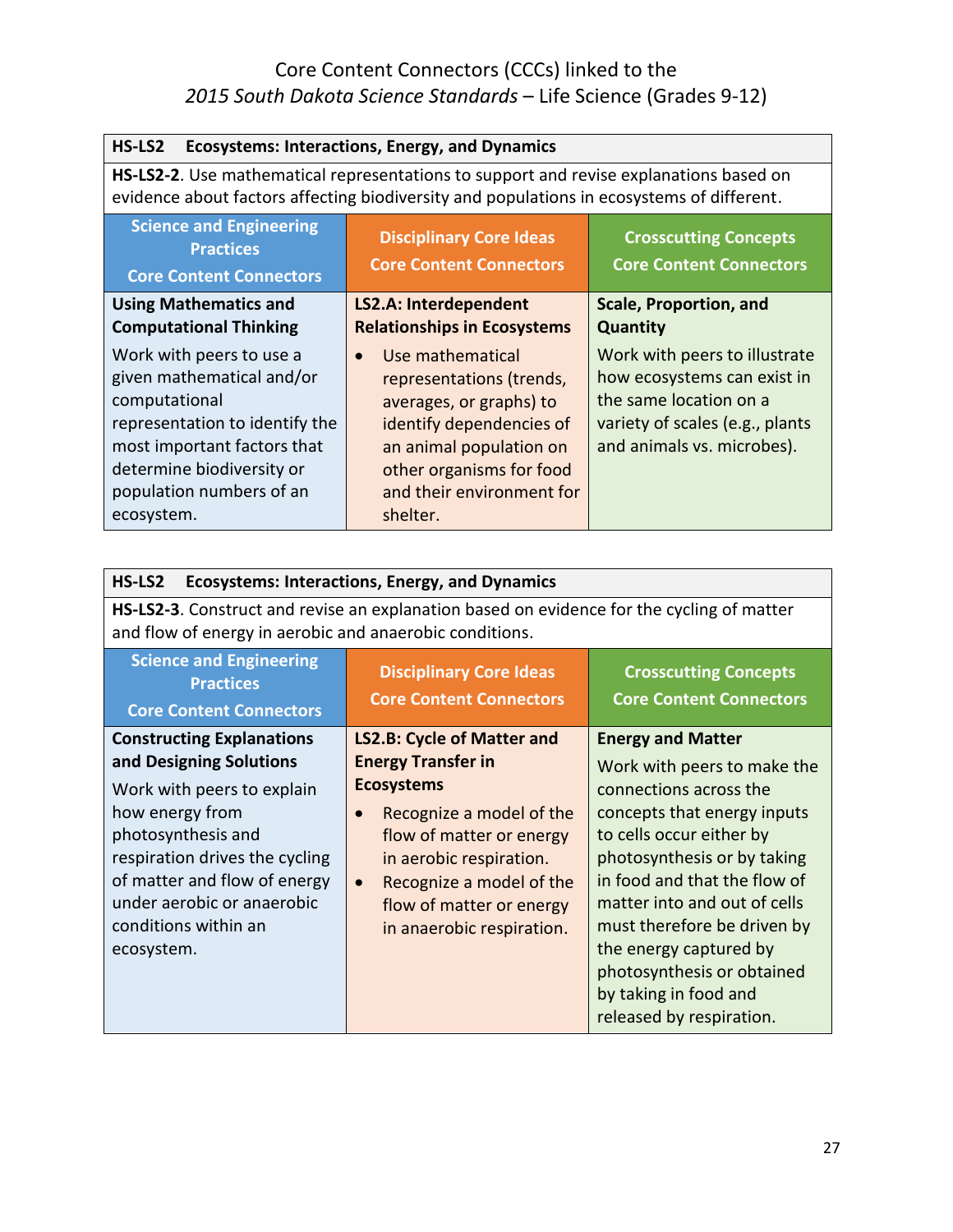| HS-LS2<br><b>Ecosystems: Interactions, Energy, and Dynamics</b>                                                                                                                                                                                                                                                                                                                                             |                                                                                                                                                                                                                                                                                                                                                                              |                                                                                                                                                                                 |
|-------------------------------------------------------------------------------------------------------------------------------------------------------------------------------------------------------------------------------------------------------------------------------------------------------------------------------------------------------------------------------------------------------------|------------------------------------------------------------------------------------------------------------------------------------------------------------------------------------------------------------------------------------------------------------------------------------------------------------------------------------------------------------------------------|---------------------------------------------------------------------------------------------------------------------------------------------------------------------------------|
| HS-LS2-4. Use mathematical representations to support claims for the cycling of matter and<br>flow of energy among organisms in an ecosystem.                                                                                                                                                                                                                                                               |                                                                                                                                                                                                                                                                                                                                                                              |                                                                                                                                                                                 |
| <b>Science and Engineering</b><br><b>Practices</b><br><b>Core Content Connectors</b>                                                                                                                                                                                                                                                                                                                        | <b>Disciplinary Core Ideas</b><br><b>Core Content Connectors</b>                                                                                                                                                                                                                                                                                                             | <b>Crosscutting Concepts</b><br><b>Core Content Connectors</b>                                                                                                                  |
| <b>Using Mathematical and</b><br><b>Computational Thinking</b><br>Work with peers to use a<br>mathematical representation<br>of a food web to identify the<br>relative proportion of<br>organisms at each trophic<br>level (i.e., identifying<br>producers as the lowest<br>trophic level having the<br>greatest biomass and energy<br>and consumers decreasing in<br>numbers at higher trophic<br>levels). | <b>LS2.B: Cycles of Matter and</b><br><b>Energy Transfer in</b><br><b>Ecosystems</b><br>Use a graphical<br>$\bullet$<br>representation to identify<br>the changes in the<br>amount of matter as it<br>travels through a food<br>web.<br>Use a graphical<br>$\bullet$<br>representation to identify<br>the changes in the<br>amount of energy as it<br>travels through a food | <b>Energy and Matter</b><br>Work with peers to use a<br>mathematical representation<br>of a food web to identify the<br>transfer of energy and matter<br>between tropic levels. |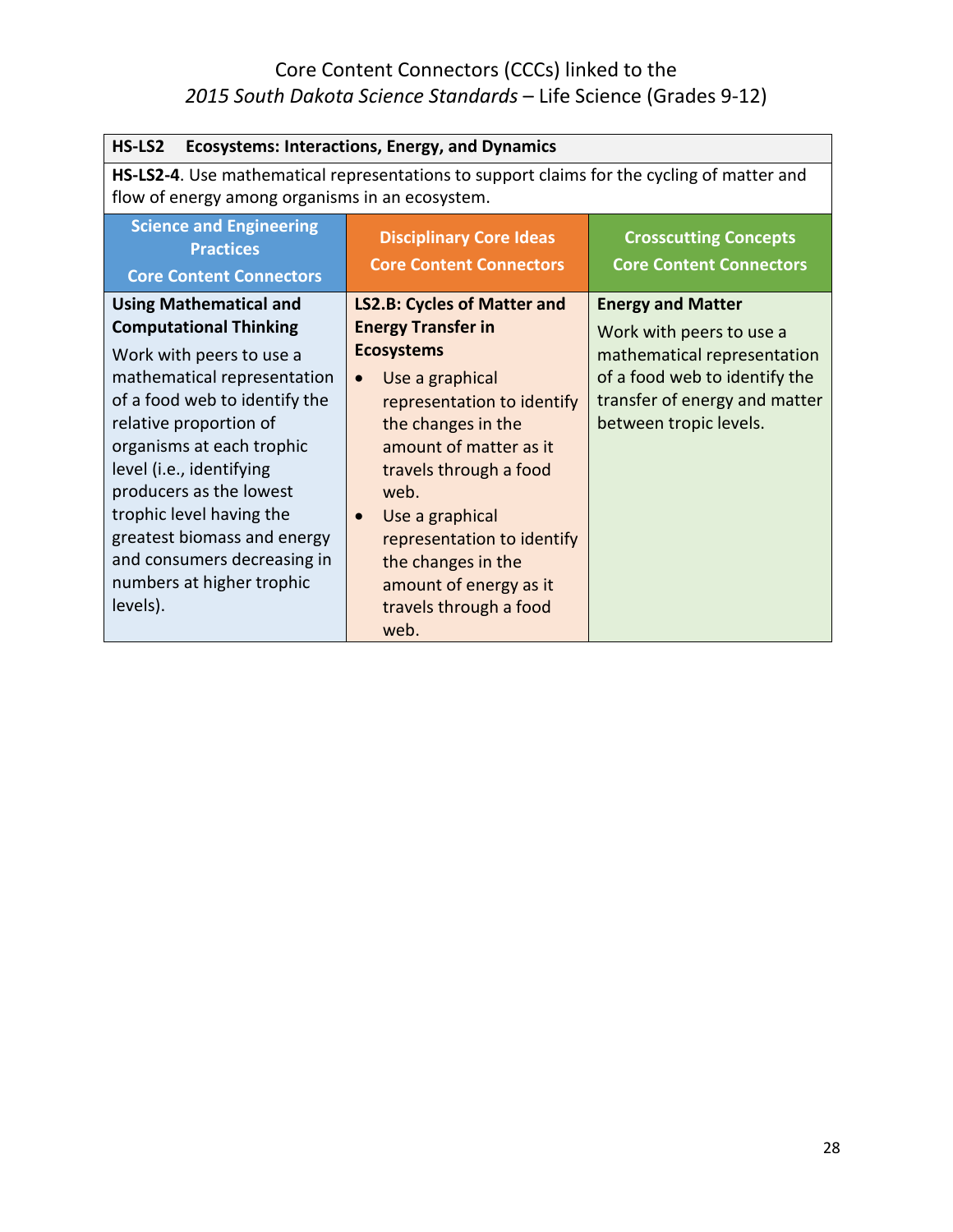| <b>Ecosystems: Interactions, Energy, and Dynamics</b><br>HS-LS2                                                                                                                                                                                                                                               |                                                                                                                                                                                                                                                                                                                                                |                                                                                                                                                                                                                                                                 |
|---------------------------------------------------------------------------------------------------------------------------------------------------------------------------------------------------------------------------------------------------------------------------------------------------------------|------------------------------------------------------------------------------------------------------------------------------------------------------------------------------------------------------------------------------------------------------------------------------------------------------------------------------------------------|-----------------------------------------------------------------------------------------------------------------------------------------------------------------------------------------------------------------------------------------------------------------|
| HS-LS2-5. Develop a model to illustrate the role of photosynthesis and cellular respiration in<br>the cycling of carbon among the biosphere, atmosphere, hydrosphere, and geosphere.                                                                                                                          |                                                                                                                                                                                                                                                                                                                                                |                                                                                                                                                                                                                                                                 |
| <b>Science and Engineering</b><br><b>Practices</b><br><b>Core Content Connectors</b>                                                                                                                                                                                                                          | <b>Disciplinary Core Ideas</b><br><b>Core Content Connectors</b>                                                                                                                                                                                                                                                                               | <b>Crosscutting Concepts</b><br><b>Core Content Connectors</b>                                                                                                                                                                                                  |
| <b>Developing and Using</b><br><b>Models</b><br>Work with peers to develop a<br>model of the components of<br>an ecosystem to identify the<br>inputs and outputs of<br>photosynthesis; the inputs<br>and outputs of cellular<br>respiration; and the<br>biosphere, atmosphere,<br>hydrosphere, and geosphere. | <b>LS2.B: Cycles of Matter and</b><br><b>Energy Transfer in</b><br><b>Ecosystems</b><br>Use a model of<br>$\bullet$<br>photosynthesis to<br>identify that carbon is<br>exchanged between living<br>and nonliving systems.<br>Use a model of cellular<br>$\bullet$<br>respiration to identify<br>that carbon is exchanged<br>between living and | <b>Systems and System Models</b><br>Work with peers to describe<br>the contribution of<br>photosynthesis and cellular<br>respiration to the exchange<br>of carbon within and among<br>the biosphere, atmosphere,<br>hydrosphere, and geosphere<br>in the model. |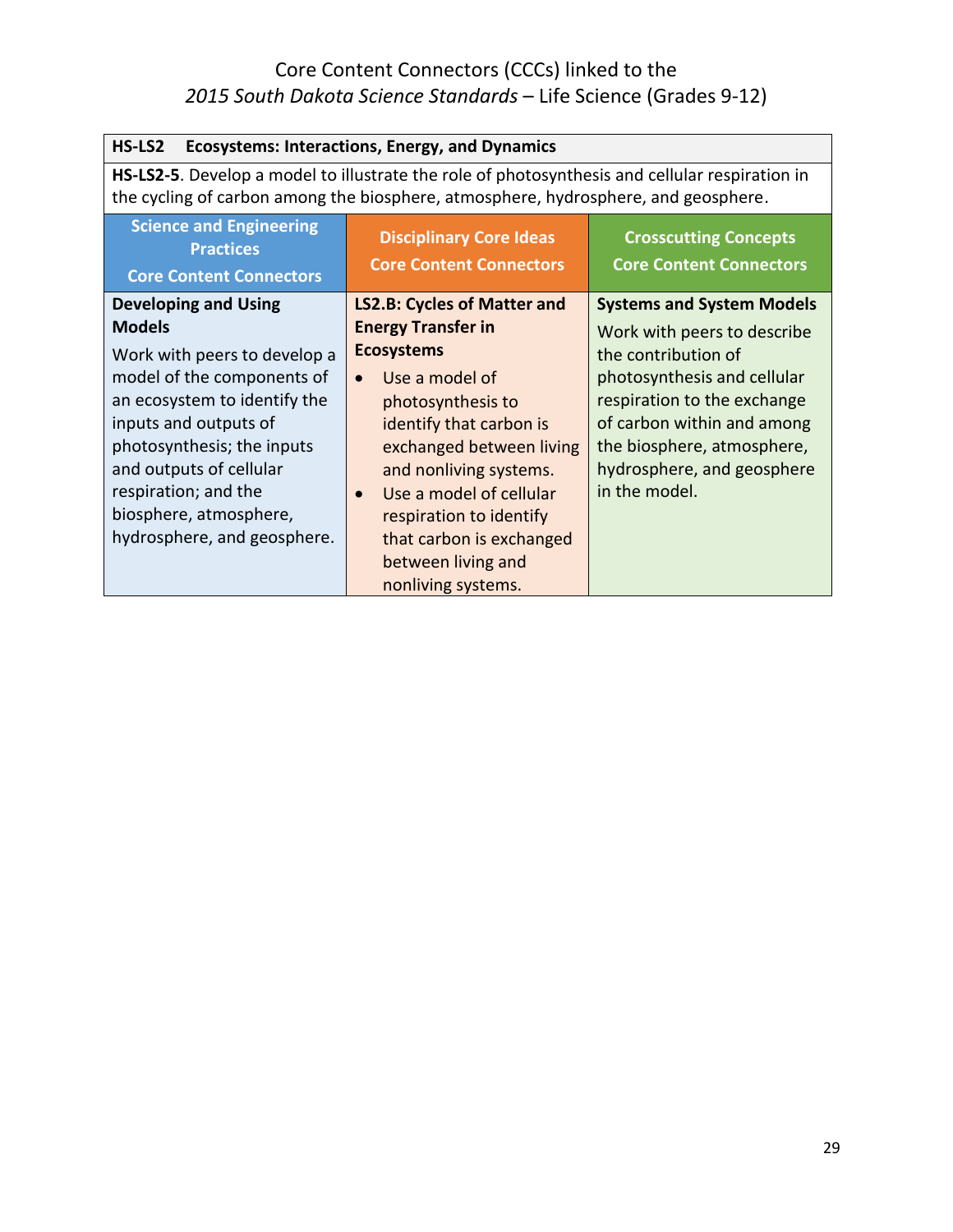| <b>Ecosystems: Interactions, Energy, and Dynamics</b><br>HS-LS2                                                                                                                                                                                                                          |                                                                                                                                                                                                                                                                                         |                                                                                                                                                                                                                                                                                                                                                                                                                                                         |
|------------------------------------------------------------------------------------------------------------------------------------------------------------------------------------------------------------------------------------------------------------------------------------------|-----------------------------------------------------------------------------------------------------------------------------------------------------------------------------------------------------------------------------------------------------------------------------------------|---------------------------------------------------------------------------------------------------------------------------------------------------------------------------------------------------------------------------------------------------------------------------------------------------------------------------------------------------------------------------------------------------------------------------------------------------------|
| HS-LS2-6. Evaluate the claims, evidence, and reasoning that the complex interactions in<br>ecosystems maintain relatively consistent numbers and types of organisms under stable<br>conditions; however, moderate to extreme fluctuations in conditions may result in new<br>ecosystems. |                                                                                                                                                                                                                                                                                         |                                                                                                                                                                                                                                                                                                                                                                                                                                                         |
| <b>Science and Engineering</b><br><b>Practices</b>                                                                                                                                                                                                                                       | <b>Disciplinary Core Ideas</b>                                                                                                                                                                                                                                                          | <b>Crosscutting Concepts</b>                                                                                                                                                                                                                                                                                                                                                                                                                            |
| <b>Core Content Connectors</b>                                                                                                                                                                                                                                                           | <b>Core Content Connectors</b>                                                                                                                                                                                                                                                          | <b>Core Content Connectors</b>                                                                                                                                                                                                                                                                                                                                                                                                                          |
| <b>Engaging in Argument from</b><br><b>Evidence</b><br>Work with peers to use<br>evidence (e.g., data) to<br>support the argument that<br>resiliency of an ecosystem is<br>subject to the degree of<br>change in the biological and<br>physical environment of that<br>ecosystem.        | <b>LS2.C: Ecosystem Dynamics,</b><br><b>Functioning, and Resilience</b><br>Use evidence to identify<br>$\bullet$<br>how modest biological or<br>physical changes versus<br>extreme changes affect<br>stability and change (e.g.,<br>number and types of<br>organisms) in<br>ecosystems. | <b>Stability and Change</b><br>Work with peers to describe<br>evidence (in the form of data,<br>information, or other<br>appropriate forms) of factors<br>that affect biodiversity; the<br>relationships between<br>species and the physical<br>environment in an<br>ecosystem; and the changes<br>in the numbers of species<br>and organisms in an<br>ecosystem that have been<br>subject to a modest or<br>extreme change in ecosystem<br>conditions. |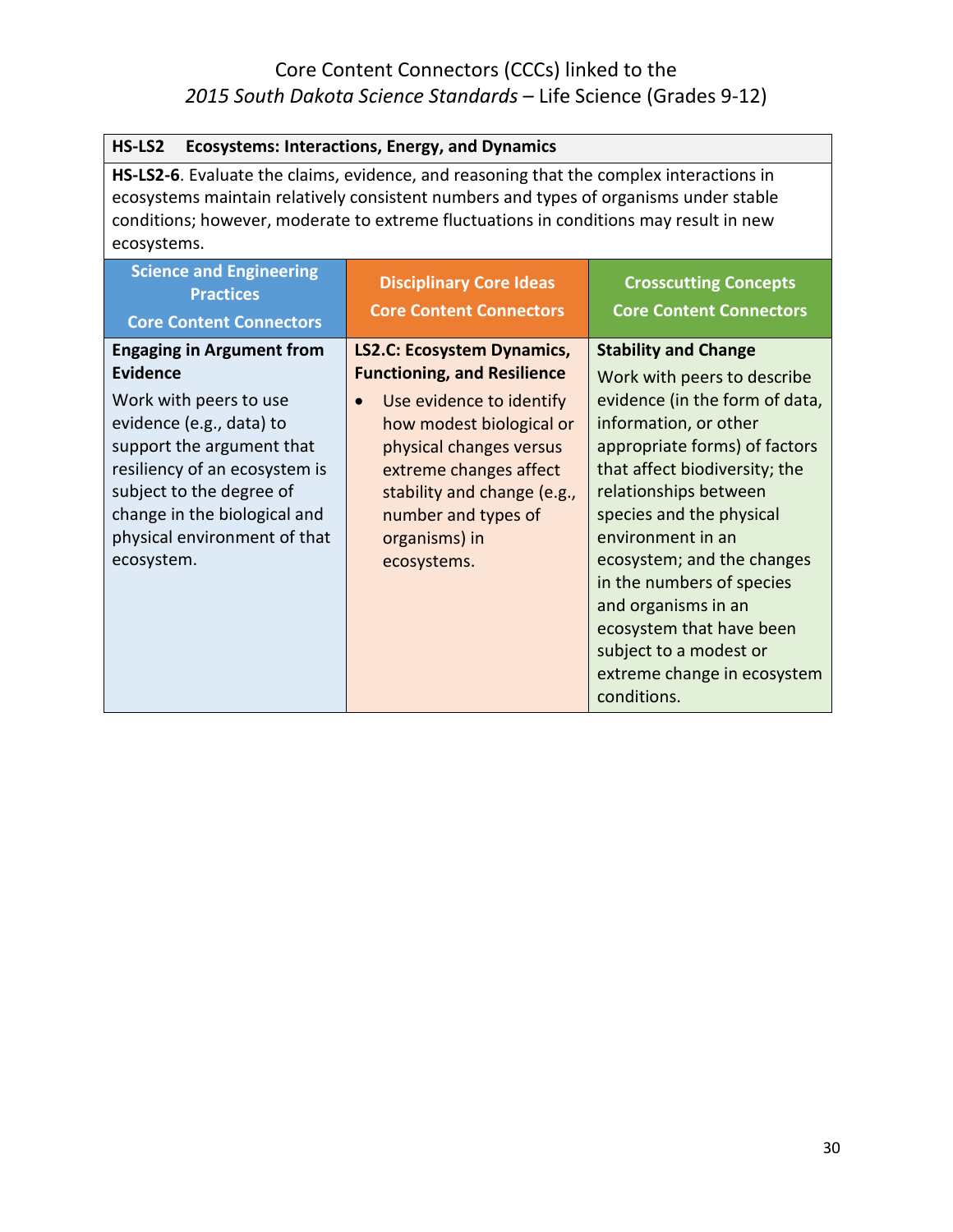| HS-LS2<br><b>Ecosystems: Interactions, Energy, and Dynamics</b>                                                                                                                                                         |                                                                                                                                                                                                                                                                                                                 |                                                                                                                                                             |
|-------------------------------------------------------------------------------------------------------------------------------------------------------------------------------------------------------------------------|-----------------------------------------------------------------------------------------------------------------------------------------------------------------------------------------------------------------------------------------------------------------------------------------------------------------|-------------------------------------------------------------------------------------------------------------------------------------------------------------|
| <b>HS-LS2-7</b> . Design, evaluate, and refine a solution for reducing the impacts of human activities<br>on the environment and biodiversity.                                                                          |                                                                                                                                                                                                                                                                                                                 |                                                                                                                                                             |
| <b>Science and Engineering</b><br><b>Practices</b><br><b>Core Content Connectors</b>                                                                                                                                    | <b>Disciplinary Core Ideas</b><br><b>Core Content Connectors</b>                                                                                                                                                                                                                                                | <b>Crosscutting Concepts</b><br><b>Core Content Connectors</b>                                                                                              |
| <b>Constructing Explanations</b><br>and Designing Solutions<br>Work with peers to design a<br>solution that involves<br>reducing the negative effects<br>of human activities on the<br>environment and<br>biodiversity. | <b>LS2.C: Ecosystem Dynamics,</b><br><b>Functioning, and Resilience</b><br>Describe how people can<br>$\bullet$<br>help protect the Earth's<br>environment and<br>biodiversity (e.g.,<br>preserving ecosystems)<br>and how a human activity<br>would threaten Earth's<br>environment and<br>biodiversity (e.g., | <b>Stability and Change</b><br>Work with peers to evaluate<br>the proposed solution for its<br>impact on overall<br>environmental stability and<br>changes. |
|                                                                                                                                                                                                                         | pollution, damaging<br>habitats, over hunting).                                                                                                                                                                                                                                                                 |                                                                                                                                                             |

| HS-LS2<br><b>Ecosystems: Interactions, Energy, and Dynamics</b>                                                                                                                 |                                                                                                                                                            |                                                                                                                                                                                                                        |
|---------------------------------------------------------------------------------------------------------------------------------------------------------------------------------|------------------------------------------------------------------------------------------------------------------------------------------------------------|------------------------------------------------------------------------------------------------------------------------------------------------------------------------------------------------------------------------|
| HS-LS2-8. Evaluate the evidence for the role of group behavior on individual and species'<br>chances to survive and reproduce.                                                  |                                                                                                                                                            |                                                                                                                                                                                                                        |
| <b>Science and Engineering</b><br><b>Practices</b><br><b>Core Content Connectors</b>                                                                                            | <b>Disciplinary Core Ideas</b><br><b>Core Content Connectors</b>                                                                                           | <b>Crosscutting Concepts</b><br><b>Core Content Connectors</b>                                                                                                                                                         |
| <b>Engaging in Argument from</b><br><b>Evidence</b>                                                                                                                             | <b>LS2.D: Social Interactions</b><br>and Group Behavior                                                                                                    | <b>Cause and Effect</b><br>Work with peers to evaluate                                                                                                                                                                 |
| Work with peers to evaluate<br>evidence to support the<br>claim that group behavior<br>can increase the chances for<br>an individual and a species to<br>survive and reproduce. | Evaluate evidence<br>$\bullet$<br>supporting the outcome<br>of group behavior (e.g.,<br>life expectancy, species'<br>chances to survive and<br>reproduce). | evidence for causal<br>relationships between<br>specific group behaviors<br>(e.g., flocking, schooling,<br>herding, cooperative hunting,<br>migrating, swarming) and<br>individual survival and<br>reproduction rates. |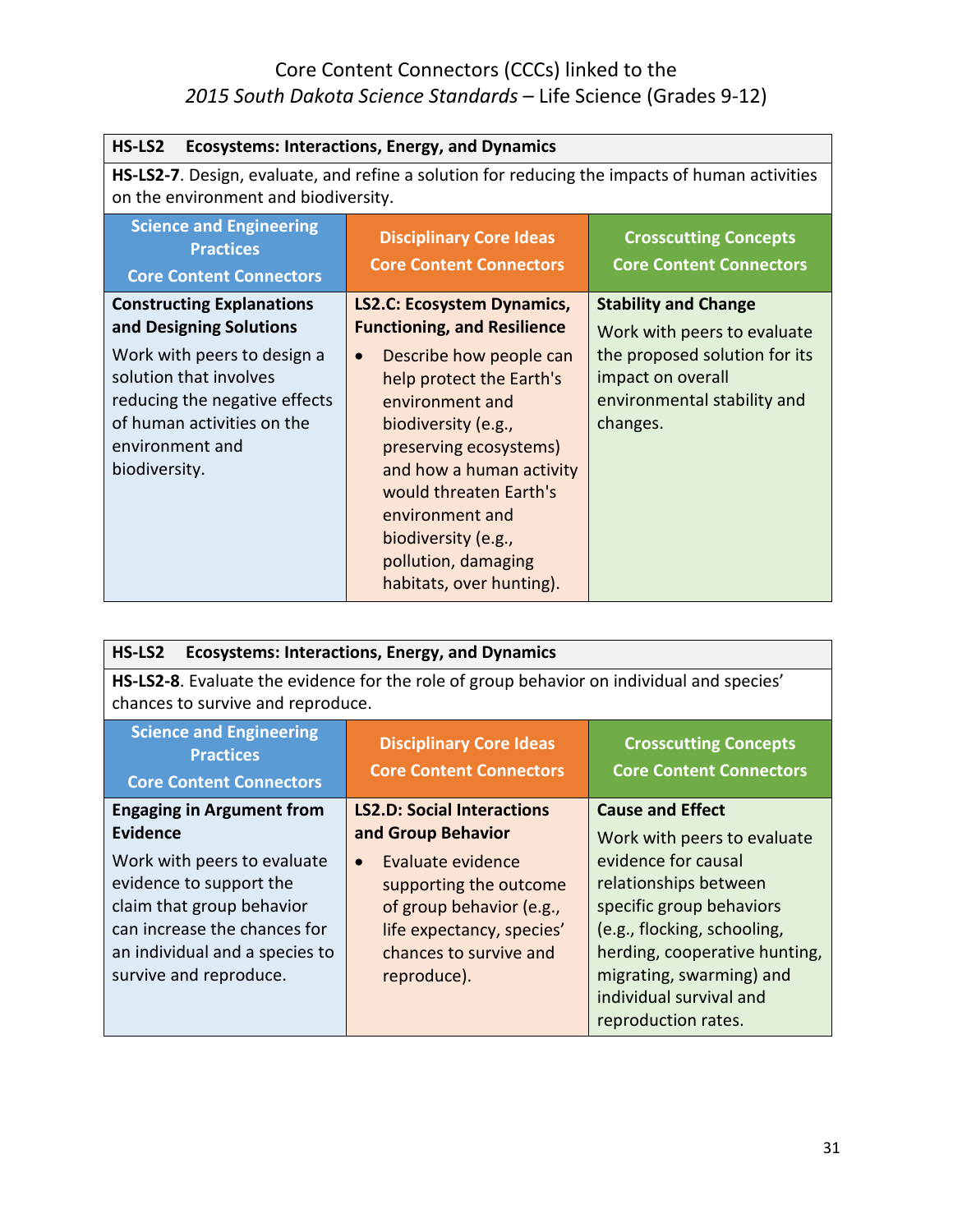| HS-LS3<br><b>Heredity: Inheritance and Variation of Traits</b>                                                                                                                                                                                                                                                                                                                                                    |                                                                                                                                                                                  |                                                                                                                                                                                                    |
|-------------------------------------------------------------------------------------------------------------------------------------------------------------------------------------------------------------------------------------------------------------------------------------------------------------------------------------------------------------------------------------------------------------------|----------------------------------------------------------------------------------------------------------------------------------------------------------------------------------|----------------------------------------------------------------------------------------------------------------------------------------------------------------------------------------------------|
|                                                                                                                                                                                                                                                                                                                                                                                                                   | HS-LS3-1. Ask questions to clarify relationships about the role of DNA and chromosomes in<br>coding the instructions for characteristic traits passed from parents to offspring. |                                                                                                                                                                                                    |
| <b>Science and Engineering</b><br><b>Practices</b><br><b>Core Content Connectors</b>                                                                                                                                                                                                                                                                                                                              | <b>Disciplinary Core Ideas</b><br><b>Core Content Connectors</b>                                                                                                                 | <b>Crosscutting Concepts</b><br><b>Core Content Connectors</b>                                                                                                                                     |
| <b>Asking Questions and</b><br><b>Defining Problems</b><br>Work with peers to ask<br>questions to understand that<br>the genetic instructions for<br>forming species'<br>characteristics are carried in<br>the chromosomes; each<br>chromosome consists of a<br>single DNA molecule; and<br>that genes are the regions in<br>the DNA that contain the<br>instructions that code for the<br>formation of proteins. | <b>LS3.A: Inheritance of Traits</b><br>Recognize that DNA<br>$\bullet$<br>molecules in all cells<br>contain the instructions<br>for traits passed from<br>parents to offspring.  | <b>Cause and Effect</b><br>Work with peers to describe<br>the cause and effect<br>relationships between DNA,<br>the proteins it codes for, and<br>the resulting traits observed<br>in an organism. |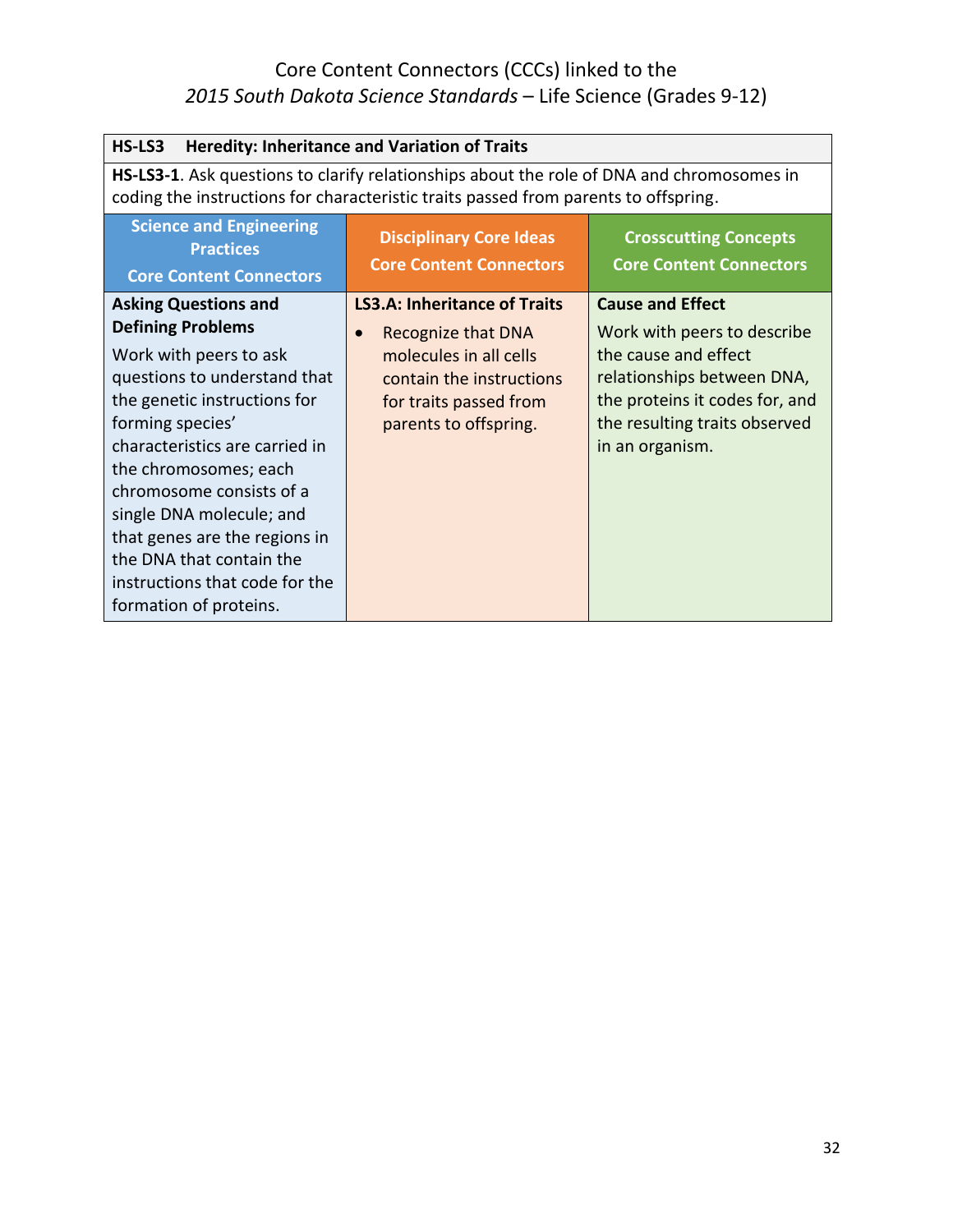| HS-LS3<br><b>Heredity: Inheritance and Variation of Traits</b>                                                                                                                                                                                                     |                                                                                                                                                                                                                                                                                                                                                                                                                                                                                                                                                                                    |                                                                                                                                                                                                                                                                                                                                                                                                            |
|--------------------------------------------------------------------------------------------------------------------------------------------------------------------------------------------------------------------------------------------------------------------|------------------------------------------------------------------------------------------------------------------------------------------------------------------------------------------------------------------------------------------------------------------------------------------------------------------------------------------------------------------------------------------------------------------------------------------------------------------------------------------------------------------------------------------------------------------------------------|------------------------------------------------------------------------------------------------------------------------------------------------------------------------------------------------------------------------------------------------------------------------------------------------------------------------------------------------------------------------------------------------------------|
| HS-LS3-2. Make and defend a claim based on evidence that inheritable genetic variations may<br>result from: (1) new genetic combinations through meiosis, (2) viable errors occurring during<br>replication, and/or (3) mutations caused by environmental factors. |                                                                                                                                                                                                                                                                                                                                                                                                                                                                                                                                                                                    |                                                                                                                                                                                                                                                                                                                                                                                                            |
| <b>Science and Engineering</b><br><b>Practices</b><br><b>Core Content Connectors</b>                                                                                                                                                                               | <b>Disciplinary Core Ideas</b><br><b>Core Content Connectors</b>                                                                                                                                                                                                                                                                                                                                                                                                                                                                                                                   | <b>Crosscutting Concepts</b><br><b>Core Content Connectors</b>                                                                                                                                                                                                                                                                                                                                             |
| <b>Engaging in Argument from</b><br><b>Evidence</b><br>Work with peers to describe<br>evidence that supports the<br>claim that inheritable genetic<br>variations may result from<br>environmental factors.                                                         | <b>LS3.B: Variation of Traits</b><br>Identify a model showing<br>$\bullet$<br>evidence that parents<br>and offspring may have<br>different traits.<br>Recognize that meiosis is<br>$\bullet$<br>a process which<br>distributes genetic<br>material among the new<br>cells (i.e., gametes)<br>produced, which results<br>in genetic variation.<br>Recognize that when DNA<br>$\bullet$<br>makes a copy of itself,<br>sometimes errors occur<br>that may lead to genetic<br>variations.<br>Identify examples of<br>$\bullet$<br>mutations in DNA caused<br>by environmental factors. | <b>Cause and Effect</b><br>Work with peers to illustrate<br>the cause and effect<br>relationship of how<br>chromosomes can<br>sometimes swap sections<br>during the process of meiosis<br>(cell division), which creates<br>gametes that contain new<br>combinations of genes, which<br>helps maximize the genetic<br>diversity of any offspring<br>(e.g., physical characteristics<br>such as eye color). |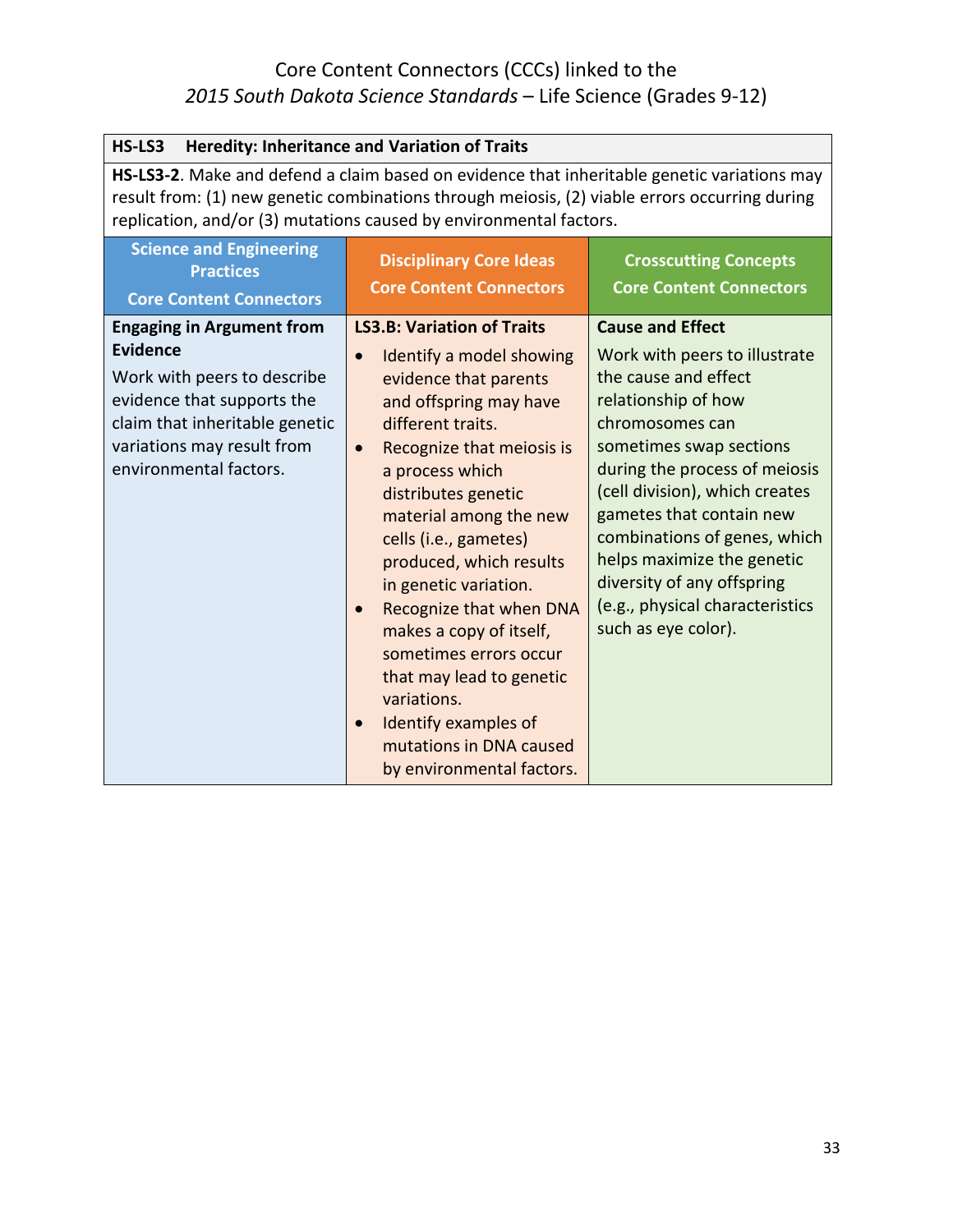| <b>Heredity: Inheritance and Variation of Traits</b><br>HS-LS3                                                                                                                                                                                                                 |                                                                                                                                                                                                                                                                                                                                                                                                   |                                                                                                                                                                                                                                              |
|--------------------------------------------------------------------------------------------------------------------------------------------------------------------------------------------------------------------------------------------------------------------------------|---------------------------------------------------------------------------------------------------------------------------------------------------------------------------------------------------------------------------------------------------------------------------------------------------------------------------------------------------------------------------------------------------|----------------------------------------------------------------------------------------------------------------------------------------------------------------------------------------------------------------------------------------------|
| HS-LS3-3. Apply concepts of statistics and probability to explain the variation and distribution<br>of expressed traits in a population.                                                                                                                                       |                                                                                                                                                                                                                                                                                                                                                                                                   |                                                                                                                                                                                                                                              |
| <b>Science and Engineering</b><br><b>Practices</b><br><b>Core Content Connectors</b>                                                                                                                                                                                           | <b>Disciplinary Core Ideas</b><br><b>Core Content Connectors</b>                                                                                                                                                                                                                                                                                                                                  | <b>Crosscutting Concepts</b><br><b>Core Content Connectors</b>                                                                                                                                                                               |
| <b>Analyzing and Interpreting</b><br>Data<br>Work with peers to use<br>appropriate statistical<br>analyses of data, including<br>probability measures, to<br>show how variation and<br>distribution of observed<br>traits depend on both genetic<br>and environmental factors. | <b>LS3.B: Variation of Traits</b><br>Calculate the probability<br>(e.g., two out of four) of a<br>particular trait in an<br>offspring based on a<br>completed Punnett<br>square.<br>Identify examples, using<br>$\bullet$<br>data, of environmental<br>factors which affect the<br>expression of traits, and<br>so then affect the<br>probability of<br>occurrences of traits in a<br>population. | <b>Scale, Proportion, and</b><br><b>Quantity</b><br>Work with peers to identify<br>and use patterns in a<br>statistical analysis to predict<br>changes in trait distribution<br>within a population if<br>environmental variables<br>change. |

| HS-LS4<br><b>Biological Evolution: Unity and Diversity</b>                                 |                                                                  |                                                                |
|--------------------------------------------------------------------------------------------|------------------------------------------------------------------|----------------------------------------------------------------|
| HS-LS4-1. Communicate scientific information that common ancestry and biological evolution |                                                                  |                                                                |
| are supported by multiple lines of empirical evidence.                                     |                                                                  |                                                                |
| <b>Science and Engineering</b><br><b>Practices</b><br><b>Core Content Connectors</b>       | <b>Disciplinary Core Ideas</b><br><b>Core Content Connectors</b> | <b>Crosscutting Concepts</b><br><b>Core Content Connectors</b> |
| Obtaining, Evaluating, and                                                                 | <b>LS4.A: Evidence of Common</b>                                 | <b>Patterns</b>                                                |
| <b>Communicating Information</b>                                                           | <b>Ancestry and Diversity</b>                                    | Work with peers to identify                                    |
| Work with peers to identify                                                                | Identify patterns (e.g.,<br>$\bullet$                            | that patterns observed (i.e.,                                  |
| and communicate evidence                                                                   | DNA sequences, fossil                                            | DNA sequences, fossil                                          |
| for common ancestry and                                                                    | records) as evidence to a                                        | records) provide evidence for                                  |
| biological evolution (i.e.,                                                                | claim of common                                                  | relationships relating to                                      |
| patterns in the fossil record;                                                             | ancestry.                                                        | biological evolution and                                       |
| DNA sequences).                                                                            |                                                                  | common ancestry.                                               |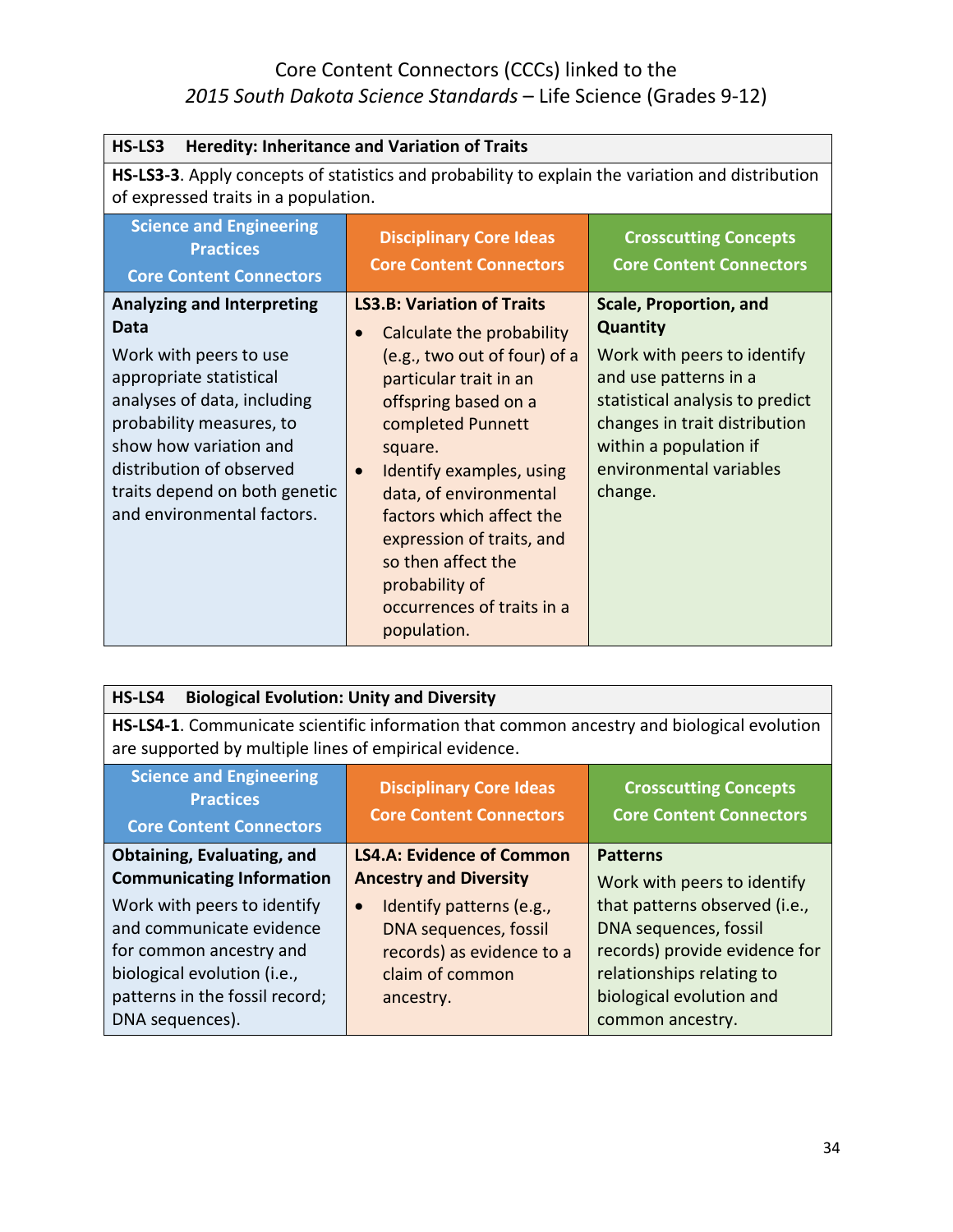| HS-LS4<br><b>Biological Evolution: Unity and Diversity</b>                                                                                                                                                                                                                                                                                                                                                                                                |                                                                                                                                                                                                                                                                                                                                             |                                                                                                                                                                                                                                                                                                    |
|-----------------------------------------------------------------------------------------------------------------------------------------------------------------------------------------------------------------------------------------------------------------------------------------------------------------------------------------------------------------------------------------------------------------------------------------------------------|---------------------------------------------------------------------------------------------------------------------------------------------------------------------------------------------------------------------------------------------------------------------------------------------------------------------------------------------|----------------------------------------------------------------------------------------------------------------------------------------------------------------------------------------------------------------------------------------------------------------------------------------------------|
| HS-LS4-2. Construct an explanation based on evidence that the process of evolution primarily<br>results from four factors: (1) the potential for a species to increase in number, (2) the<br>heritable genetic variation of individuals in a species due to mutation and sexual<br>reproduction, (3) competition for limited resources, and (4) the proliferation of those<br>organisms that are better able to survive and reproduce in the environment. |                                                                                                                                                                                                                                                                                                                                             |                                                                                                                                                                                                                                                                                                    |
| <b>Science and Engineering</b><br><b>Practices</b><br><b>Core Content Connectors</b>                                                                                                                                                                                                                                                                                                                                                                      | <b>Disciplinary Core Ideas</b><br><b>Core Content Connectors</b>                                                                                                                                                                                                                                                                            | <b>Crosscutting Concepts</b><br><b>Core Content Connectors</b>                                                                                                                                                                                                                                     |
| <b>Constructing Explanations</b><br>and Designing Solutions<br>Work with peers to explain<br>how traits that positively<br>affect survival are more likely<br>to be reproduced and thus<br>are more common in the<br>population.                                                                                                                                                                                                                          | <b>LS4.A: Evidence of Common</b><br><b>Ancestry and Diversity</b><br>Recognize that as a<br>$\bullet$<br>species grows in number,<br>competition for limited<br>resources also increases.<br>Recognize that different<br>$\bullet$<br>individuals have specific<br>traits that give<br>advantages (e.g., survive<br>and reproduce at higher | <b>Cause and Effect</b><br>Work with peers to describe<br>the cause and effect<br>relationship of how<br>competition for resources<br>and mates, and conditions in<br>the environment can affect<br>which individuals survive,<br>reproduce, and pass their<br>traits on to future<br>generations. |
|                                                                                                                                                                                                                                                                                                                                                                                                                                                           | rates) over other<br>individuals in the species.<br><b>Identify how evolution</b><br>may be a result of genetic<br>variation through<br>mutations and sexual<br>reproduction in a species<br>that is passed on to their<br>offspring.                                                                                                       |                                                                                                                                                                                                                                                                                                    |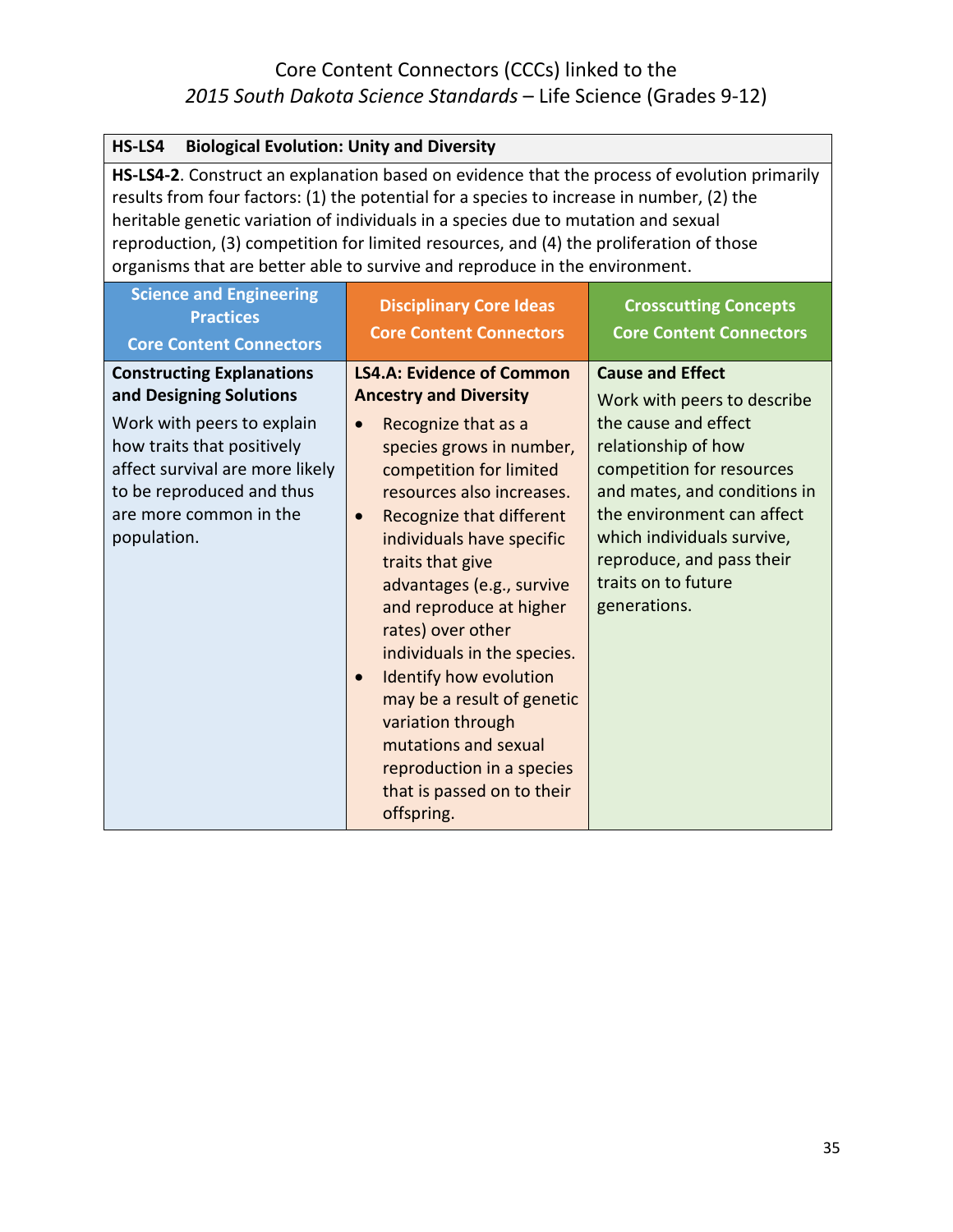| HS-LS4<br><b>Biological Evolution: Unity and Diversity</b>                                                                                                                                               |                                                                  |                                                                |
|----------------------------------------------------------------------------------------------------------------------------------------------------------------------------------------------------------|------------------------------------------------------------------|----------------------------------------------------------------|
| HS-LS4-3. Apply concepts of statistics and probability to support explanations that organisms<br>with an advantageous heritable trait tend to increase in proportion to organisms lacking this<br>trait. |                                                                  |                                                                |
| <b>Science and Engineering</b><br><b>Practices</b><br><b>Core Content Connectors</b>                                                                                                                     | <b>Disciplinary Core Ideas</b><br><b>Core Content Connectors</b> | <b>Crosscutting Concepts</b><br><b>Core Content Connectors</b> |
| <b>Analyzing and Interpreting</b>                                                                                                                                                                        | <b>LS4.B: Natural Selection</b>                                  | <b>Patterns</b>                                                |
| Data                                                                                                                                                                                                     | Use patterns in data to                                          | Work with peers to use basic                                   |
| Work with peers to use basic<br>statistical and graphical                                                                                                                                                | identify how heritable<br>variations in a trait may              | statistical and graphical<br>analysis to interpret the         |
| analysis to interpret the                                                                                                                                                                                | lead to an increasing                                            | distribution of genetic traits                                 |
| distribution of genetic traits                                                                                                                                                                           | proportion of individuals                                        | over time.                                                     |
| over time.                                                                                                                                                                                               | within a population with                                         |                                                                |
|                                                                                                                                                                                                          | that trait (i.e., an                                             |                                                                |
|                                                                                                                                                                                                          | advantageous                                                     |                                                                |
|                                                                                                                                                                                                          | characteristic).                                                 |                                                                |

| <b>Biological Evolution: Unity and Diversity</b><br>HS-LS4                                                                                                                                                                                                                               |                                                                                                                                                                                                                                                                                                                                                             |                                                                                                                                                                                                                                   |
|------------------------------------------------------------------------------------------------------------------------------------------------------------------------------------------------------------------------------------------------------------------------------------------|-------------------------------------------------------------------------------------------------------------------------------------------------------------------------------------------------------------------------------------------------------------------------------------------------------------------------------------------------------------|-----------------------------------------------------------------------------------------------------------------------------------------------------------------------------------------------------------------------------------|
| HS-LS4-4. Construct an explanation based on evidence for how natural selection leads to<br>adaptation of populations.                                                                                                                                                                    |                                                                                                                                                                                                                                                                                                                                                             |                                                                                                                                                                                                                                   |
| <b>Science and Engineering</b><br><b>Practices</b><br><b>Core Content Connectors</b>                                                                                                                                                                                                     | <b>Disciplinary Core Ideas</b><br><b>Core Content Connectors</b>                                                                                                                                                                                                                                                                                            | <b>Crosscutting Concepts</b><br><b>Core Content Connectors</b>                                                                                                                                                                    |
| <b>Constructing Explanations</b><br>and Designing Solutions<br>Work with peers to explain<br>how natural selection<br>provides a mechanism for<br>species to adapt to changes<br>in their environment, which<br>leads to a population that is<br>adapted to a particular<br>environment. | <b>LS4.C: Adaptation</b><br>Use data to provide<br>$\bullet$<br>evidence for how specific<br>biotic or abiotic<br>differences in ecosystems<br>(e.g., ranges of seasonal<br>temperature, acidity,<br>light, geographic barriers)<br>support the claim that<br>organisms with an<br>advantageous heritable<br>trait are better able to<br>survive over time. | <b>Cause and Effect</b><br>Work with peers to identify<br>the cause and effect<br>relationship between natural<br>selection and adaptation<br>(e.g., changes in a population<br>when some feature of the<br>environment changes). |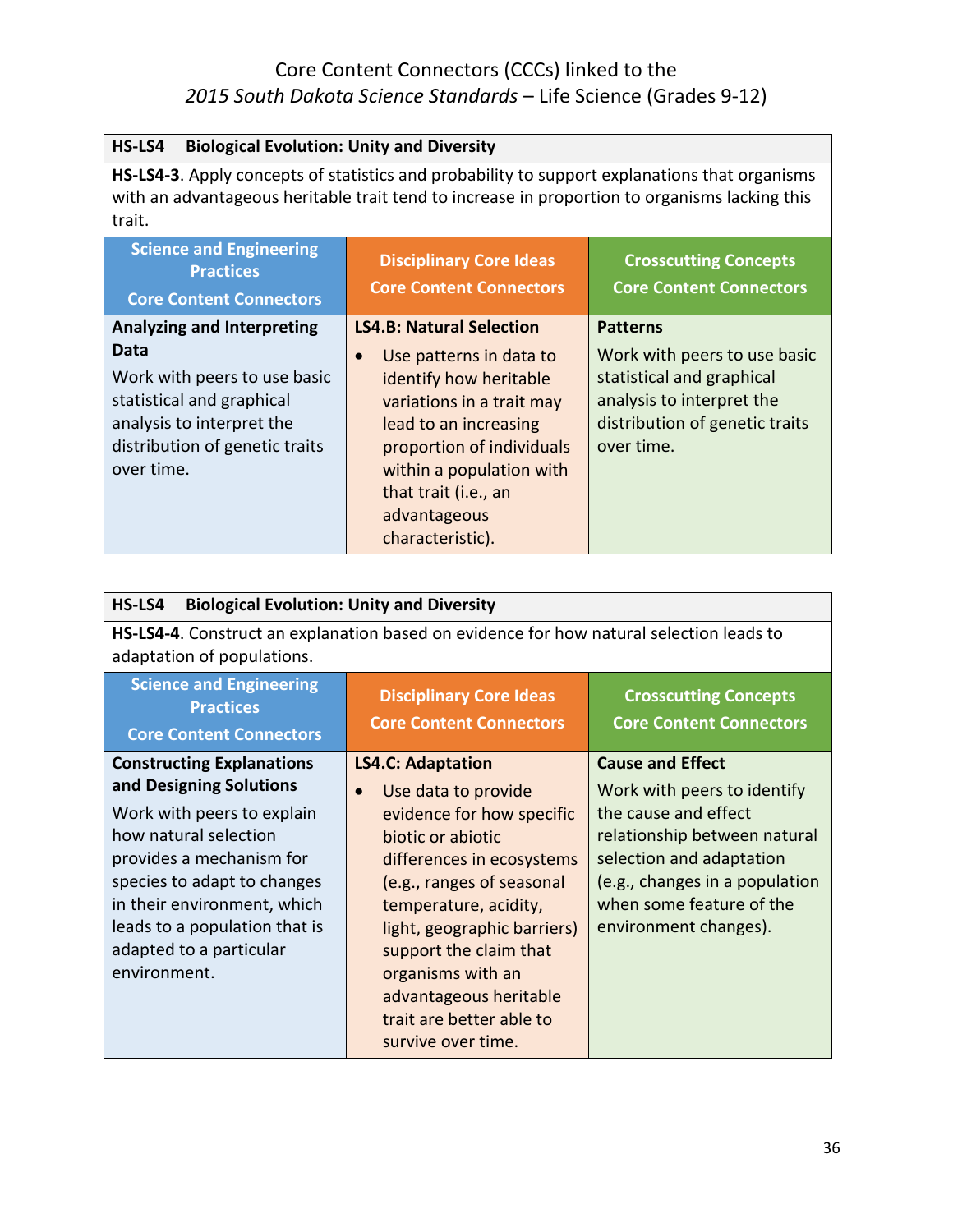| <b>Biological Evolution: Unity and Diversity</b><br>HS-LS4                                                                                                                                                                                                                                                                                                                                                                                          |                                                                                                                                                                                                                                                                                                                                                                                                                                                                          |                                                                                                                                                                                                                                                                                       |
|-----------------------------------------------------------------------------------------------------------------------------------------------------------------------------------------------------------------------------------------------------------------------------------------------------------------------------------------------------------------------------------------------------------------------------------------------------|--------------------------------------------------------------------------------------------------------------------------------------------------------------------------------------------------------------------------------------------------------------------------------------------------------------------------------------------------------------------------------------------------------------------------------------------------------------------------|---------------------------------------------------------------------------------------------------------------------------------------------------------------------------------------------------------------------------------------------------------------------------------------|
| <b>HS-LS4-5</b> . Evaluate the evidence supporting claims that changes in environmental conditions<br>may result in: (1) increases in the number of individuals of some species, (2) the emergence<br>of new species over time, and (3) the extinction of other species.                                                                                                                                                                            |                                                                                                                                                                                                                                                                                                                                                                                                                                                                          |                                                                                                                                                                                                                                                                                       |
| <b>Science and Engineering</b><br><b>Practices</b><br><b>Core Content Connectors</b>                                                                                                                                                                                                                                                                                                                                                                | <b>Disciplinary Core Ideas</b><br><b>Core Content Connectors</b>                                                                                                                                                                                                                                                                                                                                                                                                         | <b>Crosscutting Concepts</b><br><b>Core Content Connectors</b>                                                                                                                                                                                                                        |
| <b>Engaging in Argument from</b><br><b>Evidence</b><br>Work with peers to identify<br>and evaluate evidence (e.g.,<br>in the form of data,<br>information, models, or other<br>appropriate forms)<br>supporting claims that<br>changes in environmental<br>conditions may result in: (1)<br>increases in the number of<br>individuals of some species,<br>(2) the emergence of new<br>species over time, or (3) the<br>extinction of other species. | <b>LS4.C: Adaptation</b><br>Recognize that species<br>$\bullet$<br>become extinct because<br>they can no longer<br>survive and reproduce<br>given changes in the<br>environment.<br>Recognize the<br>relationship between<br>naturally occurring or<br>human-induced changes<br>in the environment (e.g.,<br>drought, flood,<br>deforestation, fishing,<br>application of fertilizers)<br>and the expression of<br>traits in a species (e.g.,<br>peppered moth studies). | <b>Cause and Effect</b><br>Work with peers to identify<br>relationships between<br>environmental changes and<br>1) the changes in the number<br>of individuals in each species,<br>2) the number of species in<br>an environment, or 3) the<br>emergence or extinction of<br>species. |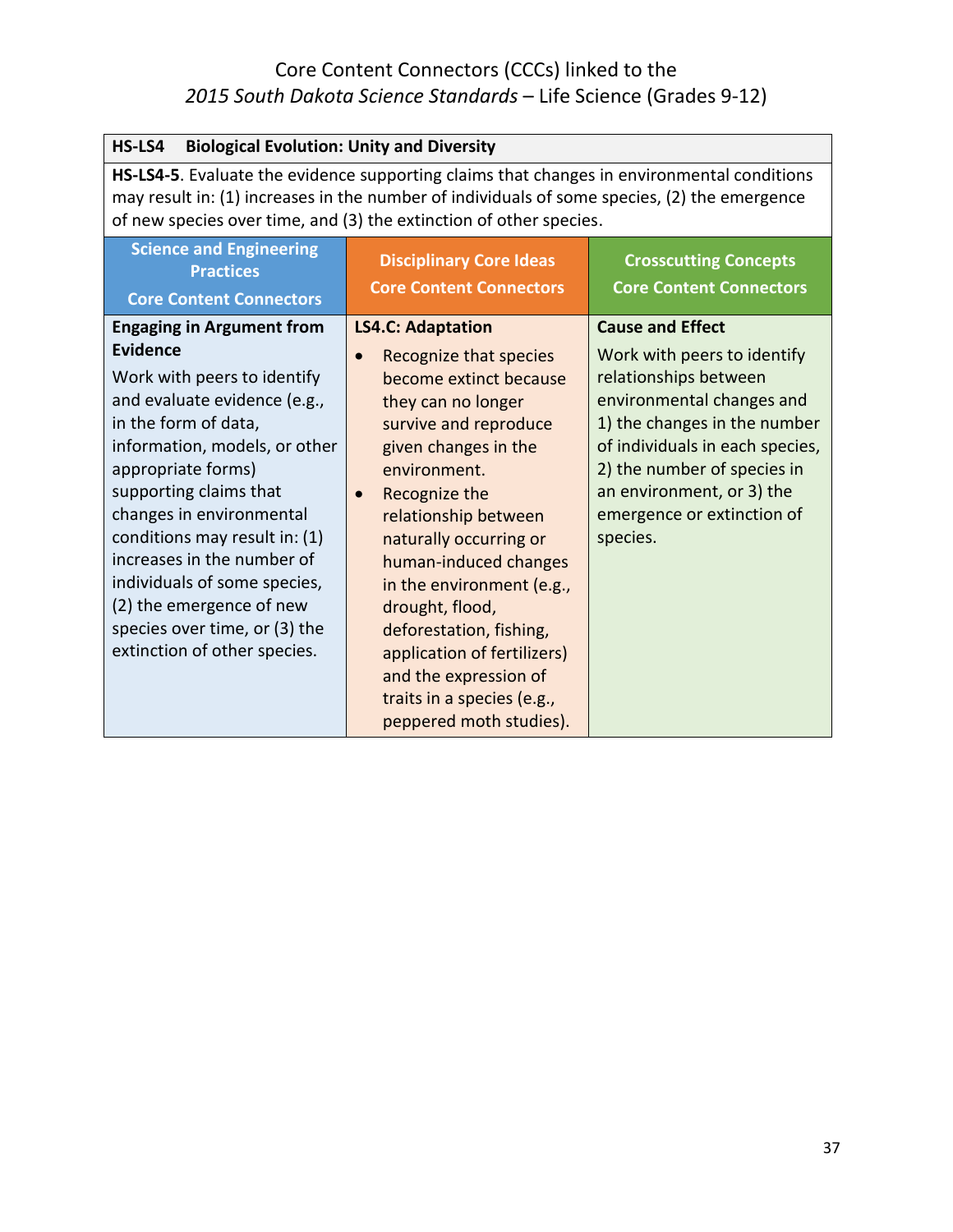| HS-LS4<br><b>Biological Evolution: Unity and Diversity</b>                                                                                                                                                                                                                             |                                                                                                                                                    |                                                                                                                                                  |
|----------------------------------------------------------------------------------------------------------------------------------------------------------------------------------------------------------------------------------------------------------------------------------------|----------------------------------------------------------------------------------------------------------------------------------------------------|--------------------------------------------------------------------------------------------------------------------------------------------------|
| HS-LS4-6. Use a simulation to research and analyze possible solutions for the adverse impacts<br>of human activity on biodiversity.                                                                                                                                                    |                                                                                                                                                    |                                                                                                                                                  |
| <b>Science and Engineering</b><br><b>Practices</b><br><b>Core Content Connectors</b>                                                                                                                                                                                                   | <b>Disciplinary Core Ideas</b><br><b>Core Content Connectors</b>                                                                                   | <b>Crosscutting Concepts</b><br><b>Core Content Connectors</b>                                                                                   |
| <b>Using Mathematics and</b><br><b>Computational Thinking</b>                                                                                                                                                                                                                          | <b>LS4.D: Biodiversity and</b><br><b>Humans</b>                                                                                                    | <b>Cause and Effect</b><br>Work with peers to develop                                                                                            |
| Work with peers to use a<br>mathematical representation<br>to model the effects of a<br>human activity (e.g.,<br>overpopulation,<br>overexploitation, adverse<br>habitat alterations, pollution,<br>invasive species, changes in<br>climate) on a threatened or<br>endangered species. | Identify long or short<br>$\bullet$<br>term goals of a solution<br>meant to minimize<br>adverse impacts of a<br>human activity on<br>biodiversity. | solutions related to the<br>threatened or endangered<br>species, and predict the<br>effects of the specific design<br>solutions on biodiversity. |

| HS-LS4<br><b>Biological Evolution: Unity and Diversity</b>                                                                                                                                                                 |                                       |                             |
|----------------------------------------------------------------------------------------------------------------------------------------------------------------------------------------------------------------------------|---------------------------------------|-----------------------------|
| <b>HS-LS4-7.</b> Analyze displays of pictorial data to compare patterns of similarities in the<br>embryological development across multiple species to identify relationships not evident in<br>the fully formed anatomy.  |                                       |                             |
| <b>Science and Engineering</b><br><b>Disciplinary Core Ideas</b><br><b>Crosscutting Concepts</b><br><b>Practices</b><br><b>Core Content Connectors</b><br><b>Core Content Connectors</b><br><b>Core Content Connectors</b> |                                       |                             |
| <b>Analyzing and Interpreting</b>                                                                                                                                                                                          | <b>LS4.A: Evidence of Common</b>      | <b>Patterns</b>             |
| Data                                                                                                                                                                                                                       | <b>Ancestry and Diversity</b>         | Work with peers to use      |
| Work with peers to identify                                                                                                                                                                                                | Identify patterns (i.e.,<br>$\bullet$ | patterns of similarities in |
| evidence (i.e., pattern of                                                                                                                                                                                                 | pictorial displays,                   | embryo development to       |
| anatomical and                                                                                                                                                                                                             | representations, data) as             | support an explanation of   |
| embryological similarities) to                                                                                                                                                                                             | evidence of relationships             | relatedness among species   |
| develop an explanation of                                                                                                                                                                                                  | among species.                        | which appear unrelated.     |
| common ancestry.                                                                                                                                                                                                           |                                       |                             |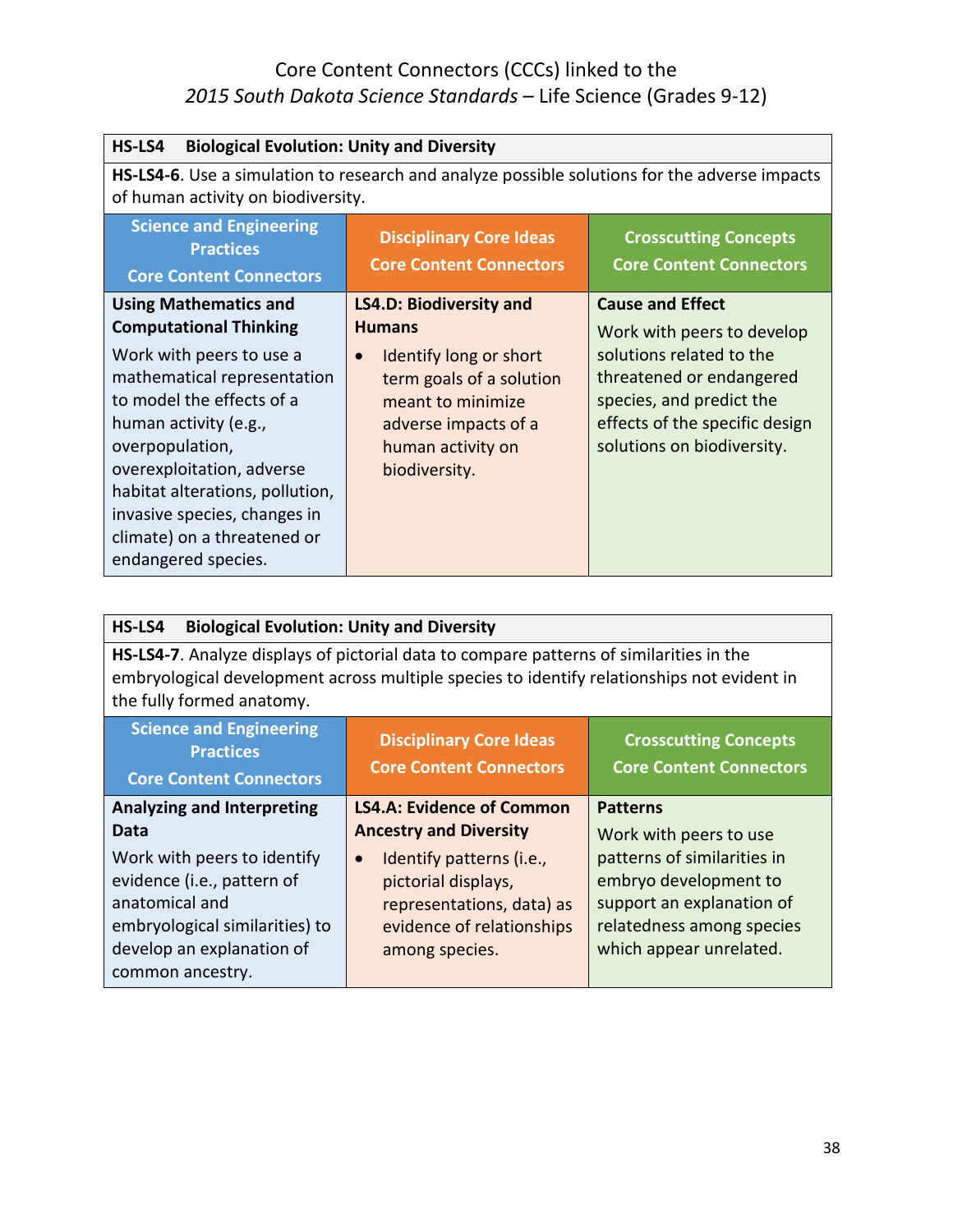#### **High School Earth and Space Science Conceptual Understanding\*:**

Light spectra from stars are used to determine their characteristics, processes, and lifecycles. Solar activity creates the elements through nuclear fusion. The development of technologies has provided the astronomical data that provide the empirical evidence for the Big Bang Theory. Kepler's Laws describe common features of the motions of orbiting objects. Observations from astronomy and space probes provide evidence for explanations of solar system formation. The rock record resulting from tectonic and other geoscience processes as well as objects from the solar system can provide evidence of Earth's early history and the relative ages of major geologic formations. Feedback effects exist within and among Earth's systems. Radioactive decay within Earth's interior contributes to thermal convection in the mantle. The planet's dynamics are greatly influenced by water's unique chemical and physical properties.

The role of radiation from the sun and its interactions with the atmosphere, ocean, and land are the foundation for the global climate system. Global climate models are used to predict future changes, including changes influenced by human behavior and natural factors. The role of radiation from the sun and its interactions with the atmosphere, ocean, and land are the foundation for the global climate system. Resource availability has guided the development of human society and use of natural resources has associated costs, risks, and benefits. Natural hazards and other geological events have shaped the course of human history at local, regional, and global scales. Sustainability of human societies and the biodiversity that supports them requires responsible management of natural resources, including the development of technologies. Global climate models used to predict changes continue to be improved, although discoveries about the global climate system are continually needed.

South Dakota is a rich source of geologic resources unique to the Great Plains. Grasslands, the Badlands, Black Hills, and Missouri River Basin all provide unique opportunities for students to investigate the Earth and its many interacting systems. In South Dakota, the use, management, and protection of natural resources have an economic, social, environmental, and geopolitical impact. Natural hazard mitigation (severe weather, flooding, and drought) has a direct impact on the people and environment of our state. Human activities in agriculture, industry, and everyday life have major impacts on the soil, air, and water of South Dakota.

\* As stated in the *2015 South Dakota Science Standards.*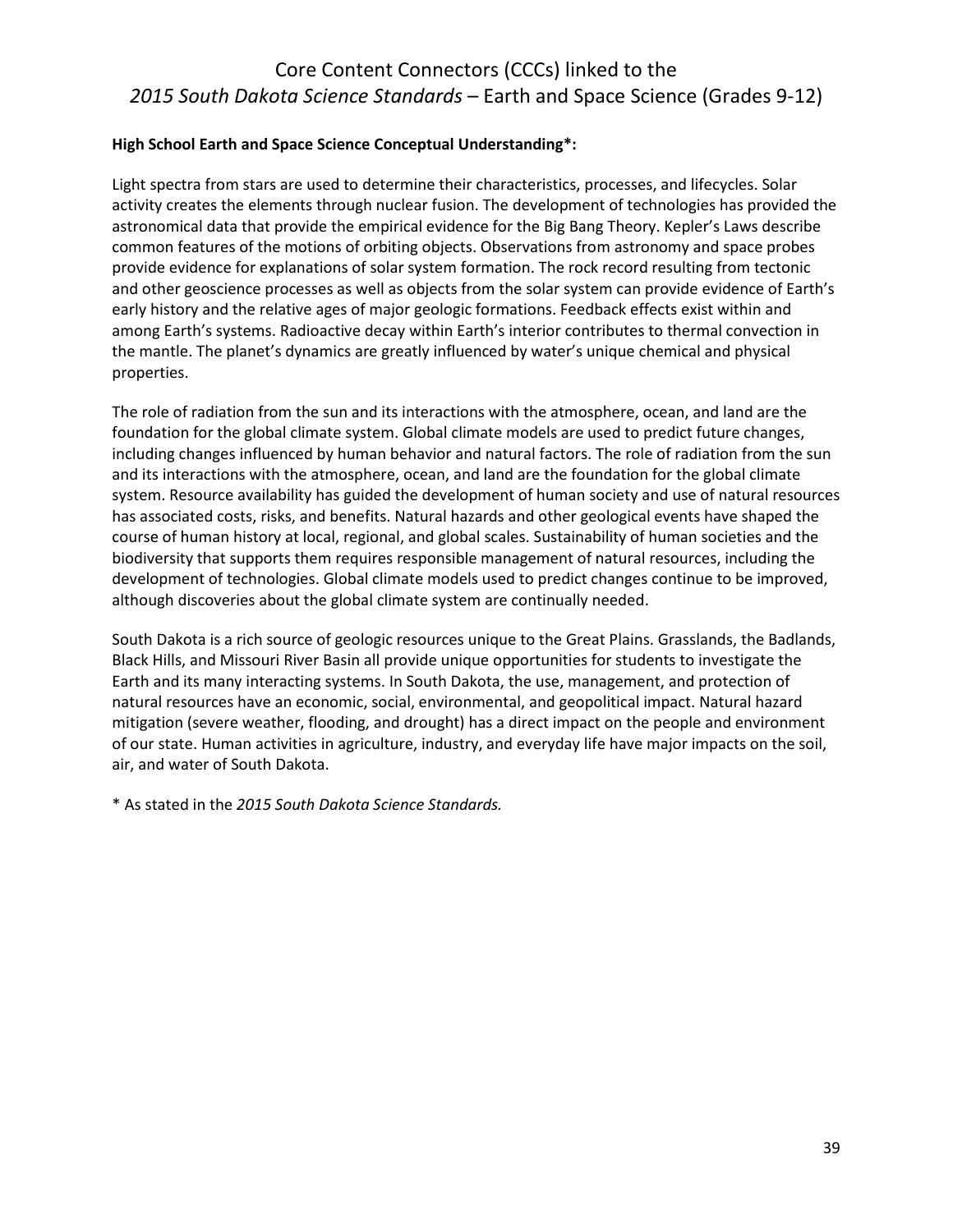# Core Content Connectors (CCCs) linked to the

# *2015 South Dakota Science Standards* – Earth and Space Science (Grades 9-12)

| HS-ESS1<br><b>Earth's Place in the Universe</b>                                                                                                                                                                                                                   |                                                                                                                                                                                                           |                                                                                                                                                                                            |
|-------------------------------------------------------------------------------------------------------------------------------------------------------------------------------------------------------------------------------------------------------------------|-----------------------------------------------------------------------------------------------------------------------------------------------------------------------------------------------------------|--------------------------------------------------------------------------------------------------------------------------------------------------------------------------------------------|
| <b>HS-ESS1-1.</b> Develop a model based on evidence to illustrate the life span of the sun and the<br>role of nuclear fusion in the sun's core to release energy that eventually reaches Earth in the<br>form of radiation.                                       |                                                                                                                                                                                                           |                                                                                                                                                                                            |
| <b>Science and Engineering</b><br><b>Practices</b><br><b>Core Content Connectors</b>                                                                                                                                                                              | <b>Disciplinary Core Ideas</b><br><b>Core Content Connectors</b>                                                                                                                                          | <b>Crosscutting Concepts</b><br><b>Core Content Connectors</b>                                                                                                                             |
| <b>Developing and Using</b><br><b>Models</b>                                                                                                                                                                                                                      | <b>ESS1.A: The Universe and Its</b><br><b>Stars</b>                                                                                                                                                       | <b>Scale and Proportion</b><br>Work with peers to use the                                                                                                                                  |
| Work with peers to develop a<br>model and use it to identify<br>relationships between the<br>components, including a<br>description of the process of<br>radiation, the life span of the<br>sun, and how energy<br>released by the sun reaches<br>Earth's system. | Describe components of<br>$\bullet$<br>a model illustrating that<br>the sun shines because of<br>nuclear fusion reactions<br>which release light and<br>heat energy which make<br>life on Earth possible. | model to qualitatively<br>describe the scale of the<br>energy released by the fusion<br>process as being much larger<br>than the scale of the energy<br>released by chemical<br>processes. |

| <b>Earth's Place in the Universe</b><br>HS-ESS1                                                                                                                                                                                                                                                         |                                                                                                                                                                                                                                                           |                                                                                          |
|---------------------------------------------------------------------------------------------------------------------------------------------------------------------------------------------------------------------------------------------------------------------------------------------------------|-----------------------------------------------------------------------------------------------------------------------------------------------------------------------------------------------------------------------------------------------------------|------------------------------------------------------------------------------------------|
| HS-ESS1-2. Construct an explanation of the Big Bang Theory based on astronomical evidence<br>of light spectra, motion of distant galaxies, and composition of matter in the universe.                                                                                                                   |                                                                                                                                                                                                                                                           |                                                                                          |
| <b>Science and Engineering</b><br><b>Practices</b><br><b>Core Content Connectors</b>                                                                                                                                                                                                                    | <b>Disciplinary Core Ideas</b><br><b>Core Content Connectors</b>                                                                                                                                                                                          | <b>Crosscutting Concepts</b><br><b>Core Content Connectors</b>                           |
| <b>Constructing Explanations</b><br>and Designing Solutions                                                                                                                                                                                                                                             | <b>ESS1.A: The Universe and Its</b><br><b>Stars</b>                                                                                                                                                                                                       | <b>Energy and Matter</b><br>Work with peers to explain                                   |
| Work with peers to construct<br>an explanation that includes<br>a description of how<br>astronomical evidence from<br>numerous sources (i.e., light<br>spectra, motion of distant<br>galaxies, and composition of<br>matter in the universe) is<br>used collectively to support<br>the Big Bang theory. | Identify that the universe<br>$\bullet$<br>is expanding and must<br>have been smaller in the<br>past based on<br>astronomical evidence<br>( <i>i.e.</i> , light spectra, motion<br>of distant galaxies, and<br>composition of matter in<br>the universe). | that the light which reaches<br>Earth from distant galaxies is<br>millions of years old. |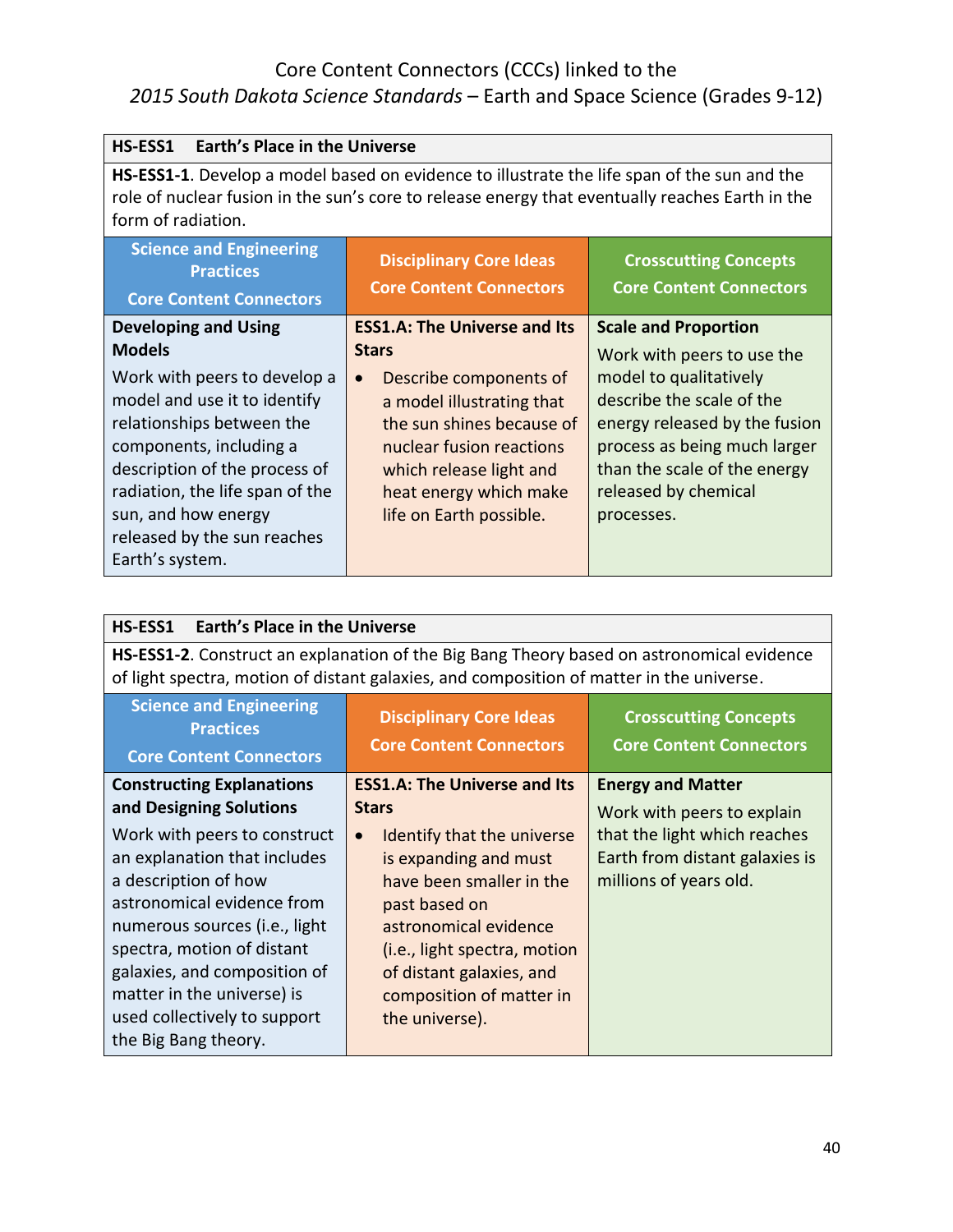| <b>Earth's Place in the Universe</b><br>HS-ESS1                                                                                                                                                                                                                                                                        |                                                                                                                                                  |                                                                                                                                                                                                                                     |
|------------------------------------------------------------------------------------------------------------------------------------------------------------------------------------------------------------------------------------------------------------------------------------------------------------------------|--------------------------------------------------------------------------------------------------------------------------------------------------|-------------------------------------------------------------------------------------------------------------------------------------------------------------------------------------------------------------------------------------|
| HS-ESS1-3. Communicate scientific ideas about the way stars, over their life cycle, produce<br>elements.                                                                                                                                                                                                               |                                                                                                                                                  |                                                                                                                                                                                                                                     |
| <b>Science and Engineering</b><br><b>Practices</b><br><b>Core Content Connectors</b>                                                                                                                                                                                                                                   | <b>Disciplinary Core Ideas</b><br><b>Core Content Connectors</b>                                                                                 | <b>Crosscutting Concepts</b><br><b>Core Content Connectors</b>                                                                                                                                                                      |
| <b>Obtaining, Evaluating, and</b><br><b>Communicating Information</b><br>Work with peers to identify<br>and communicate the<br>relationships showing how<br>most elements are formed as<br>a result of natural<br>astronomical processes,<br>either in the Big Bang itself or<br>in the natural evolution of<br>stars. | <b>ESS1.A: The Universe and Its</b><br><b>Stars</b><br>Recognize that solar<br>$\bullet$<br>activity creates elements<br>through nuclear fusion. | <b>Energy and Matter</b><br>Work with peers to use<br>graphical or pictorial<br>representations to identify<br>that atoms are not conserved<br>in nuclear fusion, but the<br>total number of protons plus<br>neutrons is conserved. |

| HS-ESS1<br><b>Earth's Place in the Universe</b>                                                                                                                                                      |                                                                                                                                                                                                                                                                   |                                                                                                                                                                                                           |
|------------------------------------------------------------------------------------------------------------------------------------------------------------------------------------------------------|-------------------------------------------------------------------------------------------------------------------------------------------------------------------------------------------------------------------------------------------------------------------|-----------------------------------------------------------------------------------------------------------------------------------------------------------------------------------------------------------|
| <b>HS-ESS1-4.</b> Use mathematical or computational representations to predict the motion of<br>orbiting objects in the solar system.                                                                |                                                                                                                                                                                                                                                                   |                                                                                                                                                                                                           |
| <b>Science and Engineering</b><br><b>Practices</b><br><b>Core Content Connectors</b>                                                                                                                 | <b>Disciplinary Core Ideas</b><br><b>Core Content Connectors</b>                                                                                                                                                                                                  | <b>Crosscutting Concepts</b><br><b>Core Content Connectors</b>                                                                                                                                            |
| <b>Using Mathematical and</b><br><b>Computational Thinking</b>                                                                                                                                       | <b>ESS1.B: Earth and the Solar</b><br><b>System</b>                                                                                                                                                                                                               | Scale, Proportion, and<br><b>Quantity</b>                                                                                                                                                                 |
| Work with peers using<br>mathematical modeling to<br>recognize the proportional<br>relationship between a<br>revolving body's period of<br>revolution and its distance to<br>a gravitational center. | Recognize that objects in<br>$\bullet$<br>the solar system orbit the<br>sun and have an orderly<br>motion (e.g., elliptical<br>paths around the sun).<br><b>Relate Earth's orbital</b><br>$\bullet$<br>characteristics to other<br>bodies in the solar<br>system. | Work with peers to explain<br>how gravity influences the<br>motion of bodies in the<br>universe and use that<br>information to make<br>predictions about the orbits<br>of planets in the solar<br>system. |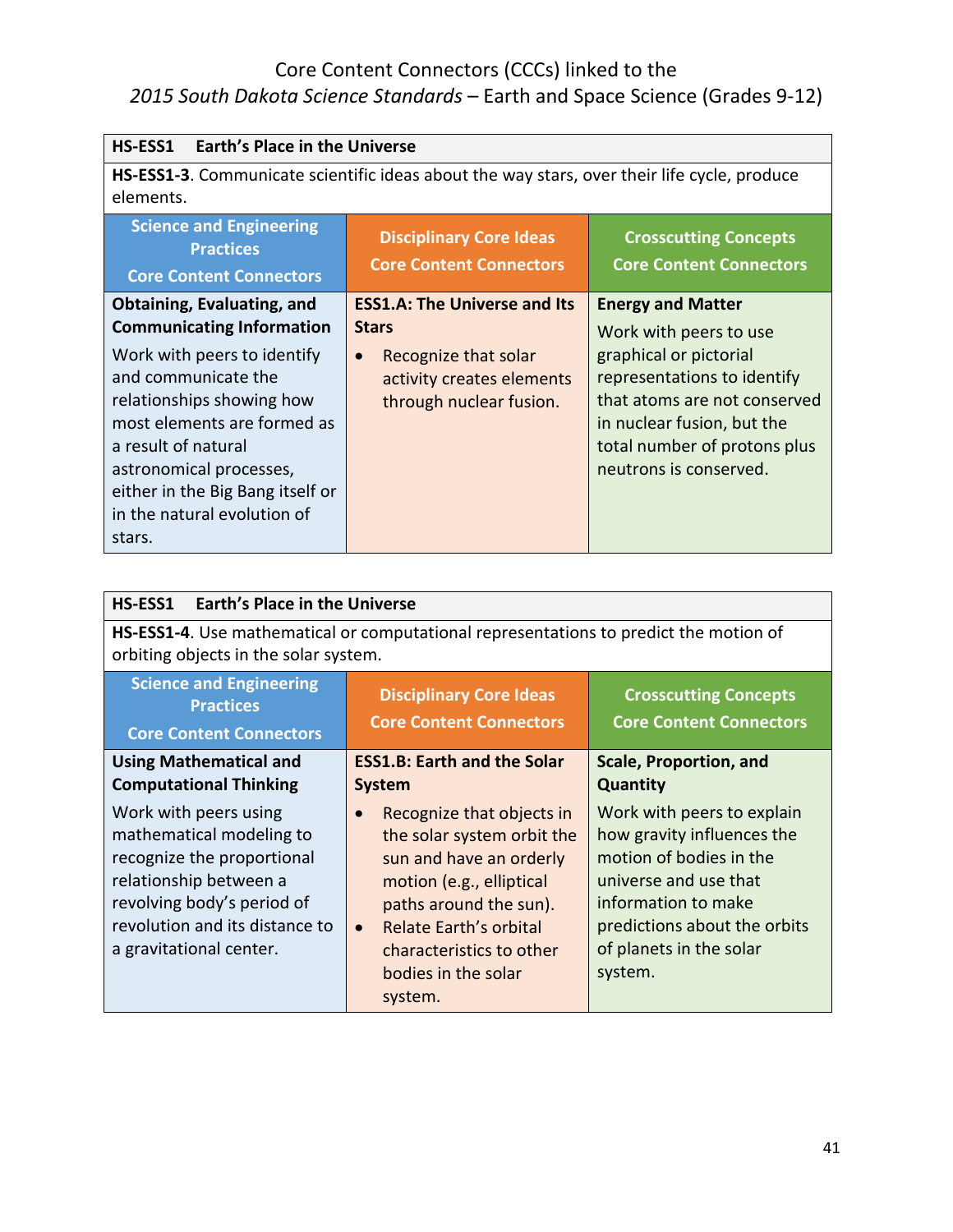# Core Content Connectors (CCCs) linked to the

# *2015 South Dakota Science Standards* – Earth and Space Science (Grades 9-12)

| HS-ESS1<br><b>Earth's Place in the Universe</b>                                                                                                                                                                    |                                                                                                                                                                                                                        |                                                                                                                                                                                                                                                                                                                |
|--------------------------------------------------------------------------------------------------------------------------------------------------------------------------------------------------------------------|------------------------------------------------------------------------------------------------------------------------------------------------------------------------------------------------------------------------|----------------------------------------------------------------------------------------------------------------------------------------------------------------------------------------------------------------------------------------------------------------------------------------------------------------|
| HS-ESS1-5. Evaluate evidence of the past and current movements of continental and oceanic<br>crust and the theory of plate tectonics to explain the ages of crustal rocks.                                         |                                                                                                                                                                                                                        |                                                                                                                                                                                                                                                                                                                |
| <b>Science and Engineering</b><br><b>Practices</b><br><b>Core Content Connectors</b>                                                                                                                               | <b>Disciplinary Core Ideas</b><br><b>Core Content Connectors</b>                                                                                                                                                       | <b>Crosscutting Concepts</b><br><b>Core Content Connectors</b>                                                                                                                                                                                                                                                 |
| <b>Engaging in Argument from</b><br><b>Evidence</b><br>Work with peers to identify<br>evidence to support the<br>claim that continental and<br>oceanic rock differ in overall<br>composition, density, and<br>age. | <b>ESS1.C: The History of Planet</b><br>Earth<br>Explain the relationship<br>$\bullet$<br>between the motion of<br>continental plates and<br>how materials of<br>different ages are<br>arranged on Earth's<br>surface. | <b>Patterns</b><br>Work with peers to describe<br>how patterns observed from<br>the evidence support the<br>explanation about the ages<br>of crustal rocks (i.e., the ages<br>of oceanic crust are greatest<br>nearest to the continents and<br>decrease in age with<br>proximity to the mid-ocean<br>ridges). |

| HS-ESS1-6. Apply scientific reasoning and evidence from ancient Earth materials, meteorites,<br>and other planetary surfaces to construct an account of Earth's formation and early history. |                                                                                                                                                                                                                                                                                                      |  |
|----------------------------------------------------------------------------------------------------------------------------------------------------------------------------------------------|------------------------------------------------------------------------------------------------------------------------------------------------------------------------------------------------------------------------------------------------------------------------------------------------------|--|
|                                                                                                                                                                                              | <b>Crosscutting Concepts</b><br><b>Core Content Connectors</b>                                                                                                                                                                                                                                       |  |
|                                                                                                                                                                                              | <b>Stability and Change</b><br>Work with peers to base an<br>argument that although<br>Earth was bombarded by<br>impacts, just as other objects<br>in the solar system, evidence<br>of erosion and plate tectonics<br>on Earth is the reason that<br>the evidence of this<br>bombardment is not seen |  |
|                                                                                                                                                                                              | <b>Disciplinary Core Ideas</b><br><b>Core Content Connectors</b><br><b>ESS1.C: The History of Planet</b><br><b>Identify ancient Earth</b><br>materials, lunar rocks,<br>asteroids, and meteorites<br>as sources of evidence<br>scientists use to<br>understand Earth's early<br>today.               |  |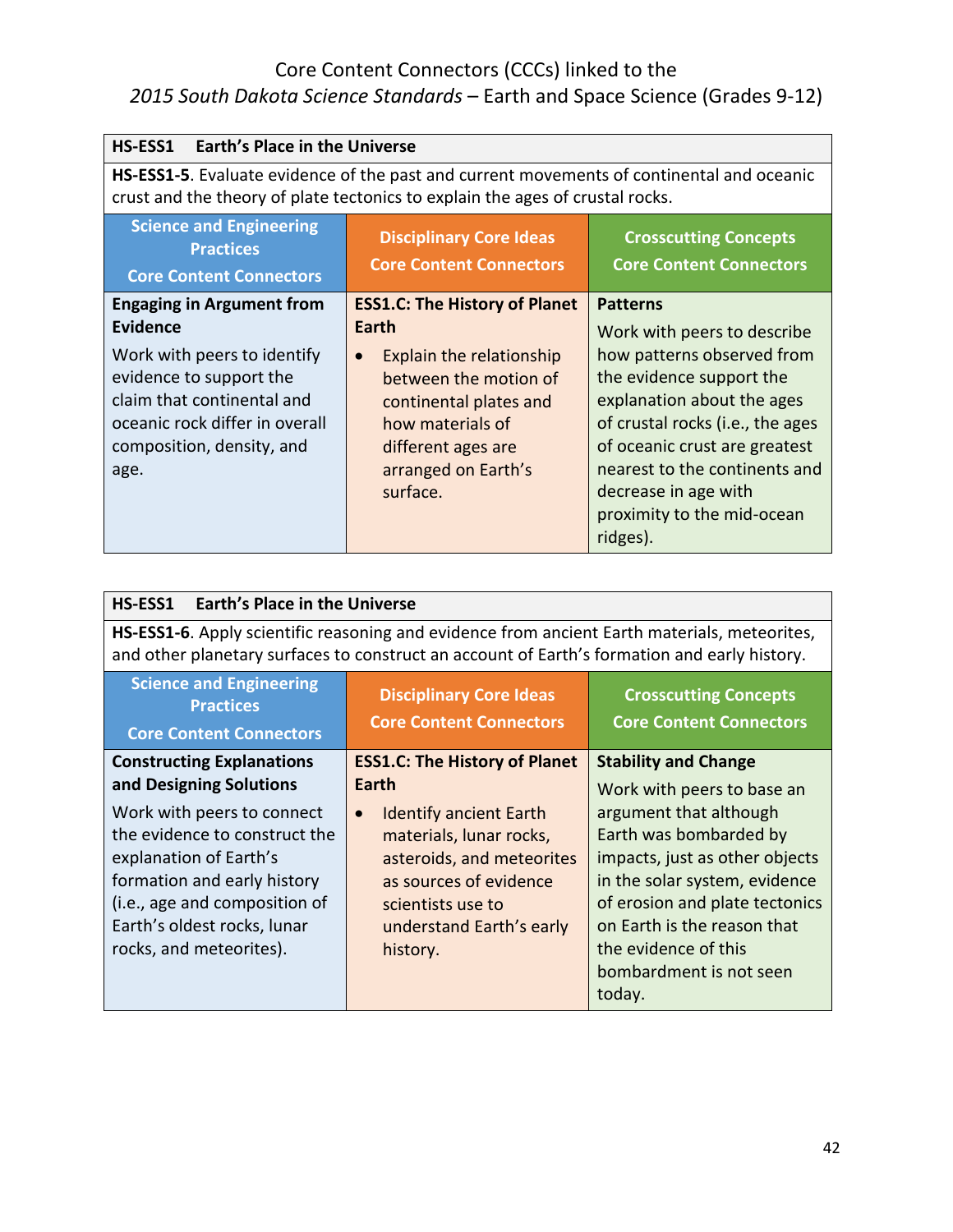# Core Content Connectors (CCCs) linked to the

# *2015 South Dakota Science Standards* – Earth and Space Science (Grades 9-12)

| <b>Earth's Systems</b><br>HS-ESS2                                                                                                                                                                                                                          |                                                                                                                                                                                                                          |                                                                                                                                                                                                                     |
|------------------------------------------------------------------------------------------------------------------------------------------------------------------------------------------------------------------------------------------------------------|--------------------------------------------------------------------------------------------------------------------------------------------------------------------------------------------------------------------------|---------------------------------------------------------------------------------------------------------------------------------------------------------------------------------------------------------------------|
| HS-ESS2-1. Analyze geoscience data to make the claim that one change to Earth's surface can<br>create feedback that cause changes to other Earth systems.                                                                                                  |                                                                                                                                                                                                                          |                                                                                                                                                                                                                     |
| <b>Science and Engineering</b><br><b>Practices</b><br><b>Core Content Connectors</b>                                                                                                                                                                       | <b>Disciplinary Core Ideas</b><br><b>Core Content Connectors</b>                                                                                                                                                         | <b>Crosscutting Concepts</b><br><b>Core Content Connectors</b>                                                                                                                                                      |
| <b>Analyzing and Interpreting</b><br>Data                                                                                                                                                                                                                  | <b>ESS2.A: Earth Materials and</b><br><b>Systems</b>                                                                                                                                                                     | <b>Stability and Change</b><br>Work with peers to use the                                                                                                                                                           |
| Work with peers to analyze<br>data and explain the<br>relationships between the<br>changes in one system and<br>changes in another Earth<br>system (e.g., how the loss of<br>ground vegetation causes an<br>increase in water runoff and<br>soil erosion). | Identify relationships,<br>$\bullet$<br>using a model, of how the<br>Earth's surface is a<br>complex and dynamic set<br>of interconnected<br>systems (i.e., geosphere,<br>hydrosphere,<br>atmosphere, and<br>biosphere). | analyzed data to describe a<br>mechanism for the feedback<br>between two of Earth's<br>systems and whether the<br>feedback is increasing<br>(destabilizing) or decreasing<br>(stabilizing) the original<br>changes. |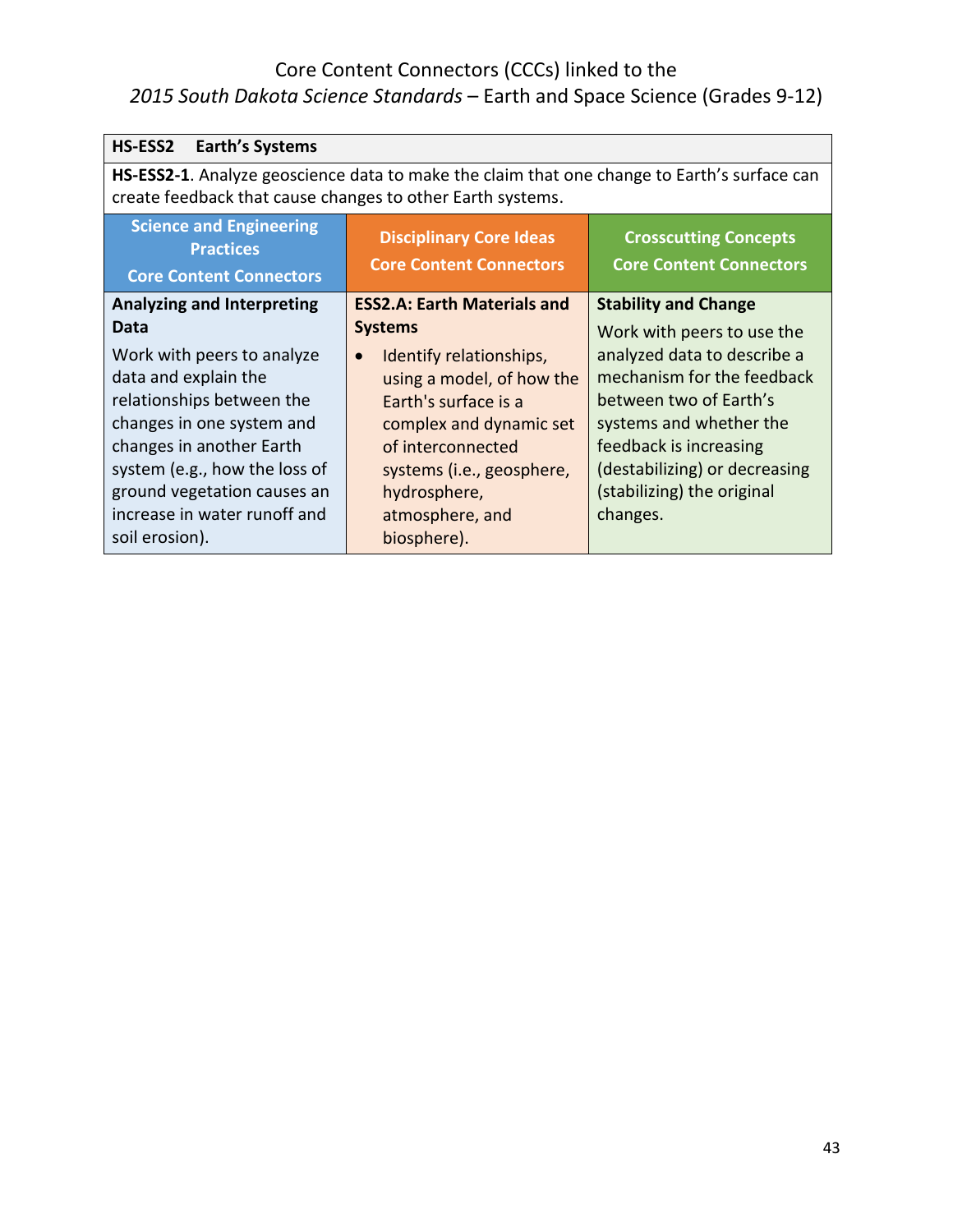| HS-ESS2<br><b>Earth's Systems</b>                                                                                            |                                                                  |                                                                |
|------------------------------------------------------------------------------------------------------------------------------|------------------------------------------------------------------|----------------------------------------------------------------|
| HS-ESS2-2. Develop a model based on evidence of Earth's interior to describe the cycling of<br>matter by thermal convection. |                                                                  |                                                                |
| <b>Science and Engineering</b><br><b>Practices</b><br><b>Core Content Connectors</b>                                         | <b>Disciplinary Core Ideas</b><br><b>Core Content Connectors</b> | <b>Crosscutting Concepts</b><br><b>Core Content Connectors</b> |
| <b>Developing and Using</b>                                                                                                  | <b>ESS2.A: Earth Materials and</b>                               | <b>Energy and Matter</b>                                       |
| <b>Models</b>                                                                                                                | <b>Systems</b>                                                   | Work with peers to describe                                    |
| Work with peers to develop a                                                                                                 | Use a model of Earth to<br>$\bullet$                             | the relationships between                                      |
| model of Earth's interior (i.e.,                                                                                             | identify that the motion                                         | components in a model to                                       |
| a hot, but solid inner core, a                                                                                               | of the mantle and its                                            | describe the cycling of matter                                 |
| liquid outer core, a solid                                                                                                   | plates occurs primarily                                          | (i.e., energy released by                                      |
| mantle, and crust) to                                                                                                        | through thermal                                                  | radioactive decay in the                                       |
| illustrate convection (i.e.,                                                                                                 | convection, which is                                             | Earth's crust provides energy                                  |
| causes hot matter to rise                                                                                                    | primarily driven by                                              | that drives the flow of matter                                 |
| (move away from Earth's                                                                                                      | radioactive decay within                                         | in the mantle; thermal                                         |
| center) and cool matter to                                                                                                   | Earth's interior.                                                | energy is released at the                                      |
| fall (move toward Earth's                                                                                                    |                                                                  | surface of the Earth as new                                    |
| center)).                                                                                                                    |                                                                  | crust is formed and cooled;                                    |
|                                                                                                                              |                                                                  | and the flow of matter in the                                  |
|                                                                                                                              |                                                                  | mantle causes crustal plates                                   |
|                                                                                                                              |                                                                  | to move).                                                      |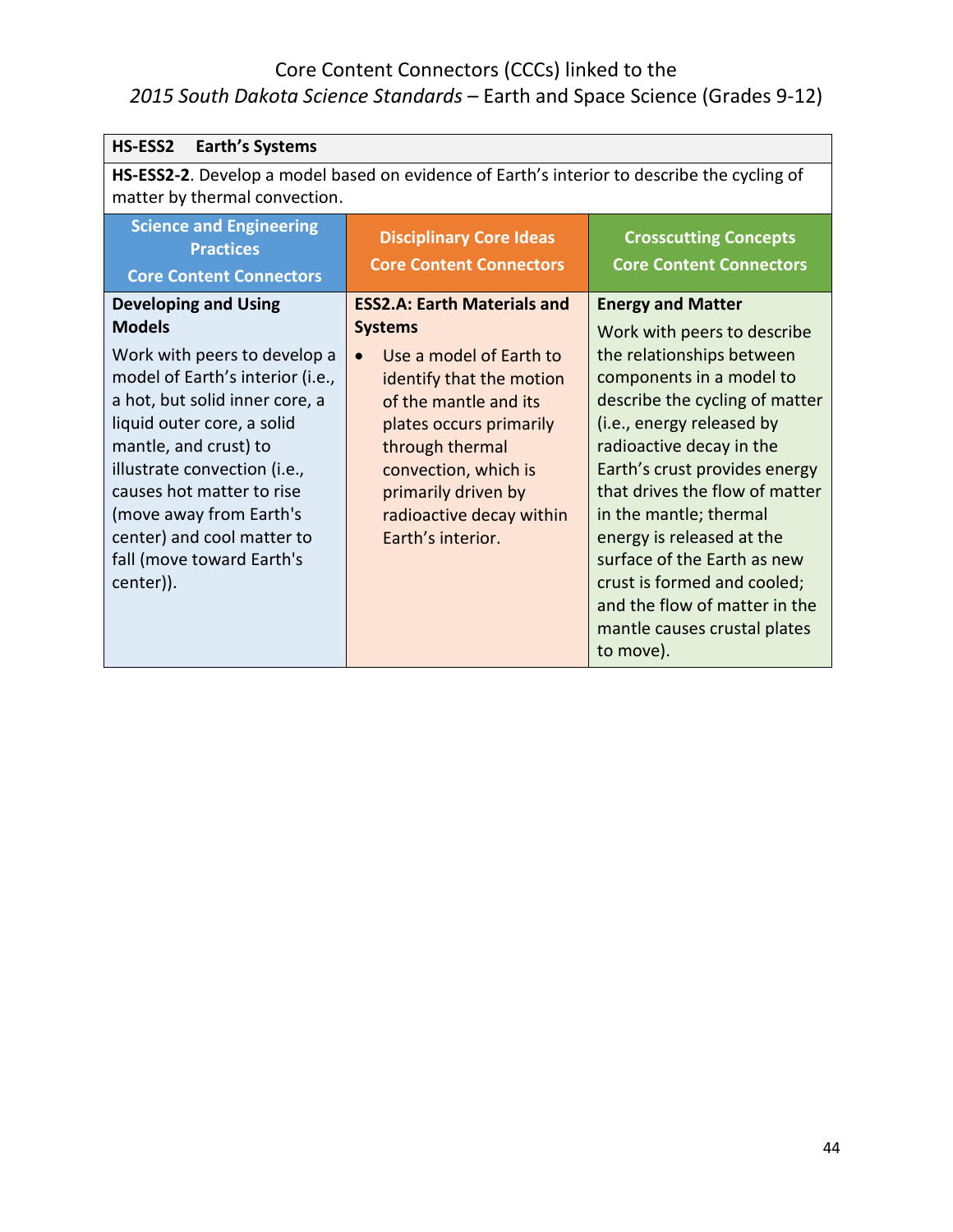| HS-ESS2<br><b>Earth's Systems</b>                                                                                                                                                                                                                                                                                                                                                                                                                                                          |                                                                                                                                                                                                                                                                                                                                                                                                                                                                                                                                                                                                                                                               |                                                                                                                                                                                                                          |  |
|--------------------------------------------------------------------------------------------------------------------------------------------------------------------------------------------------------------------------------------------------------------------------------------------------------------------------------------------------------------------------------------------------------------------------------------------------------------------------------------------|---------------------------------------------------------------------------------------------------------------------------------------------------------------------------------------------------------------------------------------------------------------------------------------------------------------------------------------------------------------------------------------------------------------------------------------------------------------------------------------------------------------------------------------------------------------------------------------------------------------------------------------------------------------|--------------------------------------------------------------------------------------------------------------------------------------------------------------------------------------------------------------------------|--|
| HS-ESS2-3. Use a model to describe how variations in the flow of energy into and out of<br>Earth's systems result in changes in climate.                                                                                                                                                                                                                                                                                                                                                   |                                                                                                                                                                                                                                                                                                                                                                                                                                                                                                                                                                                                                                                               |                                                                                                                                                                                                                          |  |
| <b>Science and Engineering</b><br><b>Practices</b><br><b>Core Content Connectors</b>                                                                                                                                                                                                                                                                                                                                                                                                       | <b>Disciplinary Core Ideas</b><br><b>Core Content Connectors</b>                                                                                                                                                                                                                                                                                                                                                                                                                                                                                                                                                                                              | <b>Crosscutting Concepts</b><br><b>Core Content Connectors</b>                                                                                                                                                           |  |
| <b>Developing and Using</b><br><b>Models</b><br>Work with peers to develop<br>and use a model of the<br>relationship between energy<br>flow in Earth's systems (e.g.,<br>heat energy stored in the<br>oceans and transferred by<br>currents, influence climate)<br>and describe how uneven<br>heating of Earth's<br>components (i.e., water,<br>land, air) produce local and<br>global atmospheric and<br>oceanic movement using<br>models, charts, diagrams, or<br>simple investigations. | <b>ESS2.A: Earth Materials and</b><br><b>Systems</b><br>Use a model to identify<br>different causes of<br>climate change and<br>results of those changes<br>with respect to the<br>Earth's surface<br>temperatures,<br>precipitation patterns, or<br>sea levels over a wide<br>range of temporal and<br>spatial scales.<br><b>ESS2.D: Weather and</b><br><b>Climate</b><br><b>Identify different causes</b><br>$\bullet$<br>of climate change and<br>results of those changes<br>with respect to the<br>Earth's surface<br>temperatures,<br>precipitation patterns, or<br>sea levels over a wide<br>range of temporal and<br>spatial scales using a<br>model. | <b>Cause and Effect</b><br>Work with peers to use a<br>given model to identify<br>specific cause and effect<br>relationships between the<br>factors and the effect on<br>energy flow into and out of<br>Earth's systems. |  |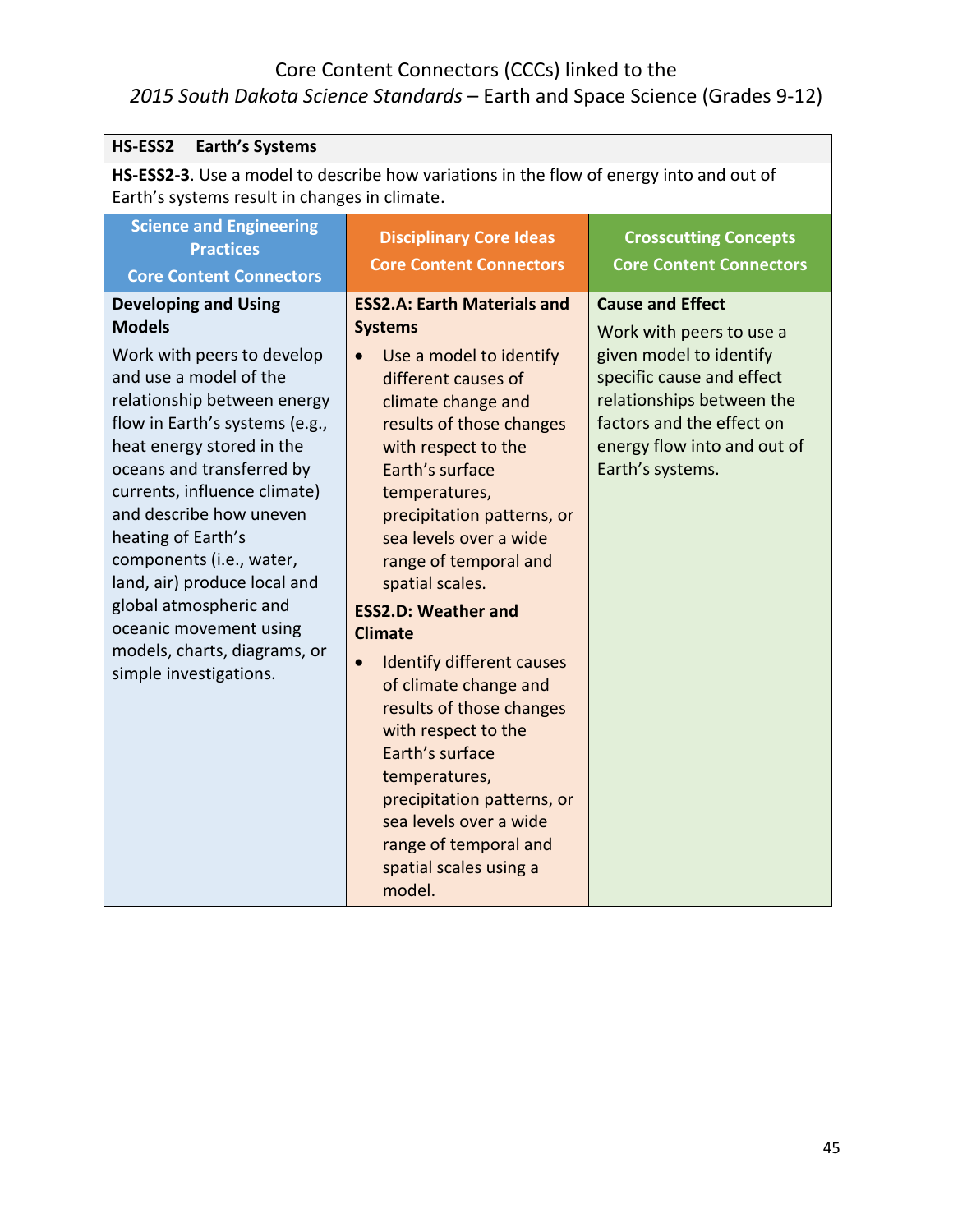| HS-ESS2<br><b>Earth's Systems</b>                                                                                                                                                                                                                                                                                                                                                                                                                                                                                                                                                                                                                                                                                                                                                                                                                                                 |                                                                                                                                                                                      |                                                                                                                                                                                                                                                                                     |
|-----------------------------------------------------------------------------------------------------------------------------------------------------------------------------------------------------------------------------------------------------------------------------------------------------------------------------------------------------------------------------------------------------------------------------------------------------------------------------------------------------------------------------------------------------------------------------------------------------------------------------------------------------------------------------------------------------------------------------------------------------------------------------------------------------------------------------------------------------------------------------------|--------------------------------------------------------------------------------------------------------------------------------------------------------------------------------------|-------------------------------------------------------------------------------------------------------------------------------------------------------------------------------------------------------------------------------------------------------------------------------------|
| HS-ESS2-4. Plan and carry out an investigation of the properties of water and its effects on<br>Earth materials and surface processes.                                                                                                                                                                                                                                                                                                                                                                                                                                                                                                                                                                                                                                                                                                                                            |                                                                                                                                                                                      |                                                                                                                                                                                                                                                                                     |
| <b>Science and Engineering</b><br><b>Practices</b><br><b>Core Content Connectors</b>                                                                                                                                                                                                                                                                                                                                                                                                                                                                                                                                                                                                                                                                                                                                                                                              | <b>Disciplinary Core Ideas</b><br><b>Core Content Connectors</b>                                                                                                                     | <b>Crosscutting Concepts</b><br><b>Core Content Connectors</b>                                                                                                                                                                                                                      |
| <b>Planning and Carrying Out</b><br><b>Investigations</b><br>Work with peers to describe<br>the connection between the<br>properties of water and its<br>effects on Earth materials<br>and surface processes (e.g.,<br>heat energy stored in the<br>oceans and transferred by<br>currents, influence climate)<br>and describe how uneven<br>heating of Earth's<br>components (i.e., water,<br>land, air) produce local and<br>global atmospheric and<br>oceanic movement using<br>models, charts, diagrams, or<br>simple investigations (e.g.,<br>mechanical effects such as<br>stream transportation and<br>deposition using a stream<br>table, which can be used to<br>infer the ability of water to<br>transport and deposit<br>materials or chemical effects<br>such as solubility of different<br>materials in water, which can<br>be used to infer chemical<br>weathering). | <b>ESS2.C: The Roles of Water</b><br>in Earth's Surface Processes<br>Identify a connection<br>$\bullet$<br>between the properties<br>of water and its effects<br>on Earth materials. | <b>Structure and Function</b><br>Work with peers to identify<br>and describe the mechanical<br>effects of water on Earth<br>materials (e.g., the expansion<br>of water as it freezes, which<br>can be used to infer the<br>ability of water to break<br>rocks into smaller pieces). |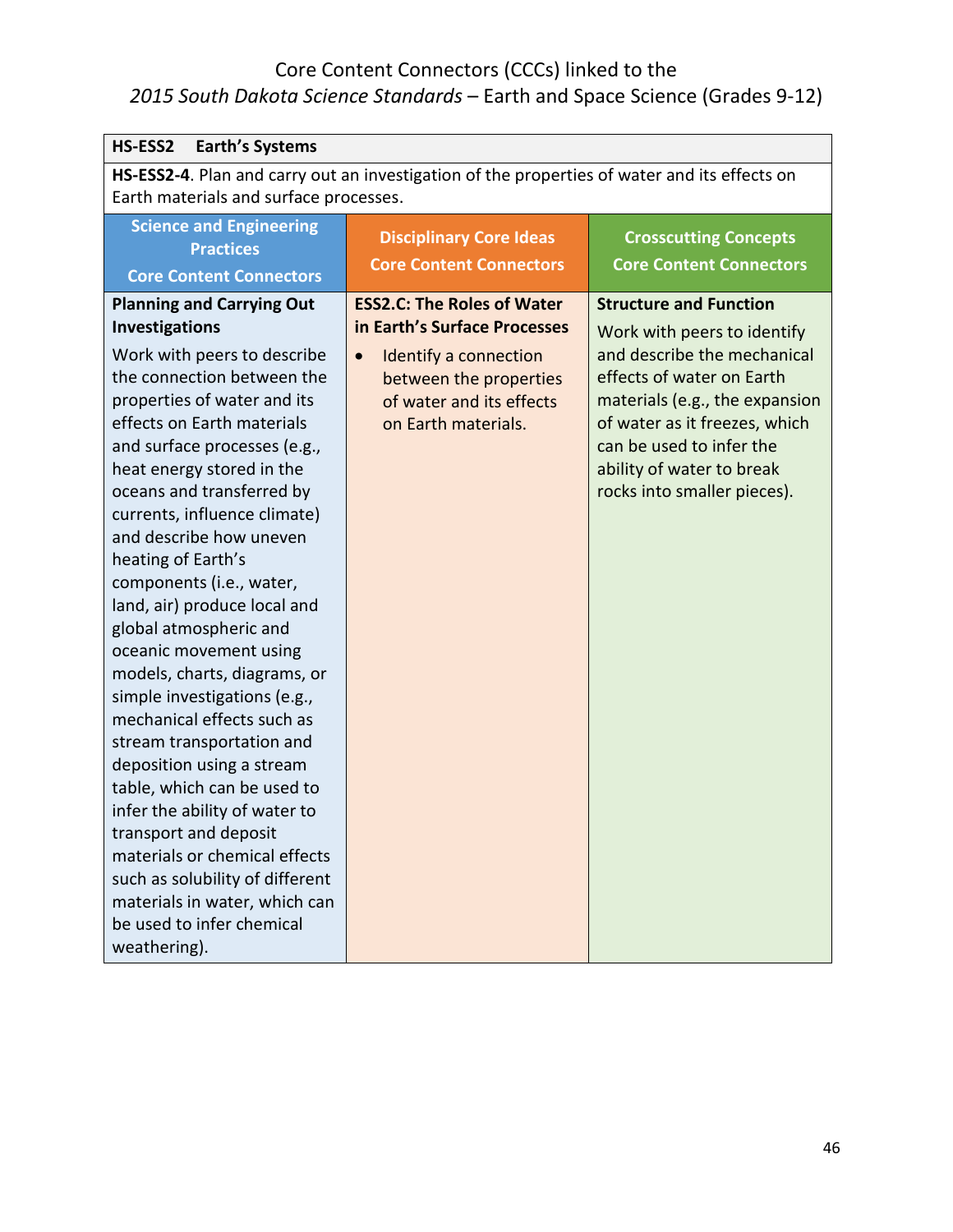| HS-ESS3<br><b>Earth and Human Activity</b>                                                                                                                                                                                                                                                                            |                                                                                                                                                                                                                                                                                                                                                                                                                                                                                                                 |                                                                                                                                                                                                                                                                                                                  |
|-----------------------------------------------------------------------------------------------------------------------------------------------------------------------------------------------------------------------------------------------------------------------------------------------------------------------|-----------------------------------------------------------------------------------------------------------------------------------------------------------------------------------------------------------------------------------------------------------------------------------------------------------------------------------------------------------------------------------------------------------------------------------------------------------------------------------------------------------------|------------------------------------------------------------------------------------------------------------------------------------------------------------------------------------------------------------------------------------------------------------------------------------------------------------------|
| HS-ESS3-1. Construct an explanation based on evidence for how the availability of natural<br>resources, occurrence of natural hazards, and changes in climate have influenced human<br>activity.                                                                                                                      |                                                                                                                                                                                                                                                                                                                                                                                                                                                                                                                 |                                                                                                                                                                                                                                                                                                                  |
| <b>Science and Engineering</b><br><b>Practices</b><br><b>Core Content Connectors</b>                                                                                                                                                                                                                                  | <b>Disciplinary Core Ideas</b><br><b>Core Content Connectors</b>                                                                                                                                                                                                                                                                                                                                                                                                                                                | <b>Crosscutting Concepts</b><br><b>Core Content Connectors</b>                                                                                                                                                                                                                                                   |
| <b>Constructing Explanations</b><br>and Designing Solutions<br>Work with peers to identify<br>evidence to explain the<br>effects of natural hazards,<br>changes in climate, or the<br>availability of natural<br>resources on features of<br>human societies, including<br>population size and<br>migration patterns. | <b>ESS3.A: Natural Resources</b><br>Explain the relationship<br>$\bullet$<br>between human activity<br>(e.g., population size,<br>where humans live, types<br>of crops grown) and<br>changes in the amounts<br>of natural resources using<br>evidence.<br><b>ESS3.B: Natural Hazards</b><br>Explain the relationship<br>$\bullet$<br>between human activity<br>(e.g., population size,<br>where humans live, types<br>of crops grown) and<br>changes in the<br>occurrence of natural<br>hazards using evidence. | <b>Cause and Effect</b><br>Work with peers to explain<br>cause and effect<br>relationships between<br>environmental factors<br>(natural hazards, changes in<br>climate, and the availability<br>of natural resources) and<br>features of human societies<br>including population size and<br>migration patterns. |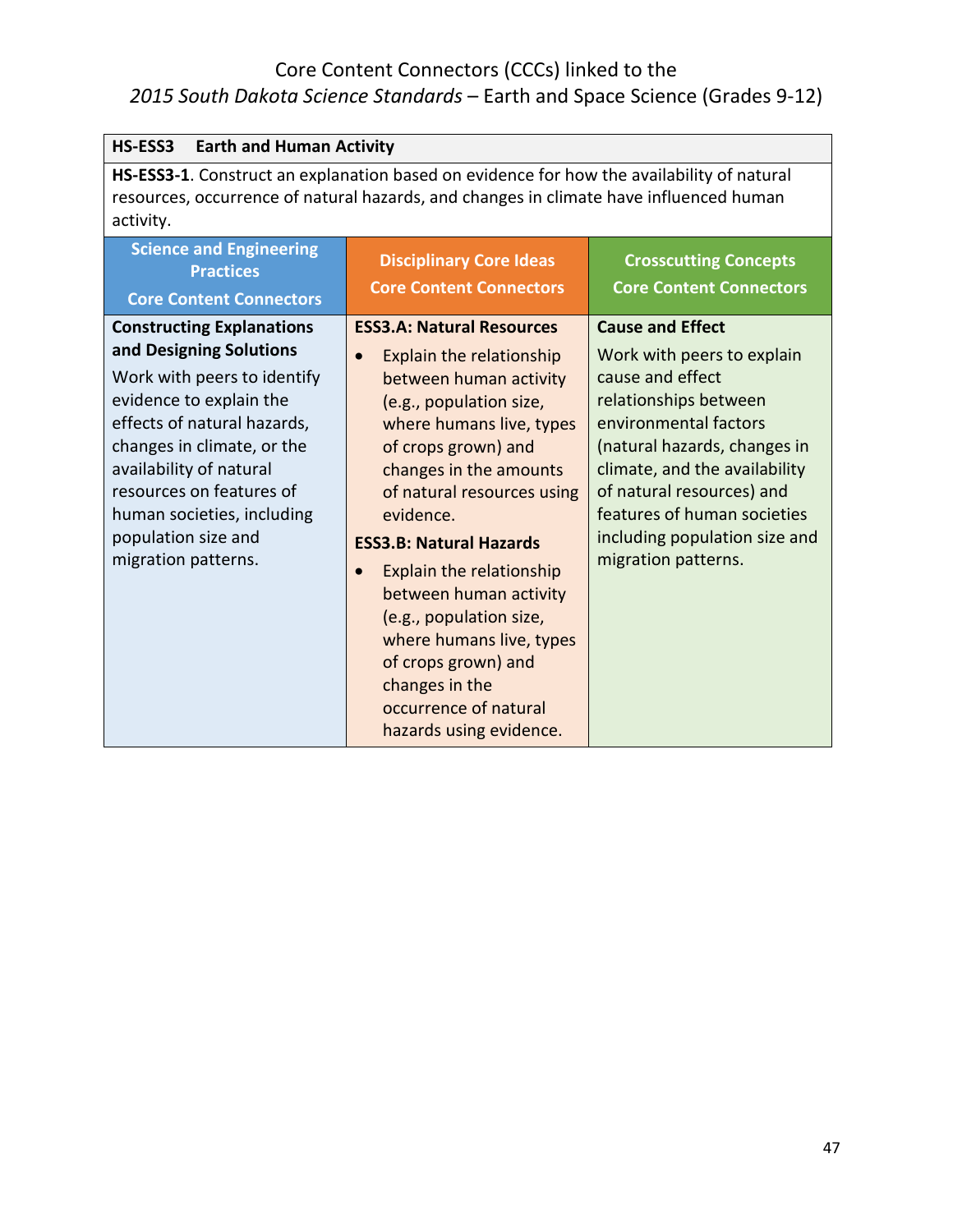| HS-ESS3<br><b>Earth and Human Activity</b>                                                                                                                                                                                                                                                                    |                                                                                                                                                                                                                                                                                       |                                                                                                                                                                                                                                                                  |
|---------------------------------------------------------------------------------------------------------------------------------------------------------------------------------------------------------------------------------------------------------------------------------------------------------------|---------------------------------------------------------------------------------------------------------------------------------------------------------------------------------------------------------------------------------------------------------------------------------------|------------------------------------------------------------------------------------------------------------------------------------------------------------------------------------------------------------------------------------------------------------------|
| HS-ESS3-2. Evaluate competing design solutions for developing, managing, and utilizing<br>energy and mineral resources based on cost-benefit ratios.                                                                                                                                                          |                                                                                                                                                                                                                                                                                       |                                                                                                                                                                                                                                                                  |
| <b>Science and Engineering</b><br><b>Practices</b><br><b>Core Content Connectors</b>                                                                                                                                                                                                                          | <b>Disciplinary Core Ideas</b><br><b>Core Content Connectors</b>                                                                                                                                                                                                                      | <b>Crosscutting Concepts</b><br><b>Core Content Connectors</b>                                                                                                                                                                                                   |
| <b>Engaging in Argument from</b><br><b>Evidence</b><br>Work with peers to identify<br>evidence of the claim that<br>there is a need for a design<br>solution (e.g., environmental<br>costs) and describe how the<br>solution minimizes impacts<br>(i.e., conservation, recycling,<br>and reuse of resources). | <b>ESS3.A: Natural Resources</b><br>Identify the solution that<br>$\bullet$<br>demonstrates the most<br>preferred cost-benefit<br>ratios for developing,<br>managing, and utilizing<br>energy and mineral<br>resources (i.e.,<br>conservation, recycling,<br>and reuse of resources). | Influence of Science,<br><b>Engineering, and Technology</b><br>on Society and the Natural<br>World<br>Work with peers to evaluate<br>the strength of a design<br>solution (i.e., economic,<br>environmental, and<br>geopolitical costs, risks, and<br>benefits). |

| <b>HS-ESS3</b><br><b>Earth and Human Activity</b>                                                                                                                                                                |                                                                                                                                                                                           |                                                                                                                                                                                                                                            |
|------------------------------------------------------------------------------------------------------------------------------------------------------------------------------------------------------------------|-------------------------------------------------------------------------------------------------------------------------------------------------------------------------------------------|--------------------------------------------------------------------------------------------------------------------------------------------------------------------------------------------------------------------------------------------|
| <b>HS-ESS3-3.</b> Create a computational simulation to illustrate the relationships among<br>management of natural resources, the sustainability of human populations, and biodiversity.                         |                                                                                                                                                                                           |                                                                                                                                                                                                                                            |
| <b>Science and Engineering</b><br><b>Practices</b><br><b>Core Content Connectors</b>                                                                                                                             | <b>Disciplinary Core Ideas</b><br><b>Core Content Connectors</b>                                                                                                                          | <b>Crosscutting Concepts</b><br><b>Core Content Connectors</b>                                                                                                                                                                             |
| <b>Using Mathematics and</b><br><b>Computational Thinking</b>                                                                                                                                                    | <b>ESS3.C: Human Impacts on</b><br><b>Earth Systems</b>                                                                                                                                   | <b>Stability and Change</b><br>Work with peers to describe                                                                                                                                                                                 |
| Work with peers to identify<br>components of a<br>mathematical model<br>representing relationships<br>among management of<br>natural resources, the<br>sustainability of human<br>populations, and biodiversity. | Use numerical data to<br>$\bullet$<br>determine the effects of a<br>conservation strategy to<br>manage natural resources<br>and to sustain human<br>society and plant and<br>animal life. | simplified relationships<br>between variables that affect<br>the management of natural<br>resources, human<br>sustainability, and<br>biodiversity (e.g., the effect<br>on one component by<br>altering other components in<br>the system). |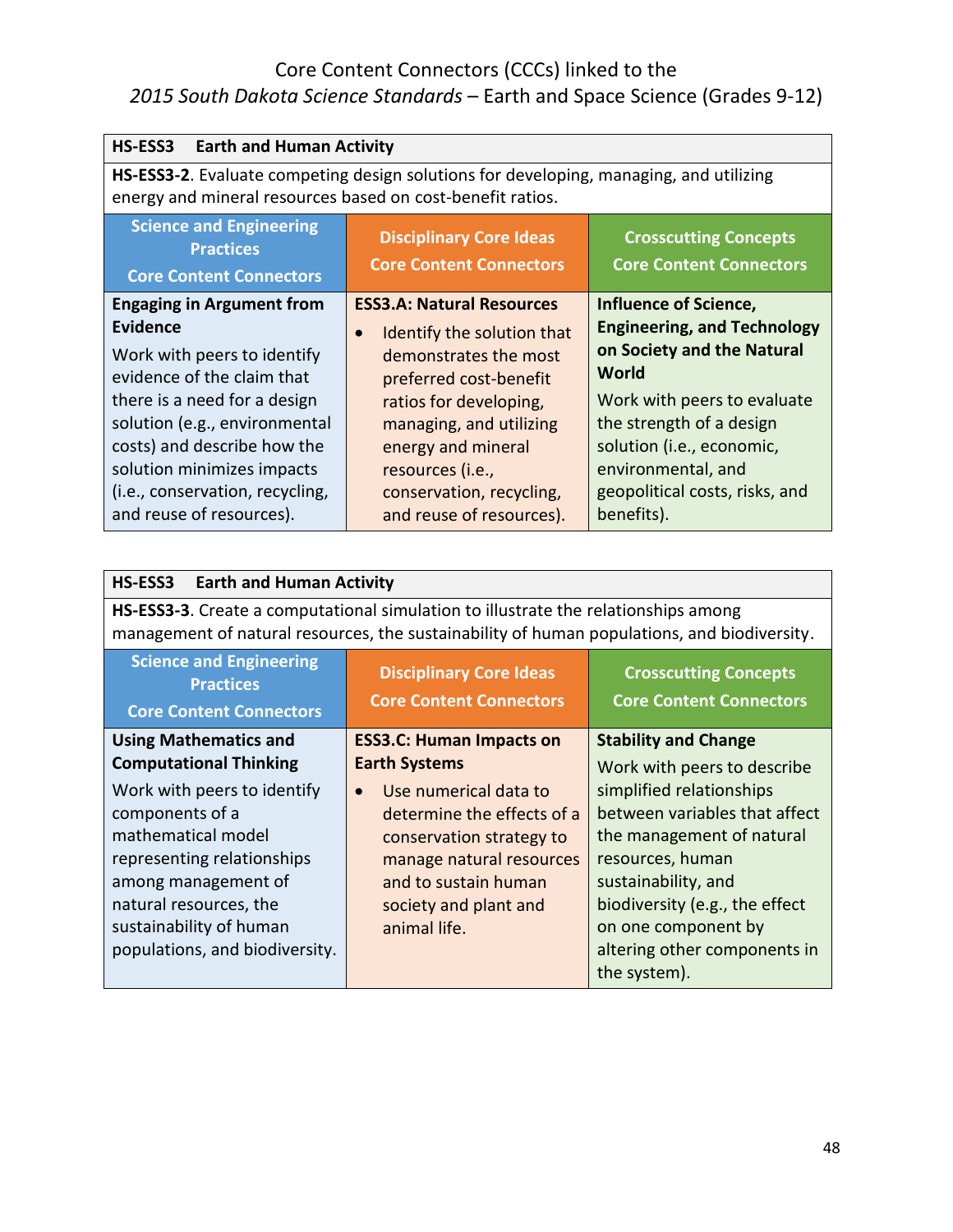| HS-ESS3 Earth and Human Activity                                                                                              |                                                                                                                                                                                                          |                                                                                     |
|-------------------------------------------------------------------------------------------------------------------------------|----------------------------------------------------------------------------------------------------------------------------------------------------------------------------------------------------------|-------------------------------------------------------------------------------------|
| <b>HS-ESS3-4.</b> Evaluate or refine a technological solution that reduces impacts of human<br>activities on natural systems. |                                                                                                                                                                                                          |                                                                                     |
| <b>Science and Engineering</b><br><b>Practices</b><br><b>Core Content Connectors</b>                                          | <b>Disciplinary Core Ideas</b><br><b>Core Content Connectors</b>                                                                                                                                         | <b>Crosscutting Concepts</b><br><b>Core Content Connectors</b>                      |
| <b>Constructing Explanations</b><br>and Designing Solutions                                                                   | <b>ESS3.C: Human Impacts on</b><br><b>Earth Systems</b>                                                                                                                                                  | <b>Stability and Change</b><br>Work with peers to describe                          |
| Work with peers to evaluate<br>technological solutions that<br>reduce human impacts on<br>natural systems.                    | Connect a technological<br>$\bullet$<br>solution (e.g., wet<br>scrubber; baghouse) to<br>its outcome (e.g., clean<br>air) and to which human<br>activity impact (e.g., air<br>pollution) it is reducing. | how the technological<br>solutions will reduce human<br>impacts on natural systems. |

| <b>HS-ESS3</b><br><b>Earth and Human Activity</b>                                                                                                                                                                                |                                                                                                                                                                             |                                                                                                                                                                                                                                                             |
|----------------------------------------------------------------------------------------------------------------------------------------------------------------------------------------------------------------------------------|-----------------------------------------------------------------------------------------------------------------------------------------------------------------------------|-------------------------------------------------------------------------------------------------------------------------------------------------------------------------------------------------------------------------------------------------------------|
| HS-ESS3-5. Analyze geoscience data and the results from global climate models to make an<br>evidence-based forecast of the current rate of global or regional climate change and<br>associated future impacts to Earth systems.  |                                                                                                                                                                             |                                                                                                                                                                                                                                                             |
| <b>Science and Engineering</b><br><b>Practices</b><br><b>Core Content Connectors</b>                                                                                                                                             | <b>Disciplinary Core Ideas</b><br><b>Core Content Connectors</b>                                                                                                            | <b>Crosscutting Concepts</b><br><b>Core Content Connectors</b>                                                                                                                                                                                              |
| <b>Analyzing and Interpreting</b><br>Data                                                                                                                                                                                        | <b>ESS3.D: Global Climate</b><br>Change                                                                                                                                     | <b>Stability and Change</b><br>Work with peers to use data                                                                                                                                                                                                  |
| Work with peers to organize<br>data (e.g., with graphs) from<br>global climate models (e.g.,<br>computational simulations)<br>and identify what each data<br>set represents (e.g.,<br>temperature, precipitation,<br>sea level). | Use geoscience data to<br>$\bullet$<br>determine the<br>relationship between a<br>change in climate (e.g.,<br>precipitation,<br>temperature) and its<br>impact in a region. | to predict the future effect of<br>a selected aspect of climate<br>change on the physical<br>parameters (e.g.,<br>temperature, precipitation,<br>sea level) or chemical<br>composition (e.g., ocean pH)<br>of the atmosphere,<br>geosphere, or hydrosphere. |